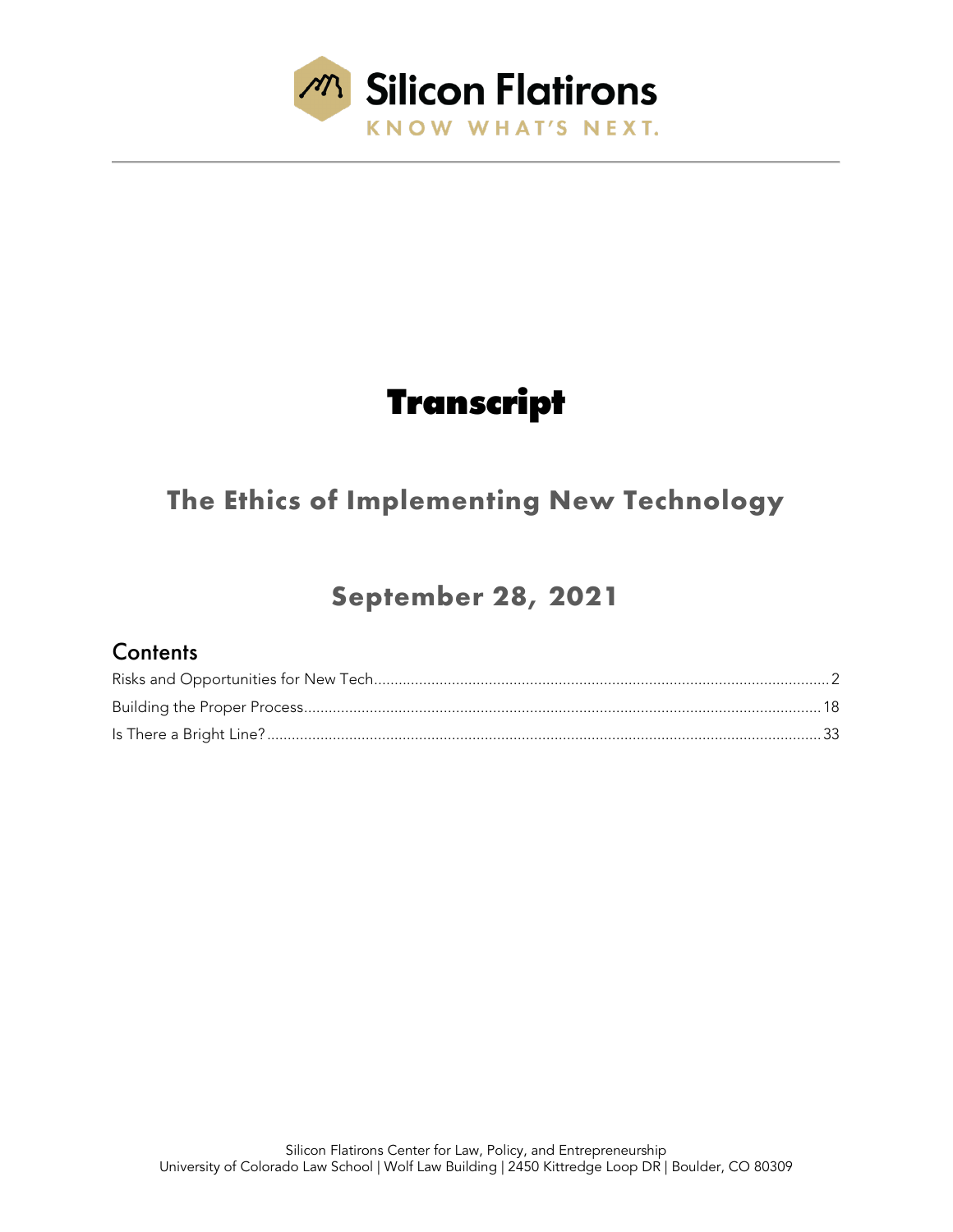#### <span id="page-1-0"></span>Risks and Opportunities for New Tech

[https://www.youtube.com/watch?v=GpbT8ZI9qDA&list=PLTAvIPZGMUXOYGsBs5NBp6ydwSxrRwn1U&in](https://www.youtube.com/watch?v=GpbT8ZI9qDA&list=PLTAvIPZGMUXOYGsBs5NBp6ydwSxrRwn1U&index=2) [dex=2](https://www.youtube.com/watch?v=GpbT8ZI9qDA&list=PLTAvIPZGMUXOYGsBs5NBp6ydwSxrRwn1U&index=2)

[00:00:00.21] AMIE STEPANOVICH: The point in time at which technological growth becomes uncontrollable and irreversible, resulting in unforeseeable changes to human civilization. We're not there yet, but there's no question that we're experiencing a speeding up of technological innovation. We all remember, Mark Zuckerberg's now abandoned motto, move fast and break things.

[00:00:20.28] The industry has a long history and culture of rushing the gate, make no mistake that many good things have come out of the tech sector. But that's also meant that many times products have been released quickly, broadly, and without ample restrictions and have gone on to cause great harm.

[00:00:36.66] Not only in the context of individual lives and communities, but in terms of genocide, cutting off of critical services like health care to large populations, and undermining governments and systems of government as well as other impacts that have undoubtedly shifted the course of history.

[00:00:55.18] Are there ways to consider the development and implementation of these new technologies before they ever see the light of day before? The genie is out of the bottle. In order to prevent some of these major harms, what conversations do we need to be having? And is there ever a time to just say no? These are the questions that we're going to be considering over the next few hours with just an amazing lineup of expert speakers.

[00:01:19.45] And with that, I'm going to introduce our first moderator who will in turn introduce her panel. I first Met Sally Hatcher in my early months living in Colorado, and she was not only immediately welcoming but had a keen eye for the tech community in and around the state and beyond.

[00:01:34.75] Sally is the senior director of venture development at Sue Boulder, providing educational and experiential resource for campus investors wanting to commercialize their work. Sally thank you so much for all you do, thanks for being here today and please take it away.

[00:01:48.77] SALLY HATCHER: Thank you Amie, I am so delighted to be here today with Silicon Flat Irons. I have enjoyed Silicon Flat Irons, its programming for many years because I think it's on point, and talks about some of the issues that we want to have conversations around and we think really build a greater understanding of where is technology going, and how do we address it, how do we be a part of the conversation, rather than just being either users or steamrolled by it.

[00:02:19.22] So thanks for being here today. So I want to start with introductions of three rock star panelists. Newton Campbell, Lisa Neal-Graves, and Victoria Espinel, are all absolute trendsetters in their area of expertise. Have thought about technology and ethical issues for a good while and really are going to make a very exciting panel.

[00:02:49.96] So instead of me introducing them we're just going to jump right in, and I'm going to ask each of the panelists to talk for about five minutes about just who they are, a little bit about their background, and then I'm going to start off with a very first question of just a definition.

[00:03:07.00] How do you define ethical technology or what is it you think about when you try to think about ethics and technology in the same sentence. So with that, let's kick it off. Lisa, could you please introduce yourself?

[00:03:25.06] LISA NEAL-GRAVES: Sally, good morning. Thanks so much Sally I appreciate it and it's always a pleasure to be with Silicon Flat Irons. My name is Lisa Neal-Graves. I have been a technologist and in new product introduction, most if not all of my career.



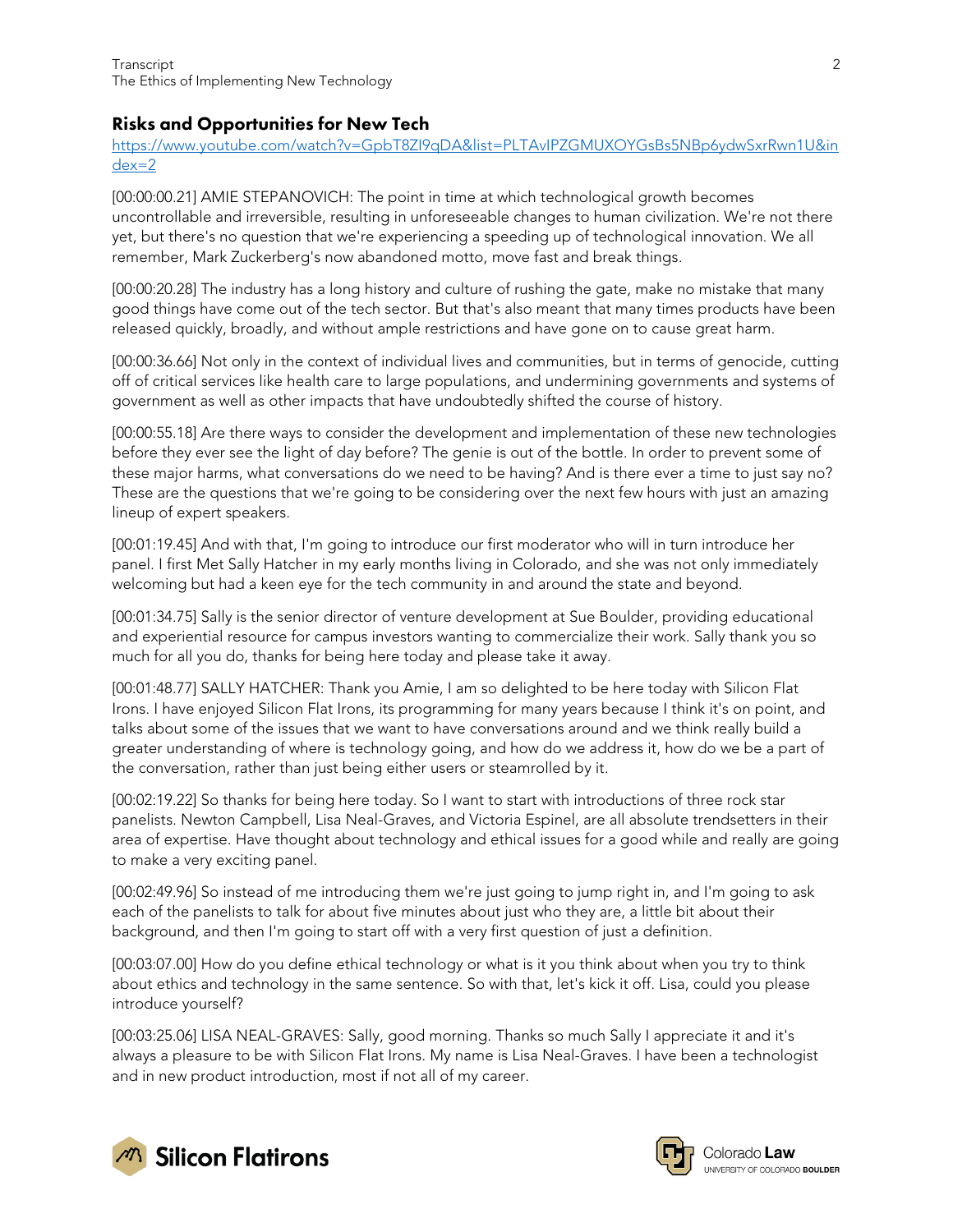[00:03:43.99] I began my career as a computer scientist with an emphasis in applied math, and move to engineering management because I wanted to be able to market better the new solutions that we were introducing.

[00:03:59.32] I started in communications at a time when communications from a telecommunications perspective, and data were coming together. And then ultimately, found myself getting a law degree because I was having a hard time with our lawyers allowing me to get beyond the risk that they said that I was adding to the business.

[00:04:20.48] And so much of who I'm and what I have done in my career, has really been in that innovative space. And it's true that they say there's nothing new under the sun, but honestly, there are ways that you might use technology that wasn't necessarily contemplated at the point at which it was originally developed or ways that you might merge technology that allow you to use it differently than you had anticipated when it was originally developed and that has been the space that I've stood in.

[00:04:54.01] And I'm excited to talk about this from an ethics perspective, because much of a lot of that work really was tied to times when people weren't really thinking a lot about issues of privacy. When we talk about data use, or even being able to track someone when we talk about just device level information and insight.

[00:05:20.05] And so these are all things that have evolved and things that, when you have a group people that are working on it, it gives you an opportunity to sort of talk about all the elements of it coming from different vantage points and personalities. And so I'm excited about this particular talk in the number of people that will have a different vantage point or different perspective that can be added to the conversation.

[00:05:47.35] SALLY HATCHER: Wonderful. Thanks Lisa. Victoria, can you introduce yourself and add just a thought on ethics and tech?

[00:05:55.86] VICTORIA ESPINEL: Sure I'd be happy to. So thank you so much for having me. My name is Victoria Espinel, I'm the CEO of the business software alliance and the president of our foundation software at work. So just a little bit-- and we work on global technology policy around the world.

[00:06:12.99] A little bit on me and my background. So I'm a lawyer by training, my father immigrated to the United States from Colombia many years ago, and I went to law school with the intention of becoming an immigration lawyer, but through a series of happy accidents ended up becoming a technology policy lawyer and expert.

[00:06:33.15] And among the experiences in my background, I would highlight it was a trade negotiator for the United States, and started The Intellectual Property and Innovation Departments, that work on the trade negotiations with other countries, and through that opportunity negotiated with over 60, 70 countries for the United States.

[00:06:56.10] I also did a brief status as a law professor. And I had the enormous honor then of being asked by President Obama to come to the White House to start a new office in the White House that focused on Intellectual Property, and intersected with a number of the policy issues that we're going to be talking about today, and that I work on today in my current job as CEO of BSA.

[00:07:17.01] So very excited to be here. I will say my background has led me to think about a number of these issues part, one of those are sort of the example that the United States is or can be, and by that I mean not just the United States in the US government, but also the US industry, the enormous impact that we have sometimes intentional, sometimes unintentional around the world, and the consequences of that.



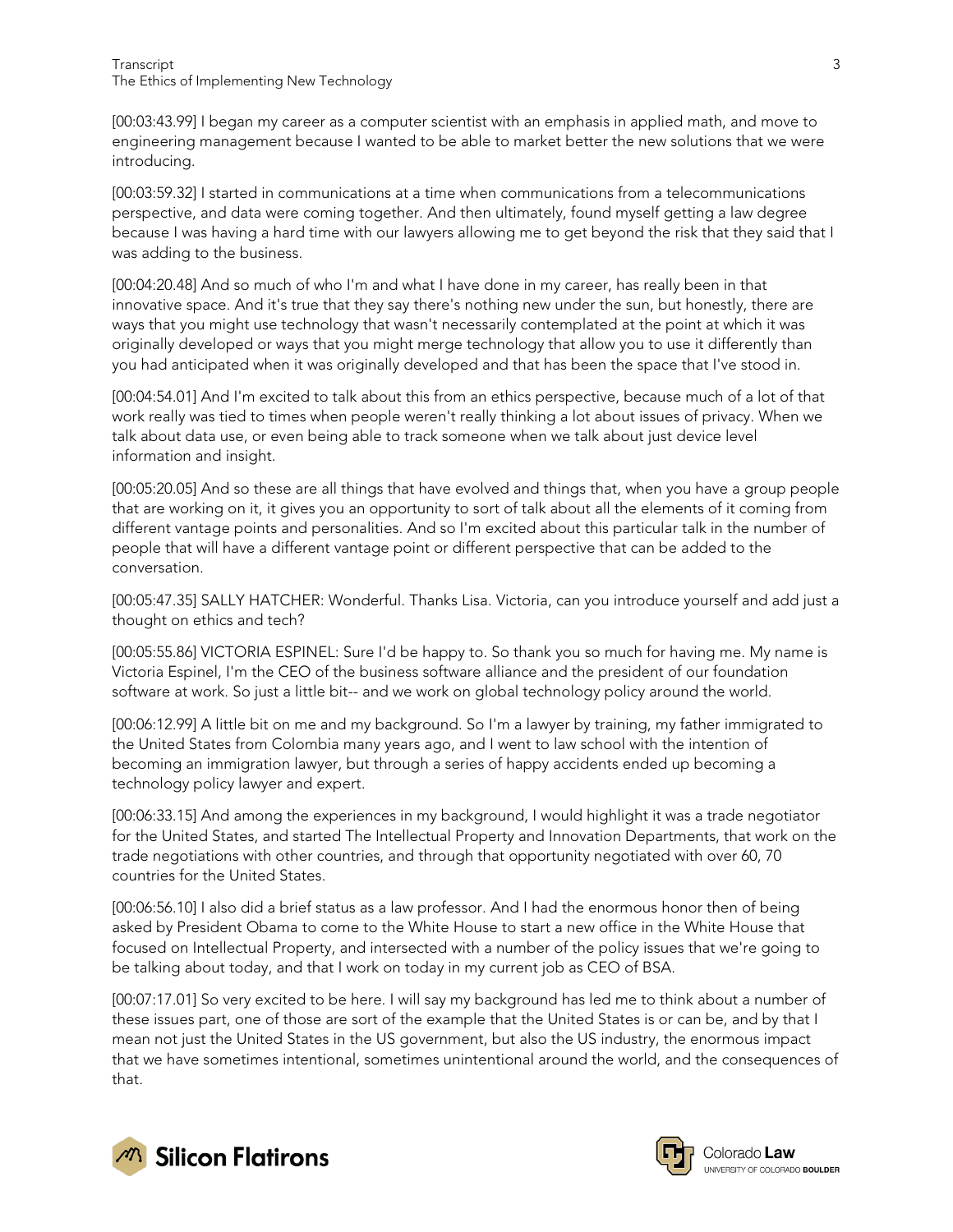[00:07:40.71] And then second, we building on what Lisa was talking about, the intentional and unintentional consequences of technology and the impact that it has on people's lives and how to be as thoughtful as possible about maximizing the benefit there, and being aware of the challenges.

[00:07:59.69] SALLY HATCHER: Thanks Victoria. That's super interesting, and I definitely want to come back to this question of intentionality, I think that that's going to be a big, big, big, cornerstone I guess you'd say in a conversation around ethics in tech. Newton, welcome and can you please introduce yourself.

[00:08:18.67] NEWTON CAMPBELL: Sure. Thanks and thank you to our panelists. So I'm lucky to be online with this great and awesome panelists. So my name is Newton Campbell, through SAIC I serve on the data science team under the Office of the Chief Information Officer at NASA's Langley Research Center. I kind of served between NASA's Langley and NASA's Goddard Space Flight Center up here in Washington DC.

[00:08:43.10] There, we combine our digital transformation thrust at NASA with artificial intelligence and machine learning. We by doing this, we help scientists, engineers, as well as people in the enterprise take on new technologies that are rooted in artificial intelligence.

[00:09:01.58] Our work ranges from using AI for intelligent urban air aviation, to detecting cancer causing space radiation to developing intelligent dashboards that help the enterprise with decision making, strategy budget, et cetera, et cetera.

[00:09:17.82] And as our group lead, is helping to frame the AI ethics strategy for the entire agency, we really have the ability to be out front with establishing a number of processes and methods for advancing understanding of concrete ethical use of technology, and implementation of technology on ongoing projects.

[00:09:41.99] That's something that the government sits in a unique position to do. Particularly organizations like NASA, where it's not just about the end product that we develop, it's about how we go about developing that product because at the end of the day, our charter is to inform the public.

[00:10:00.21] And so if we can do some technology development, if we can do science and engineering while informing the public, the better. So with respect to that ethical AI has been on our mind.

[00:10:14.45] In April of 2021, we actually put out a NASA AI ethical framework, basically stating what our qualitative principles are, knowing that it's a living document much like other organizations. Knowing that it is something that may change over time but at least putting a stake in the ground to say, hey, these are the principles that we're moving towards and here's the reasoning behind it.

[00:10:39.11] Now how do I define ethical tech? So when thinking about this, my instinctive response is always to say that you can't develop ethical tech. There's no such thing, and that it's depending on how it's used, and that I can only do so much and that in my consulting business we can only do so much. And if I'm working with the government to develop AI on a mission, they can only do so much.

[00:11:02.57] Now let me say, that's my instinctive response, I said that very deliberately. And I think an acknowledgment that response is flawed, and that those flaws come from a classical training in computer science, and experiences in and around those in the field, is at the root of the overall problem that we have in the field of ethical technology and particularly ethical AI.

[00:11:26.09] And at some point I do want to touch on a bit later, is that the training, the background, all of the stuff behind this, that culture, was not a culture that was necessarily amenable to considering ethics, it was a culture that was more amenable to considering function and what you can do. Now we are



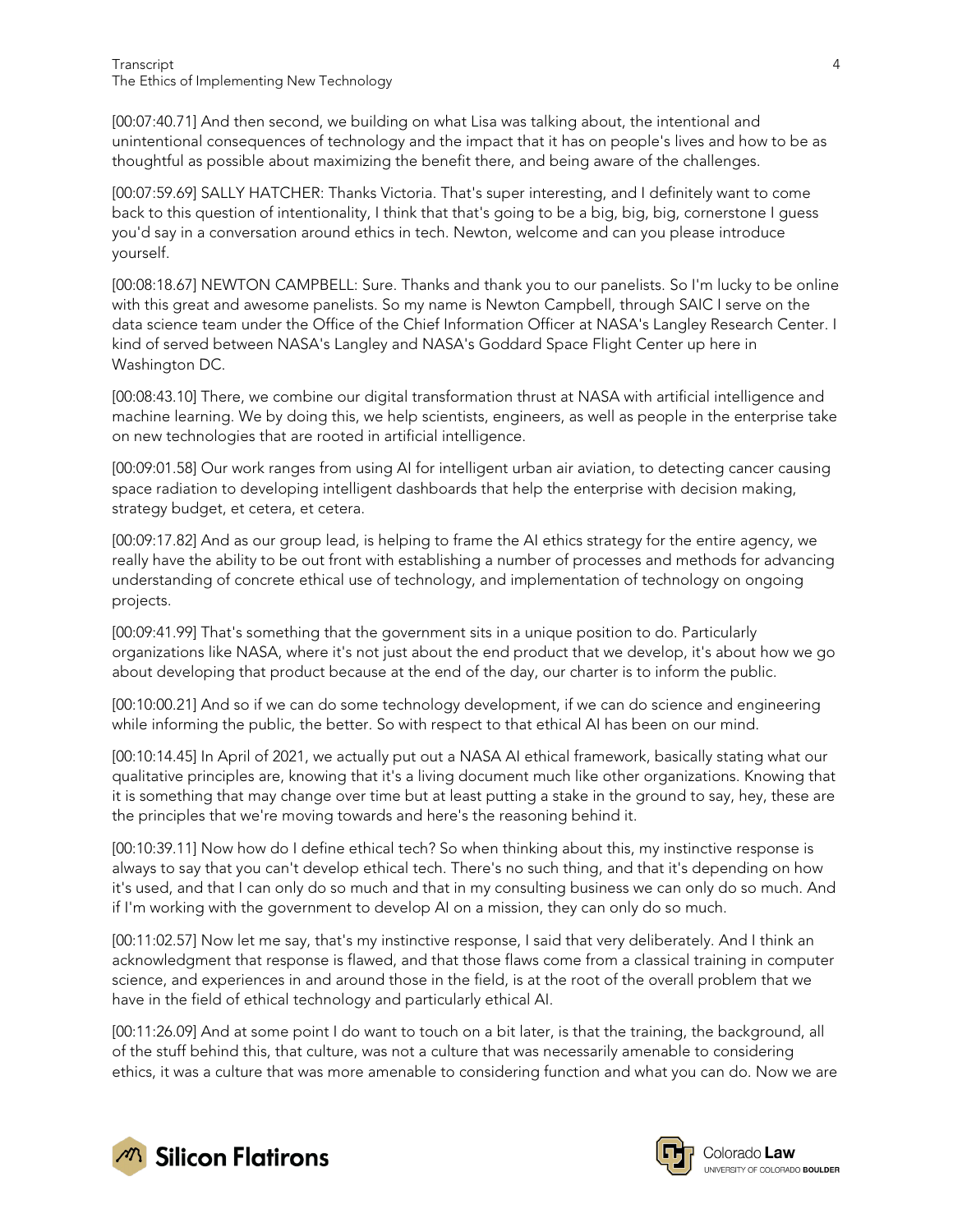shifting into a world where we have to consider more of ethics that really needs to be a fundamental part of the training.

[00:11:53.18] So with that said, I do look at saying that a technology is ethical. It gives me the same feeling as saying that a technology is secure. You're never going to have something that's perfectly secure. Much like you'll never have something that has a perfect consideration of ethics.

[00:12:12.56] Nonetheless, you can have a secure technology, and all that usually means is that you've given appropriate consideration of security at every step of the process. You didn't just bolt it on at the end, it's a fundamental piece of the process. And we can use both qualitative and quantitative measurements to evaluate the technology at every step of the process.

[00:12:33.11] So keen to that, ethical tech is technology where ethical considerations and measurement of those considerations are infused into every step of the technology process. And that's a broad definition, but we can get to some examples down the line.

[00:12:50.44] SALLY HATCHER: Oh wow, what a great place to start. So just to back up for a second, it's super interesting who's in the room. Three of us do have a law degree, Newton has a PhD in computer science, all four of us have worked for the government, either state or federal.

[00:13:06.76] At least two of us have been entrepreneurs, all of us have had really entrepreneurial thinking about getting technology into use that was formerly in a lab or new ideas. So kind of a real broad basis here.

[00:13:21.82] And I want to jump right back into that Newton, on ethical technology is bringing the appropriate consideration to the technology and then measuring that.

[00:13:34.66] I think that's super interesting, but I'm maybe even more interested in the fact that you don't intuitively think that you can have ethical tech. So let's just start there, why can't you-- what's grabbing you to say this isn't a go?

[00:13:47.95] NEWTON CAMPBELL: Well, like I said that, but my point was that, that is the instinctive response due to the training. I think that you can have ethical technology, I just want to make that clear.

[00:13:58.55] You can have it but the instinctive response and one that is a part of the culture of computer science is akin to the culture, something that I've seen that's a part of the culture of science in general, which is passing the burden of responsibility.

[00:14:14.56] Largely when you ask scientists, chemists, physicists, and I'm not going to name explicit names, none of them will recognize. of course-- but usually when you ask scientists and engineers as well, have you considered how this technology can be misused, or have you considered how the results of your science can be misused.

[00:14:33.31] A lot of the answers that you hear, are passing the burden of responsibility onto the people that take it on, or passing the burden of responsibility onto the users in the case of technology.

[00:14:48.13] And one thing that has to shift, particularly due to artificial intelligence, where you have the things that you created, in some cases operating on their own, is that, that burden of responsibility needs to be on the developers, and the designers, and the people that are actually creating the technology itself.

[00:15:14.30] So the reason that the instinctive response is Oh, you can have ethical tech because, there's no perfect code of ethics out there, is because most people are considering well, users can do whatever they want with it, other stakeholders can do whatever they want with it, and it's a misreading or a misunderstanding of what folks are looking for when you're talking about ethical tech.





Colorado Law UNIVERSITY OF COLORADO BOULDER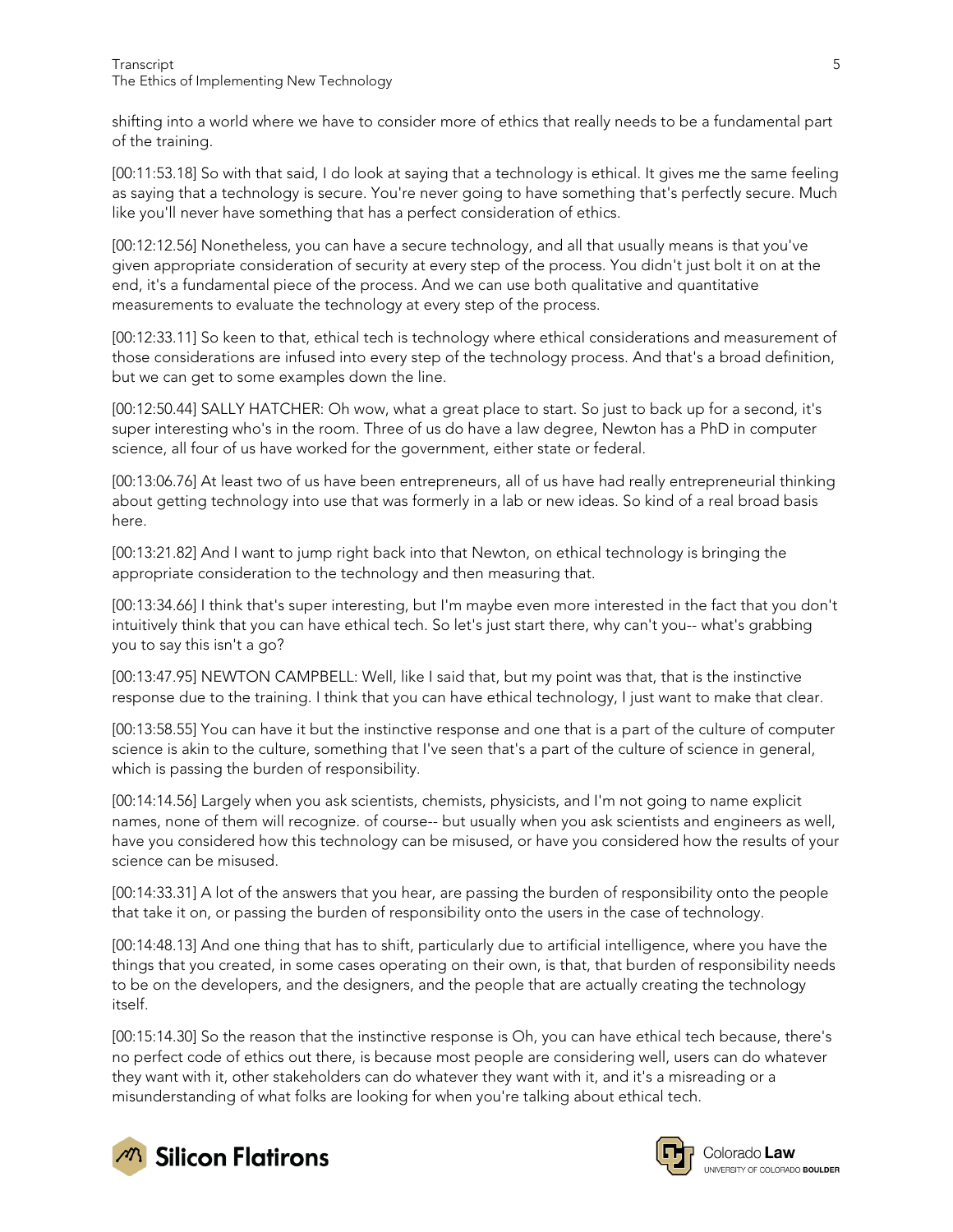[00:15:46.33] People would just want to know that you've actually considered these things and are actually taking measurements that are aligned with either common values or the values of your organization.

[00:15:59.71] SALLY HATCHER: Interesting. OK, so you're defining ethical tech as technology designed by people who have ethics in mind, and maybe have been trained to think about the ethics of their technology as they're designing.

[00:16:13.11] NEWTON CAMPBELL: Correct.

[00:16:13.33] SALLY HATCHER: Interesting. Let me turn that around. Lisa, would you agree? Is that the standard for ethical technology or is there something different around accountability?

[00:16:25.99] LISA NEAL-GRAVES: Yeah, so it's interesting because I work for an organization that is really focused on right now, being able to figure out use of space, utilizing sensor technology, which also means that there is a potential for them to grab information that potentially could expose private information potentially.

[00:16:48.94] But they designed the solution is Zazu sensors but they designed their solution intentionally, not to capture the details of the individual or even particular personal information, but really to be able to look at sort of what's happening in a space and make inferences, and provide analytics based on those inferences.

[00:17:11.74] I don't believe intentionally driven by sort of this logic or ethical thinking per say, but there was something to be said about consideration for the specifics of privacy, just knowing how people are today about privacy security.

[00:17:28.97] All right, and I think the one question that I ask and Newton, you're spot on when you were talking about the computer science sort of thought and process, it really is, does it work? All right, can I get it to work all right? It is really about can I make it functional so that it does what I say it does? And then you worry about what the other issues are.

[00:17:51.82] All right, the first things first. But I think that the engineers that I'm talking about that have been working on this, have focused less. If I had asked them, did they have in mind right up front ethics, they would have probably said no.

[00:18:08.47] All right, but now they can look back on it and say, yeah, that was very ethically responsible way to design this thing but they were looking more at some of the specifics of the issues at hand today. And I do think that sort of drives people's consideration all right, so privacy is an issue, so they thought about issues but not necessarily privacy specifically but not necessarily in the context of ethical privacy that makes sense.

[00:18:33.87] All right, and so I do think, when we talk about how people go about doing things, one of the core and I know you'll get to this later, but one of the core considerations that we really need to have that gets you to sort of the ethics of technology, is who's on the team, and what are the perspectives of those individuals on the team, and what are they bringing to the table, that allows them to sort of think about all of the potential implications of that technology. And that in and of itself will start to give you sort of the underpinnings of ethics but it wouldn't necessarily.

[00:19:11.81] I just, I keep coming back to-- I just don't know that technologists generally think in terms of ethics, unless they are a part of a multi discipline team where you've got somebody on the team specifically, that is focused on ethics.

[00:19:29.29] But generally speaking, if you've got an engineering team, they're really focused on the functionality and what problem they're trying to solve and can they get it to work, and what's the best



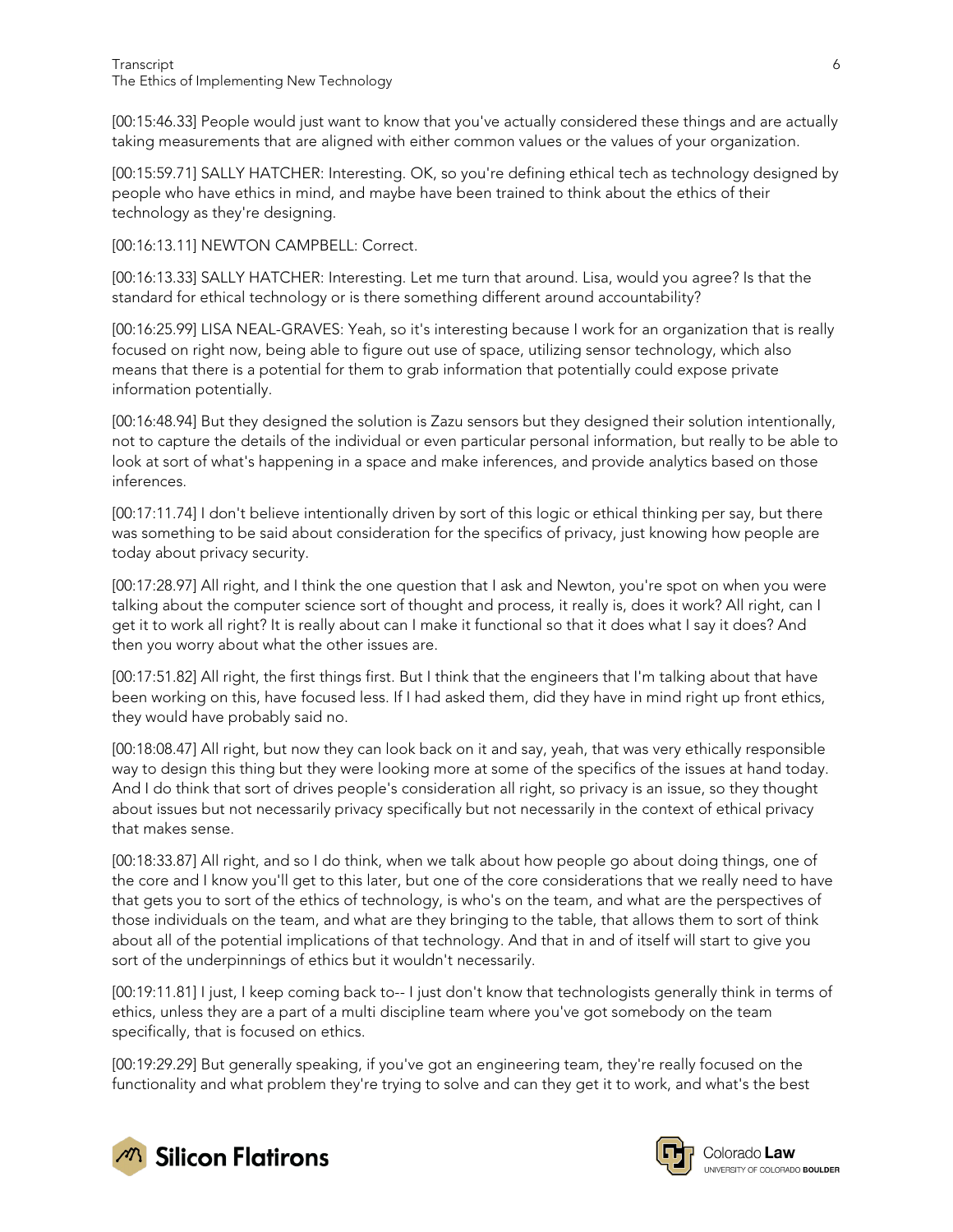way that they can get it to work. And if there are issues like privacy, they're going to definitely think about privacy but they're not going to think about it in the grand scheme of ethics that's my take on it.

[00:19:49.15] SALLY HATCHER: Interesting. yeah, yeah, yeah, and certainly around, I mean functionality. That is everyone's goal. So I really like your point. We'll come back to this on ways to ensure ethics, and team would be an automatic place to start. Victoria, do you have anything to add to that?

[00:20:14.24] VICTORIA ESPINEL: Yeah. So I'll talk about an area we've been thinking about a lot. Where we're trying to bring together, how to think about one particular issue, so in this case, it's artificial intelligence and trying to avoid skewed outcomes because of bias, and how to build that into the design process, the design development and deployment process, to address exactly what needs at least I've been talking about.

[00:20:36.52] So artificial intelligence, been around for a long time and the sort of widespread commercial use of it is still relatively new. All right, so I think in that sense it's still nascent, I think in terms of widespread use and certainly in terms of policy, we're all aware that it can be used in many ways.

[00:20:56.89] Newton already talked about some of the highlights there. It can be used I think to help reduce discrimination. Some banks, for example, if they're using AI in the right way, is a data driven approach focused on humans and it can help reduce some of the risk of discrimination.

[00:21:15.04] But we also, we all know, that there are real risks of exacerbating social inequities that exist today, through artificial intelligence. If it's not being designed, developed, or deployed in the right way.

[00:21:29.98] And I'll focus on those three, because we thought a lot about this for a number of years and we launched earlier this year in May, a framework that is focused specifically on the design, development, and deployment of artificial intelligence, and doing it in a way that will help mitigate the risk of bias and I'd be delighted to share that with anyone that is interested.

[00:21:55.54] In the framework, one of the things that we focus on, is a tool called impact assessments. And we believe that impacts assessments can be very beneficial in terms of reducing the risk. They have a couple of the things that they can do in particular.

[00:22:08.81] One is they can help identify risks, and in identifying them help mitigate the risks of those skewed outcomes. A second thing that's really important for you to know is increasing transparency in the process. And going to Lisa's point about stakeholders done right, there are a number of stakeholders that need to be involved in the design, development, and deployment of artificial intelligence.

[00:22:33.16] One of the things the impact assessment tool can help with is making sure that those stakeholders are communicating with each other, and making sure that there is a clear understanding of who is responsible for what.

[00:22:46.10] So as Newton said, there is no perfect solution to anything, but we feel at BSA that impact assessments in the fairly detailed framework that we've laid out, can be a very important part and really successful in helping to reduce the risk of bias or reducing the risk of skewed outcomes. And one of the things that it does is infuse it, into the engineering and the design process every step of the way.

[00:23:14.24] The last thing that I will say, and I say this again as someone who spent quite an amount of time in public service, I think there's a very important role for government to play here. Obviously, the industry needs to step up, but I think there's a big role for government to play here.

[00:23:28.36] And in fact, we at BSA have called for governments to regulate in this area and require companies to do impact assessments as they are designing, developing, or using, or deploying artificial intelligence tools, we feel that they're sufficiently important that government should step in and make sure that their requirements.





Colorado Law UNIVERSITY OF COLORADO BOULDER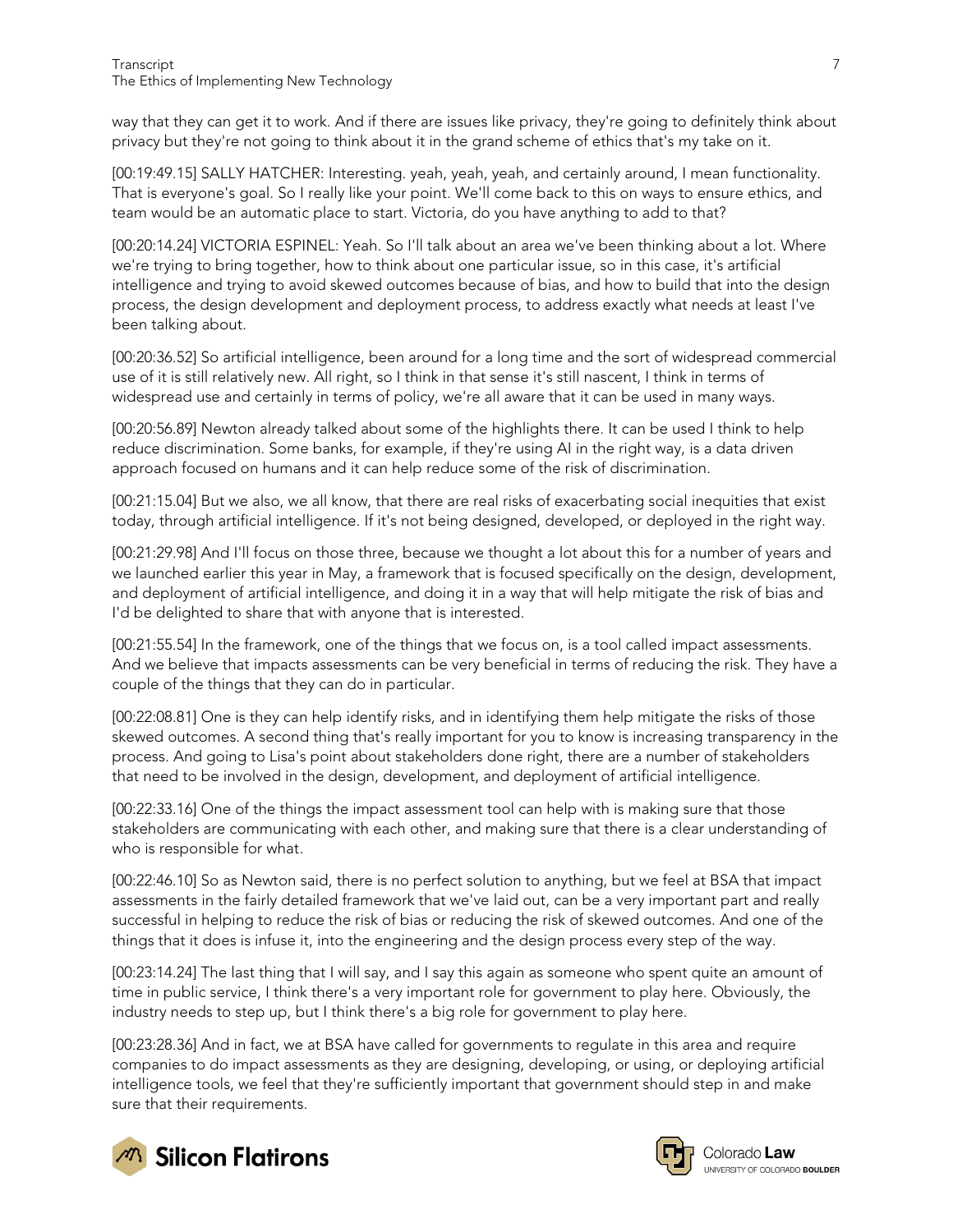[00:23:49.53] SALLY HATCHER: Wow. OK, so I'm going to lob that right back to Newton to build on that. Newton, when we last talked, you were actually lecturing on the framework that you've built at NASA to talk about ethics and tech. Can you talk a little bit more about your framework?

[00:24:07.95] NEWTON CAMPBELL: Sure, sure. So NASA's AI ethics framework, really reviewed a number of other frameworks. I saw quite a bit of the work behind this one of the leads of our data science team, really helped generate this report.

[00:24:23.19] And it largely came from an industry review of academia, industry, other government organizations like DNI and other groups that produce frameworks, as well as international frameworks such as e-regulatory frameworks.

[00:24:39.69] And the idea here, is to come up with a set of qualitative themes, much, much like the ones that Victoria was just talking about, which development teams as individuals can measure their technology progress against.

[00:24:57.96] So things like fairness, things like bias, things to be considered that even if you don't necessarily have people that are specialists in that area in the room can be considered.

[00:25:11.55] One of the important parts of that framework is, actually having people of diverse backgrounds in the room. Diverse both in terms of demographic and background trains of thought et cetera, et cetera.

[00:25:25.20] One of the pitfalls that I see in a lot of documents like that and you've got to start somewhere, is that all of those criteria tend to be qualitative. The criteria that something must be fair.

[00:25:42.03] Yes that is a very high level criteria, but what does that actually mean concretely for as far as what technologists need to measure. The criteria that your processes must be accountable and transparent, also really good what is that what does that actually mean in terms of measurement.

[00:26:02.61] So what we are researching right now and we're not unique in researching, there are several other government agencies DARPA comes to mind with their assured autonomy program that are looking at metrics for AI, such that you can validate and evaluate your programs against these qualitative measures.

[00:26:23.70] The issue here, and NASA is not a regulatory agency, but going back to Victoria's point about regulation is that there is no uniform sort of standard for what those quantitative measures have to be. There Isn't something that allows you or Congress to check the box to say that your company is doing X Y or Z appropriately.

[00:26:48.75] And much like AI itself congressional oversight of AI activities, have to be more flexible and adaptive than traditional approaches to oversight. Just to include how Congress measures success.

[00:27:04.45] And so with that, one of the things that I really like Victoria that you discussed was infusing certain metrics into the DevOps and software engineering process overall.

[00:27:17.49] And that's one of the things that we're looking at, doing right now in a number of different programs at NASA, is figuring out all right, how do I take these measurements, that there must be some societal good that things need to be accountable and transparent, that things have to be fair and unbiased. How do I take those things and infuse those into existing software engineering processes to inform the public.

[00:27:43.02] So that's one of the major things that we're researching right now. There's a particular technology that is under development that deliberately has several AI components for us to sort of-- in a



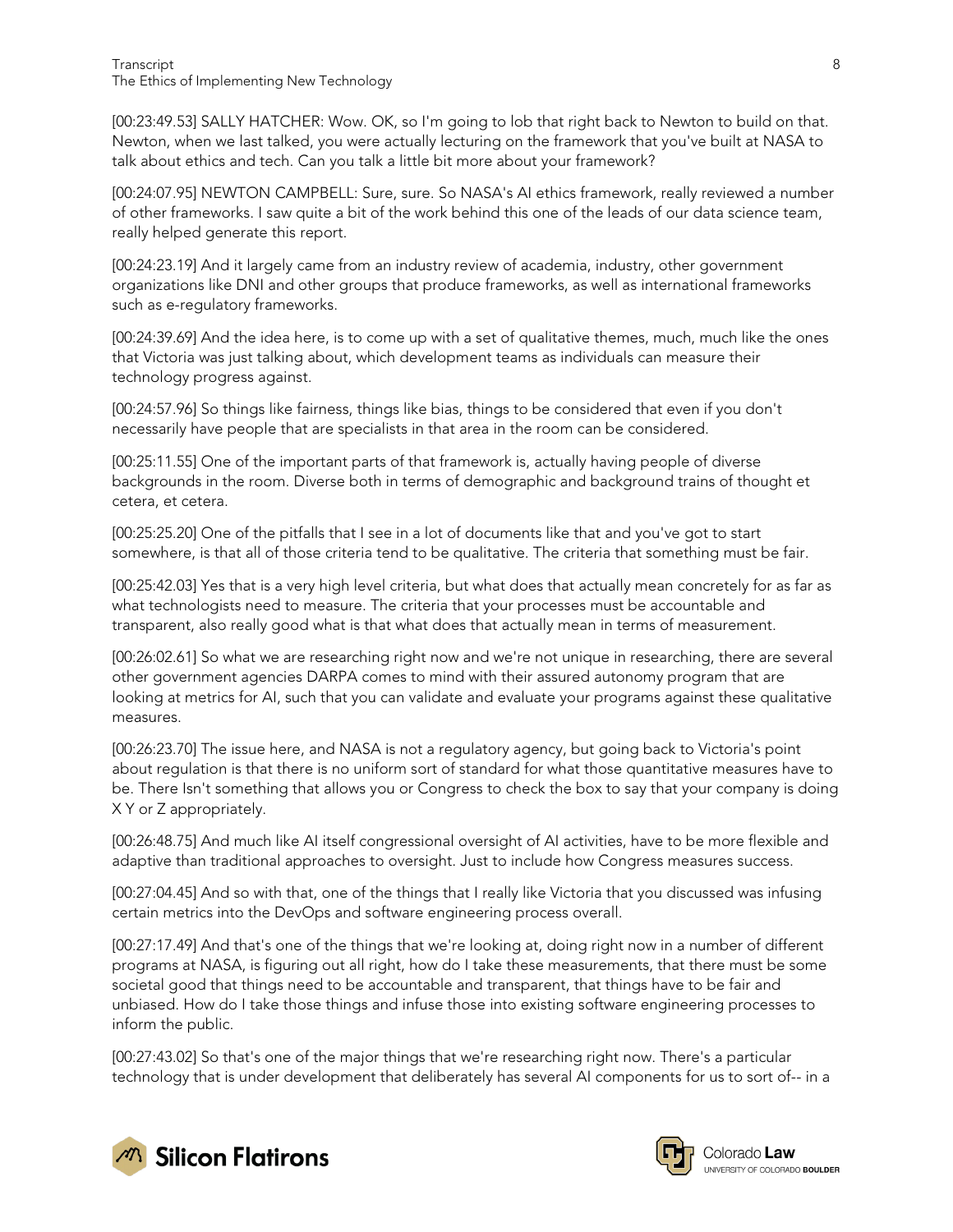scoped environment, really look at how we can do this mapping from concrete project to qualitative attributes and we're going to be publishing some reports on that in the spring.

[00:28:09.99] SALLY HATCHER: Well, OK. So we've talked twice now, about who's on the team, so put a pin in that as something that becomes very important with the ethics question. Second thing we've talked twice about is quantitative metrics, as a way to help identify where you are and what's the outcome.

[00:28:28.49] I want to take that and turn it toward this biased question which is coming up some. And to me the question there is, really around, where does bias come in? So is it in the design phase? Is it in the implementation? Is it in that AI where it's repetitively learning? Is it in the user interface? Is it the way that the user uses it?

[00:28:56.21] But where does bias come in to the technology, and are there best practices or way to think about how to mitigate the outcomes of some of these technology innovation that have an implication that goes far beyond what the intended consequence was? Neal want to jump in?

[00:29:22.29] VICTORIA ESPINEL: No go on Lisa.

[00:29:24.12] LISA NEAL-GRAVES: No, I was just going to say that for all intents and purposes, technology is designed from the experiences of those who are designing it. All right, and so to the extent that bias creeps in, it's not like intent all right, it's not intentional, it really is just those are the folks, and, that is their perspective that is their exposure, that is their experience.

[00:29:47.08] And so to the extent that you can't find or create a team that has a variety of experiences in a variety of sort of backgrounds, because even with experiences, if your background still doesn't have sort of a perspective that allows you to see it from a bunch of different vantage points, you're still going to see it the way you were categorically taught in school all right.

[00:30:16.02] So I grew up building computers from the time that I was in the sixth grade. All right, and I learned how to do that. Literally, if we think about it grossly as a White male, because there wasn't really a perspective of a Black woman designing computers.

[00:30:34.56] And so much of my early experiences, were taught to me based on rigor and rudimentary stuff all right. I didn't really start to think about, well, how do I want to design this, until literally you get to college and you start to have different courses that are taught by different people, that give you different perspectives and vantage points, and then you build teams.

[00:30:58.63] And those teams have folks on it that come from-- it wasn't until you go to college that you start to get people from international areas and so you now have perspectives that are beyond the US, that are working on these projects.

[00:31:12.91] And so bias in and of itself, is inherent. And so when we talk about removing bias, I would love to live in a time when that is possible. But the truth of the matter is that I don't know that, that is ever going to be possible, and it certainly won't necessarily be possible in technology because the people who hold the power within technology are the folks who have the money to do the investment to develop.

[00:31:40.33] And so if those folks aren't really interested in getting, whether you build a team of engineers that build it, or you build an access point to people who would be your target audience that is diverse and all over the map, somehow you have to fold into that development cycle access to a variety of different people who think very differently than those who developed it.

[00:32:10.18] SALLY HATCHER: Victoria.



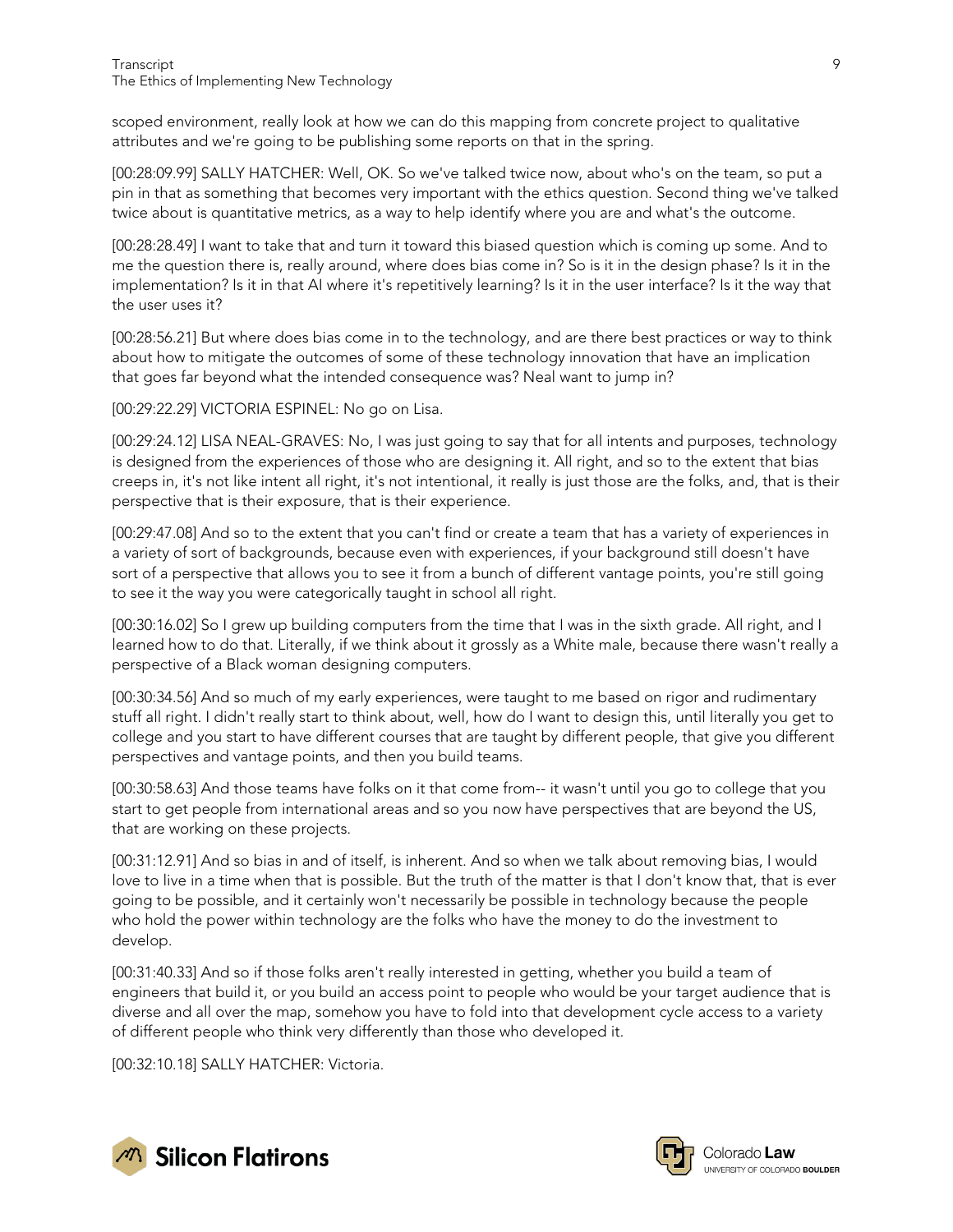[00:32:11.17] VICTORIA ESPINEL: So I just wanted to jump in and say, I think at least as well it may not be possible to remove it, but I think we should strive to try to reduce bias as much as we can. And I think to your question Sally, in our opinion it comes in at all three stages.

[00:32:28.88] So its bias can come in during the design process, and again not necessarily intentionally exactly as you said, but nonetheless in the design process, in the development process, and in what we call a deployment, which is essentially the use of AI.

[00:32:43.75] So in all three of those, design development and use, biasing come in which is why the framework that we have focuses on each of them individually and separately, and sets out very specific best practices in each one of those stages.

[00:33:00.73] I also want to note that while all three of the stages are important, there is still a relatively small number of companies, many of them quite big but a relatively small number of companies that are designing and development AI. There are multiples of that are using artificial intelligence which is why it was very important to me and to our companies to have all three stages.

[00:33:22.93] The design is incredibly important, but I think there's been less conversation about how AI is used in making sure that in addition to being design and development, is also being used in a way that doesn't exacerbate bias and attempts to reduce bias as much as possible.

[00:33:38.87] So in the framework with AI dropped into the chat, we have specific best practices for each of those three stages, would be delighted to get feedback on this. I mean we worked pretty intensely for a couple of years on this, but we know that it's something that's going to need to evolve.

[00:33:58.21] So for anyone who's listening to this, we are always open to feedback on the framework and we think it's a good contribution, but always looking for ways to make it better.

[00:34:12.00] SALLY HATCHER: That's so interesting. And Victoria, can you give us an example, of just a concrete example to help us on using AI, as opposed to designing AI. What are you talking about in the user space, where you can see the bias issue?

[00:34:27.09] VICTORIA ESPINEL: So I think if you are-- so there's so many industry sectors that are using it, I mean now with digital transformation like every sector is using artificial intelligence. So I want to focus on one in particular, but I think there are a couple of things to the companies to be aware.

[00:34:46.32] One is, I think they need to think about the overall outcome that they're trying to achieve.

[00:34:50.21] SALLY HATCHER: OK.

[00:34:50.52] VICTORIA ESPINEL: So they need to use the artificial tool for a specific use purpose, evaluating loans because now I am focusing on particularly the sector or employment decisions.

[00:35:00.74] But I think they need to think very carefully about the fact that their use of that tool is not just about creating efficiencies in their process their use of that tool, in my opinion, has to take into account a deliberate, intent to try to not exacerbate bias.

[00:35:19.58] And then in terms of how they specific best practices for how they can do that in their use of artificial intelligence, I think part of that goes back to making those expectations clear.

[00:35:30.02] So they are either developing in-house or they are purchasing AI tools from other companies. So making that sort of a clear part of the expectation of what they want out of tools, I think is very important. I don't know how widespread that practice is at the moment, others on the panel might have a sense, but I think that is a very important tool.



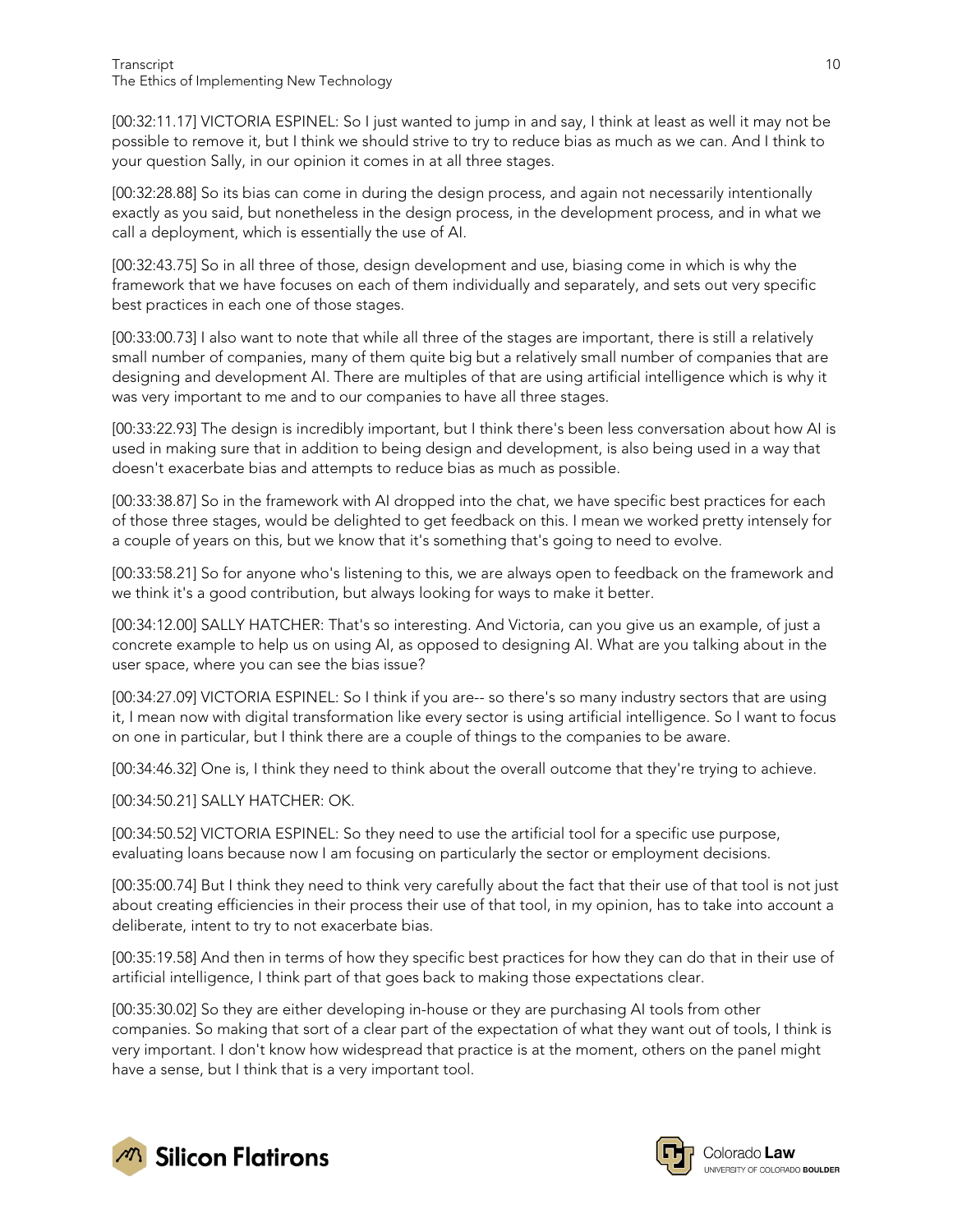[00:35:49.67] But there also, when there are a lot of artificial intelligence tools when they're being used by companies in-house, they are then adjusting them in various ways or asking for adjustments in various ways to tailor them, to the specific purposes they have and making sure as they go through that sort of end design process, that they are using again, continue to use tools like impact assessments or the best practices that we have in our document to make sure as that happens bias doesn't skewed data doesn't come into the process at that point that will then lead to skewed outcomes.

[00:36:27.50] SALLY HATCHER: Interesting. OK, and we are-- I can't believe how we're blowing through the hour, so I'm going to push this forward Newton as I come back to you.

[00:36:35.21] We've been talking about bias, Lisa throw out there that it's the money that really has the accountability, I want to just think about that for a second. So who is accountable for the ethical implementation of technology? Is it the designer? Is it the funder? Is it the company whose name whose brand is on it? And how do we define accountability of technology?

[00:37:04.53] NEWTON CAMPBELL: So that's interesting because I mean my there's two approaches to that I would take. The one is more of the emotional approach which is, I'm accountable for the things that I develop, and I want to make sure that ethics is ingrained in everything that I develop.

[00:37:25.10] But I'm inherently limited, my programs are inherently limited by money absolutely, but also by money and experience. I think accountability has to happen across the board.

[00:37:35.85] One thing that I like that Victoria really touched on, was these notions of transparency and expectation management. If I can sum up what you just talked about, understanding what the AI is doing and having each of the stakeholders get an understanding of what the AI is doing can guide how you define accountability.

[00:38:01.94] All right, if stakeholders have an understanding that these are the impacts in our case, these are the impacts that AI will have on a mission, and they go forward, knowing that we've defined those as acceptable, OK, they share some accountability in those cases.

[00:38:21.51] But as far as accountability when it comes to, for instance, your average industry group, that's building an artificial intelligence or using an artificial intelligence.

[00:38:35.96] That's really where having people on staff that can actually help you parse that, can actually help you parse the use of AI come in. And that's difficult because again it is guided by money. A small business that just wants to leverage AI to be competitive. They're not going to have an entire data science team on staff that can help them to parse Oh, these are the actual implications of some AI capability.

[00:39:08.93] That's really where it, at least on our side of the fence on the science side on the technology development side, we have to continue to come up with ways of defining and communicating that to the public. And historically, that's been the biggest gap for not just computer scientists, but scientists in general.

[00:39:28.58] I often find that computer scientists talking about AI, it's even a well seasoned practitioner that they have trouble communicating. Even if there's a valid application of how AI can actually be applied to someone else's use case.

[00:39:44.27] And that needs to come again, I know people want quick solutions but that needs to come through training, this needs to happen from a University curriculum standpoint. And should also very much happen at the standpoint of job training. But computer scientists should take some targeted instruction and practice in communicating the results of their technology to make things transparent to everyone up and down that supply chain.



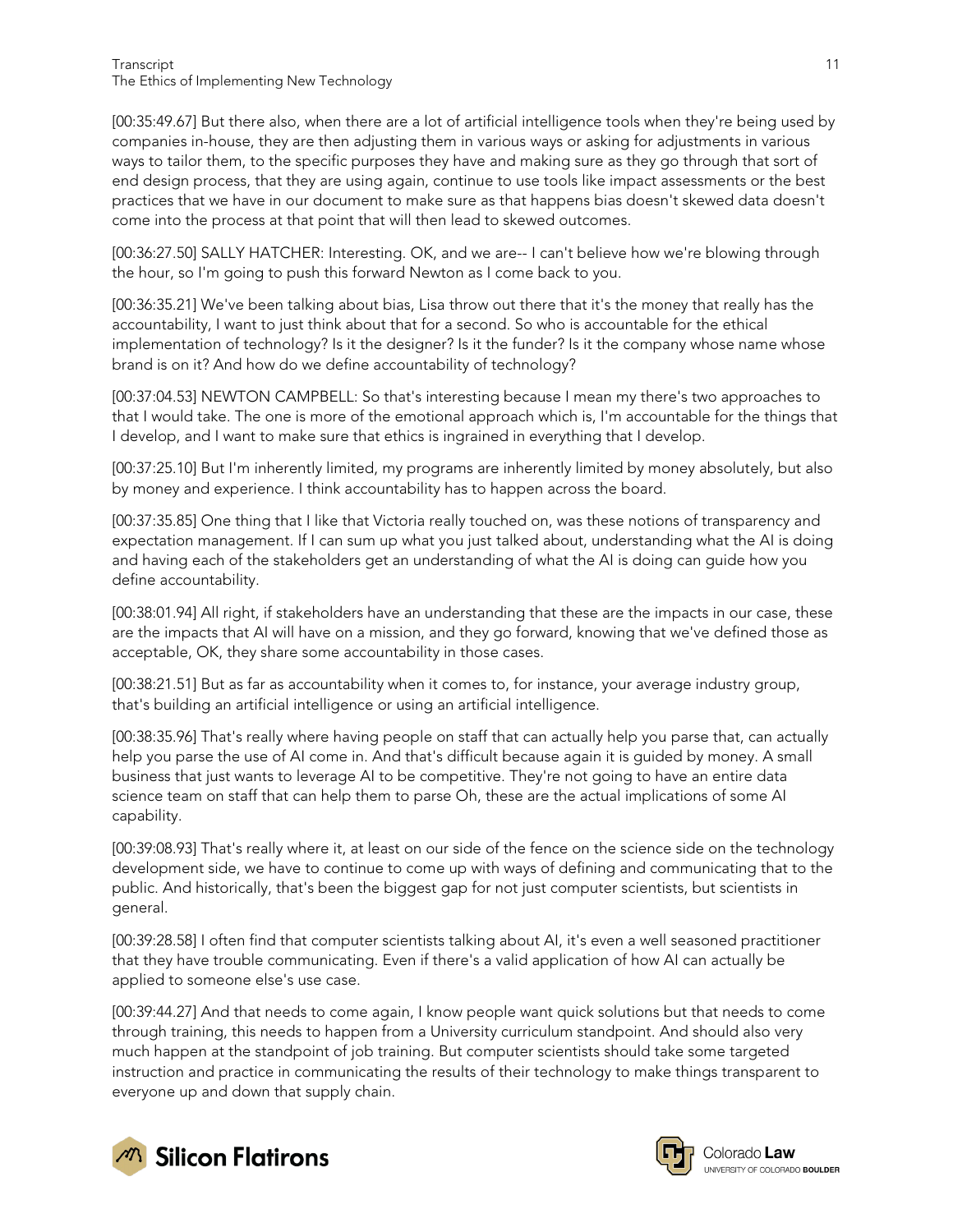[00:40:12.86] SALLY HATCHER: Well Lisa, Victoria any other thoughts on accountability?

[00:40:16.88] LISA NEAL-GRAVES: Yeah, that I love the point that Newton was making about infusing it into the education process. All right, we think about doctors and they are required to take the Hippocratic oath all right, and that is built into how they learn, what they do, and all of that.

[00:40:33.50] And I have never really fully understood why that wouldn't be something from any of the sciences, really any discipline, that you wouldn't somehow infuse responsible all right, being responsible to Newton's point, I'm responsible for what I build. Yeah.

[00:40:54.08] You can be responsible for what you build, but there are consequences if you don't align with who you've been hired by to develop that. But if there was some tie back, and there was some onus on some sort of ethical requirement obligation et cetera, that is mutually owned between those who are building and those who are actually paying for the thing to be built. Those who are developing the products generally, I think that you find you will find that the adoption of some of the ideology that BSA is doing.

[00:41:29.71] All right, you'd find that there might be an easier process to align with some of the guidelines and the guidance that they are putting out for general consumption but one of the things that I also realized that technology that was one of the reasons why I was so thrilled to go into tech and specifically computer science, was because it is always evolving.

[00:41:52.76] There is the point at which you write it down, you put it down on paper, it is already exhausted, right there, there's already another way to view the same thing, all right, there's always already another way to do something even more I would say creative, than that which you've already created.

[00:42:15.68] Once you've come up with an algorithm, somebody can always create another way to do that same thing that is probably a little bit more taxing potentially, on some of the ethics that you might or might not adopt.

[00:42:31.28] All right, I believe that there has to be some way of tying some sort of ethics obligation to various disciplines. So that there is the mindset that says we owe it to society as we build, to build ethically and to make that a part of how people get trained.

[00:42:53.27] NEWTON CAMPBELL: I mean it's what we did with security. 25, 30 years ago computers security was rare, it was a specialization in the computer science curriculum.

[00:43:03.38] Now it's a fundamental part of the curriculum, I won't say it's perfect OK, maybe our security and privacy are not perfect in the computer science curriculum but you look across the space and it's at least fundamental to software engineering courses, things like that, why can't ethics in communication be the fundamental to the curriculum in that same way.

[00:43:26.34] VICTORIA ESPINEL: Just a couple of things there I think there's two parts of it, I think one is, in the industry having companies make clear that that's a priority for the company as a whole and I think that only works, if it's coming from the very top of the company from the CEO sort of impressing down the line that this is a priority for the company.

[00:43:46.59] And then going specifically to the education point, I just want to point out that Natalie Garrett, put in the chat something that she has been working on as part of the Mozilla responsibility challenge.

[00:43:56.67] I know my friend Daniel Weitzner, he was at the White House, we had a lot of conversations actually, about this specific issue about engineers and have an awareness on policy issues which often come down to ethics and privacy bias.



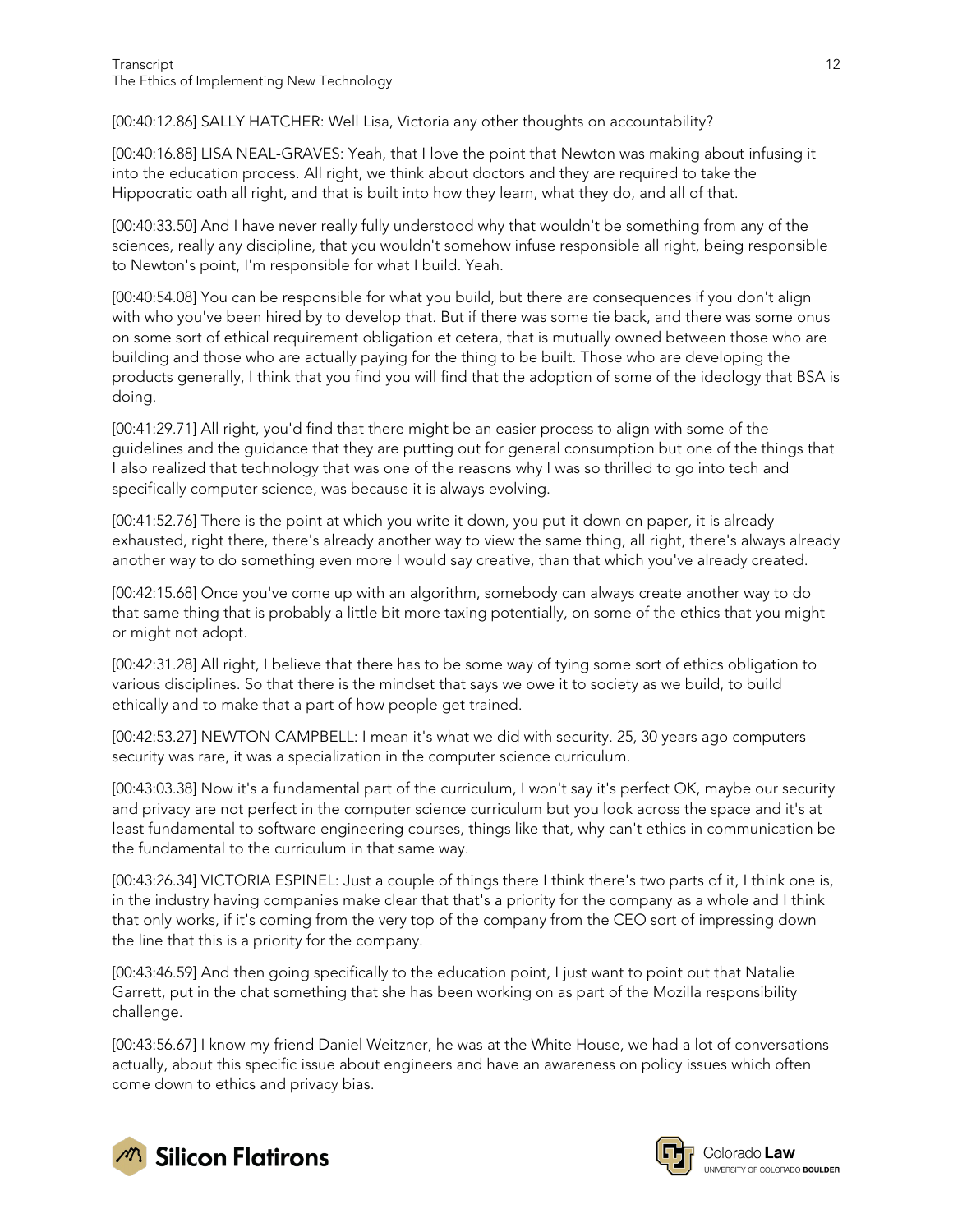[00:44:11.85] And so he has started a program at MIT, which is designed for engineering students to learn more about the policy implications which is often the ethical implications of the technology that they're building. And so anything that can be done I think to make that more widespread to make that sort of a standard part of the curriculum to me, that seems it would be enormously beneficial. And I think interesting, but also enormously beneficial.

[00:44:38.97] NEWTON CAMPBELL: Yeah, it's interesting and you directed us towards the chat to that point, to some of the points in the chat, there are aspects that are touched on particularly in the computer science curriculum, but in curricula in general.

[00:44:53.37] For instance, I had a quality assurance course during my during my masters, and that course quality assurance is focused on OK, are you delivering a product that does what it says, that it does what it says that it can do, no more no less, how will it be verified and tested this thing.

[00:45:10.77] But in that wrapped up in that course, we had a lot of conversations about ethics. We read nightmarish stories about unintended consequences of software that folks had developed because they hadn't made the appropriate considerations. Things like that going wrong.

[00:45:26.55] So it's not that it doesn't necessarily exist right now in the curriculum, but it does need to be a little bit more deliberately identified, and focused on much like again, security has become over the last 10 or 15 years.

[00:45:45.20] SALLY HATCHER: Well--

[00:45:45.46] LISA NEAL-GRAVES: One thing, I know we're going to go into the students, but one thing I really do want us to make sure that we talk about that we haven't really yet talked about.

[00:45:53.35] And early, the earlier technologies, were very closed networks so you could control both ends of the spectrum and control what happens in between. But because we live in a world now where everything is sort of these modular blocks that you can build across technologies, it now becomes even harder to really figure out, how do you ensure sort of ethics in all of the components and all along the way, all right.

[00:46:21.79] So some of those things we have to think about it, sort of universally now whereas, if you think about Apple, Apple really didn't worry about what was happening in the windows space because they had a closed network and they could control what went on their infrastructure versus not.

[00:46:40.39] That is probably not as true anymore as it had been, and as that becomes more and more sort of the norm, which is definitely the trend, it's going to be even more complicated. So these issues of ethics become even more important for us to really think about what's the right process to ensure that all along the way we've got those considerations.

[00:47:09.40] SALLY HATCHER: Well, OK. So this is such a stimulating conversation. We've been talking so much about training, and about needing to expose people to these concepts before and as they're doing the job of creating and implementing technology and then using the feedback they get.

[00:47:29.56] Let's pause here and bring in some questions. And Phil Weiser always said that we should start with a student, I think that's perfect we're talking about education. So can we get a first question from the student audience please.

[00:47:46.90] Hi Alexis?

[00:47:49.58] ALEXIS OPPER: Hi, I think that's me. Thank you all for being here, this is has been so wonderful. My question was, a few of you mentioned government regulation, and I'm interested in



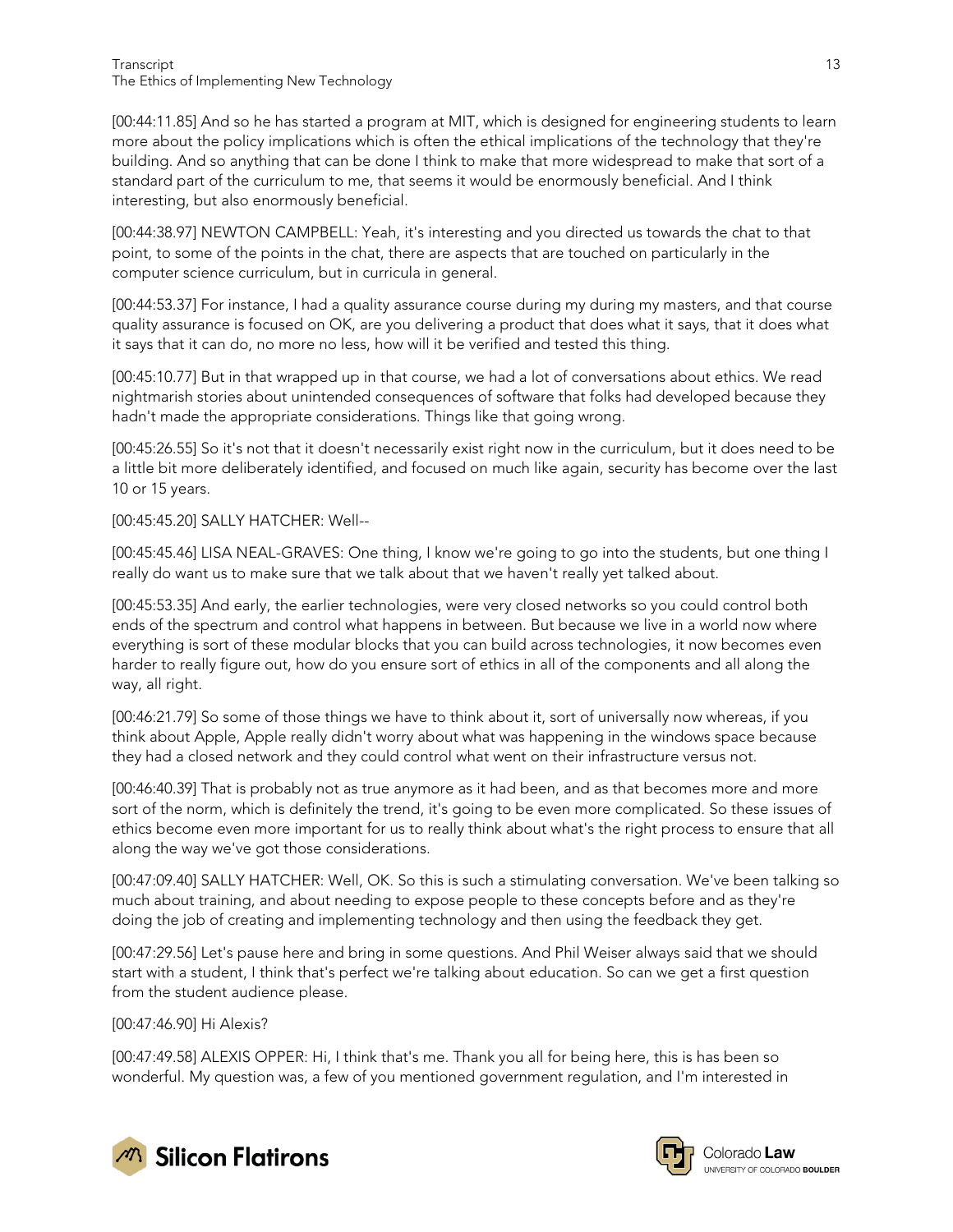hearing what your guidance would be for creating regulations for technology that are able to keep up with technologies advancements.

[00:48:09.94] Because as Lisa mentioned, as soon as you put it down, it's changing again so how do you create policies that are going to be able to keep up with the evolution.

[00:48:21.80] LISA NEAL-GRAVES: Yeah I struggle I know, I know, I know. Victoria, I have absolutely no issue with what you're saying theoretically I like the idea. But I struggle with how you create regulations, because what it does is it creates a safe harbor.

[00:48:38.81] All right, and once you have a safe harbor, once they meet the criteria for that safe harbor then they feel like they've done what they were supposed to do, versus if you create this culture of ethical behavior somehow infuse it, said that it becomes part of our DNA as opposed to this strict regulation or rule that we have to follow.

[00:49:02.36] I think we get better outcomes, and I think that the work that you do at BSA would be great in terms of providing ongoing and continuously improving guidelines, and principles and those kinds of things. But I struggle with regulation, I do, and I can tell a lot more about my background that would indicate what?

[00:49:25.01] But I do, I struggle with regulation because there are some things I think that should be regulated and there are other things that I just I struggle with how you do it effectively.

[00:49:36.64] VICTORIA ESPINEL: So as someone who spent most of her career in public service, I'm happy to jump in on that one I think most people in government struggle, Alexis with exactly what you're talking about. How does the government get involved? How they get involved in an appropriate way? How did they get involved in a way that doesn't stifle innovation, but also protects their citizens which is the main job of a good Government.

[00:49:57.64] In my opinion, I guess I would say a couple of things. One is, I think it is helpful as a general matter for regulation not to be overly prescriptive, not to be overly detailed, because then if it, is you're just going to be, you're going to be on a hamster wheel of constantly updating. So as a general approach I think that is one.

[00:50:19.09] We talked about the impact assessments and BSA taking a position that we think government should require impact assessments, but if you-- one of the reasons that we're in favor of that, is because what should be an impact assessment we believe is something that will continue to evolve.

[00:50:33.31] So we put out this framework again, we'd love to get thoughts from people on it. But it is deliberately flexible, it's detailed enough so it gives companies a sense of what they-- we at least believe is appropriate, but is also flexible enough that it can change.

[00:50:49.51] And so if government said you have to require an impact assessment and the impact is sort of baked into that idea, is that, that will continue to evolve. So they will continue to be flexible, as the best practices for impact assessments continue to be flexible and to the extent it's possible for governments to do that I think that is helpful.

[00:51:10.28] The last thing I would say, is that, notwithstanding my background in public service definitely, do not think that governments can do it all nor should they do at all. So I think someone in the chat I think his name is David made the point about firm culture, that's incredibly important.

[00:51:26.29] We're never going to have successful outcomes if it's not coming from the industries, for example, if they're not coming inherently from them, in my opinion, it can't just be something that they're doing solely in reaction to government pressure, it needs to come from the top of the company.





Colorado **Law** UNIVERSITY OF COLORADO BOULDER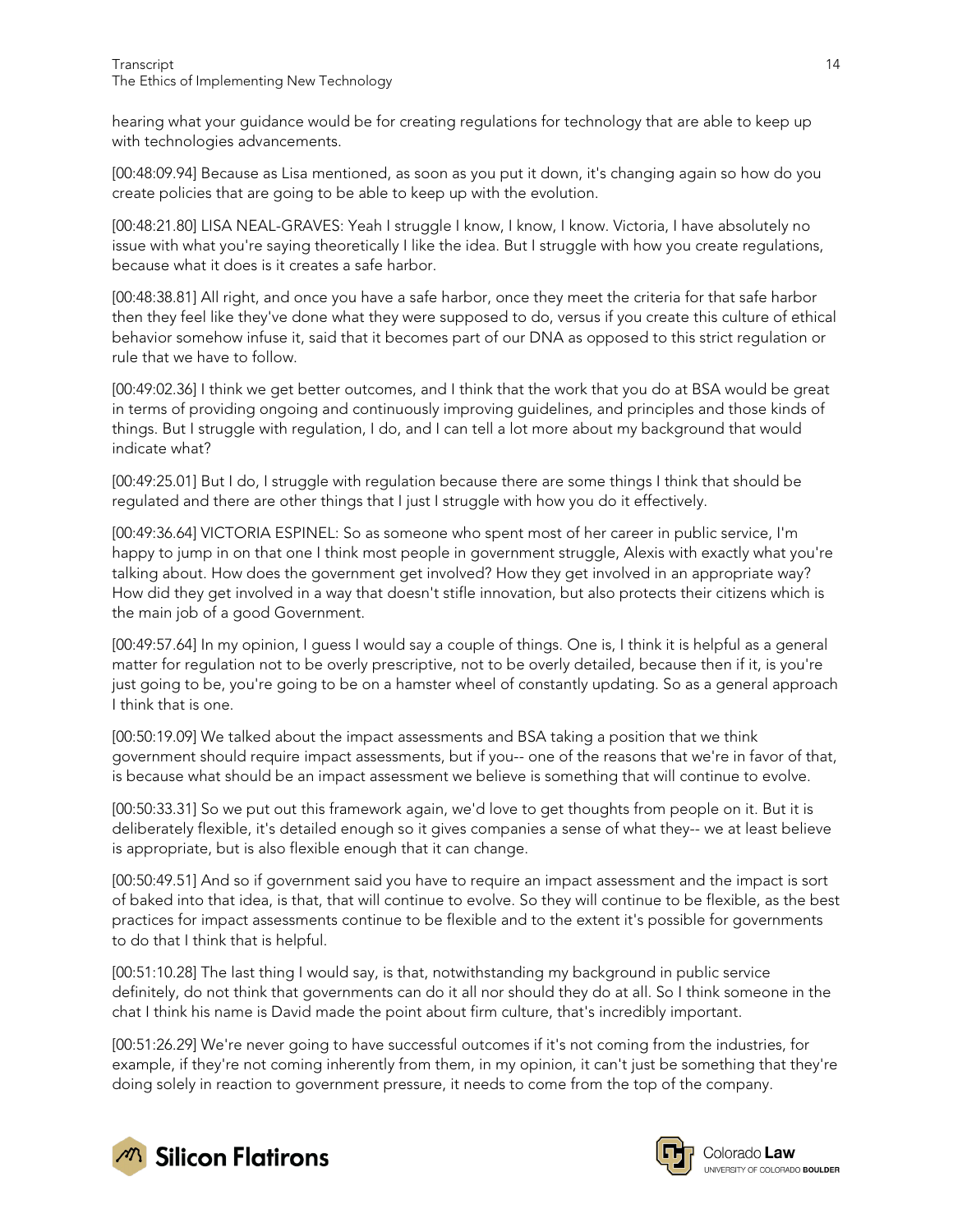[00:51:43.30] So David raised things like incentives management training, those are all tools that the leadership of companies can use internally to make sure that it is clear that this is a priority for them.

[00:51:57.44] So I could talk at lengths, I'm going to stop. But Alexis it's a great question and it's going to be, it's an ongoing balance there all right?

[00:52:10.22] NEWTON CAMPBELL: Yeah, I absolutely agree with the two panelists here. Like we said NASA isn't necessarily a regulatory organization, we do missions and research. But I have talked at length with Gordon Stone one of the deputy directors of D&I about this through another fellowship that I work with.

[00:52:29.06] There are a number of recommendations that I think that, that could be put in that I think Congress should at least consider in terms of doing oversight of AI and related technologies.

[00:52:44.93] And I agree with the points that you don't want to overprescribe, but it's very clear that Congress could be smarter about this, all right? That's one thing education, in this scenario is going to need to go both ways, we as technologists need to learn how to communicate, Congress needs to learn how to understand that communication, so that they can appropriately regulate, because there is room for regulation.

[00:53:08.06] I 100% agree that we should not overregulate the problem, because not all AI is built the same, not all applications are built the same, and you don't want to stagnate your economy based on arbitrary regulations that are defined by arbitrary congressional understanding.

[00:53:24.33] But with that said, I think one thing that would be extremely helpful, is for us to bring back something like The Office of Technology Assessment within Congress. Where Congress has the ability to have a dialogue with technical experts with a deep background in artificial intelligence and related technologies.

[00:53:46.25] That's one key thing that I think is significantly missing from Congress right now, most of Congress is informed by their staff and effectively lobbying in special interest organizations.

[00:54:00.32] I think bringing back an office of technology assessment to at least generate a common understanding, and to some extent, and I think we'll need this down the line to be referees when it comes to how oversight happens, will be absolutely necessary.

[00:54:15.60] And then I think that, there should be some additional alignments at least for across government organizations when it comes to actual funding of artificial intelligence. Right now in a number of government organizations, there's no explicit year or multi-year funding for artificial intelligence.

[00:54:35.88] So it doesn't necessarily necessitate across all organizations, a review of AI spending and what are the outcomes of that. That's another key area that I think that if we actually establish some focus on that for organizations as large as the government.

[00:54:53.00] I think that would be extremely helpful and hopefully some of that would trickle out into the private sector, because many of the things that we're spending money on are to foster innovation in the private sector.

[00:55:04.43] We push out our technology, DARPA pushes out its technology, a lot of those innovations, a lot of the innovations you've seen in AI in general, are owed to a lot of funding. But not necessarily funding that was tracked specifically for AI.



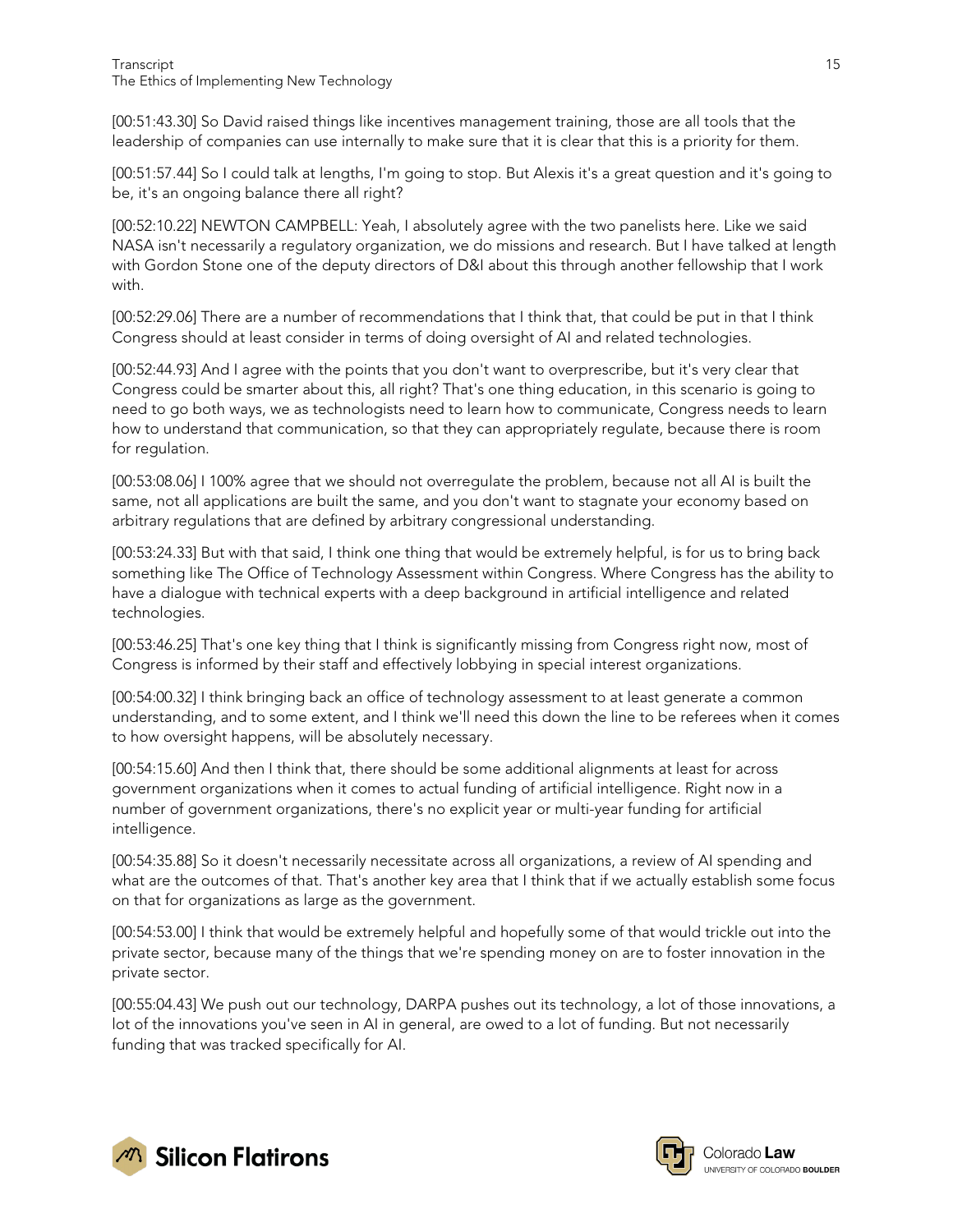[00:55:17.03] So understanding that, and how that affects the artificial intelligence environment, and the best practices and ethics that were a part of that, can be used to establish metrics down the line, I think that's another key area that the government needs to look into.

[00:55:34.21] SALLY HATCHER: What a great point on also how to track and follow the money. Really, really interesting. So Alexis thanks, thanks, obviously a very thoughtful question that stimulated the panel, so much more to be said there.

[00:55:47.23] So we have time for one more question, Natalie Garrett I think you're on deck would you like to ask your question?

[00:55:54.85] NATALIE GARRETT: Absolutely, yeah. And I think what Newton was just talking about is a really good transition. Oh, yeah, Casey Fowler and I have implemented some ethics assignments with an intro computer science classes.

[00:56:08.03] And I think one of my options is and something that we come up against a lot is, what those courses promote is individual responsibility All right, because we're saying you're an individual person, creating code, but my question for all of you and I think you're the perfect panel to ask this question is, how do we reconcile that individual responsibility with sort of a collectivist responsibility amongst everyone.

[00:56:34.42] Because those of us who have worked in industry understand that unless you're the top level CEO, you're not the one making the big decisions you're just you're writing the code. And so to put that on an individual shoulder is often inappropriate.

[00:56:54.56] SALLY HATCHER: Anybody want to tackle that?

[00:56:57.75] VICTORIA ESPINEL: I'll jump in just very quickly. So Natalie I completely agree with you. I think that was the point a couple of times I think it has to come from the top of the company. I think that's incredibly important.

[00:57:11.74] That said, I will also say, and the employees have a lot of power, and you've seen employees using their voice more and more in the industry. So while I cannot emphasize, how important is that, I think it is for it to come from the top down.

[00:57:27.75] I also would-- employees shouldn't discount the voice that they have and I think making it known that ethical use of technology is something that's important to them, is something that we've already seen employees and various stakeholders doing, and I think that's really important.

[00:57:48.38] NEWTON CAMPBELL: That's yeah, yeah, I absolutely agree Victoria. So this goes back to something that Lisa alluded to it's based off of one of my answers which is this notion of not necessarily a Hippocratic oath, but something that's at a slightly higher bar than do no harm for technology development.

[00:58:09.72] And what we need going back to another earlier point is some form of protection for the employee in that space, all right. There is an understanding in doctors' offices for doctors that don't own their own practice, that there is a Hippocratic oath. All right, and that the things that have to come from the top down can't violate that. And there's a significant understanding there.

[00:58:35.22] So if we could develop something that identified, that there is a bar which computer scientists have to operate in terms of ethics, maybe you could put some more of the onus on us in that space, and that would be a little helpful as well.

[00:58:55.32] LISA NEAL-GRAVES: Yeah, and I guess I would just close out Natalie, I certainly agree with both Victoria and Newton, but I would also say that the top of a company rarely is involved in detail



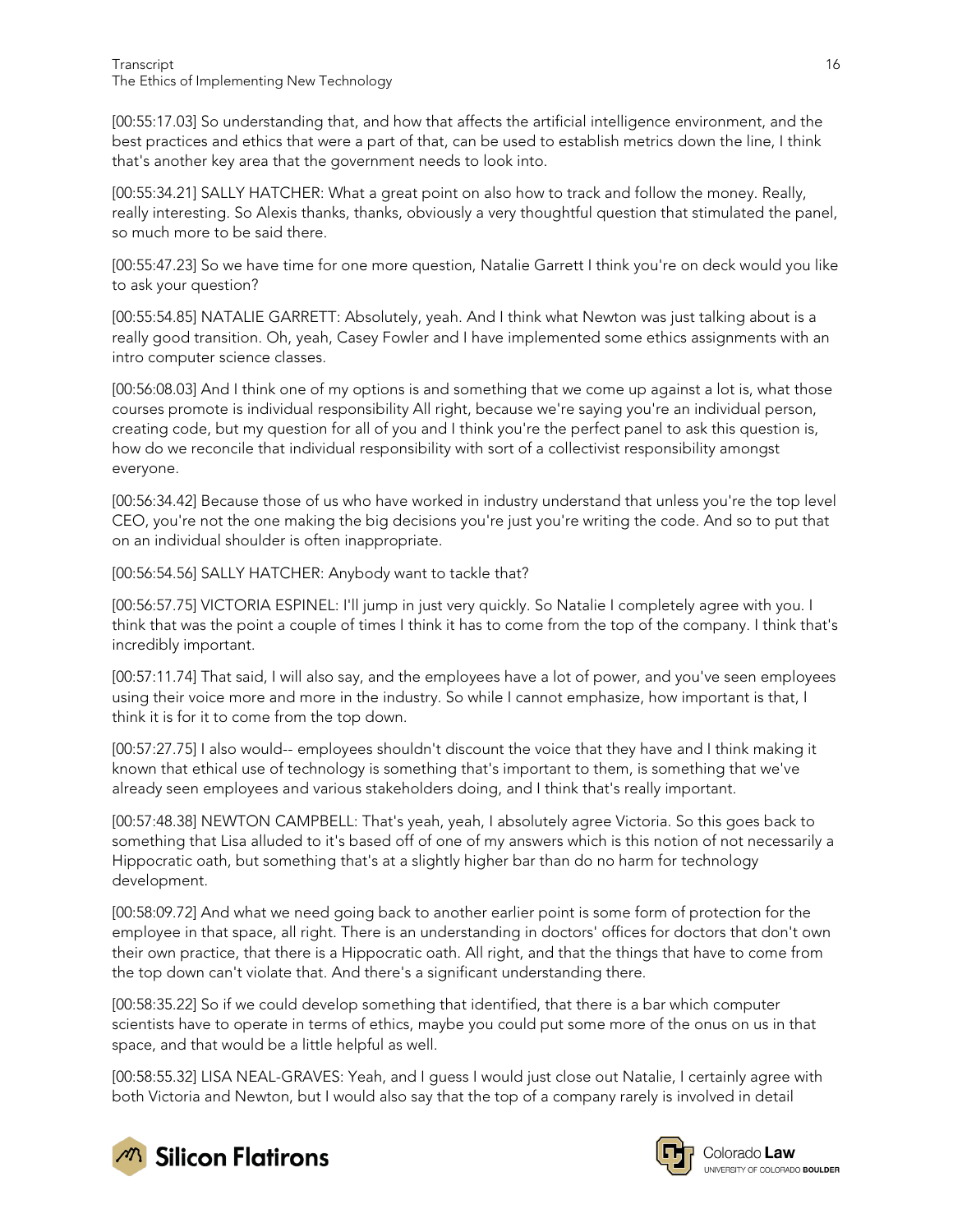product decisions. All right much of that is going to come from sort of those tiers of management and reasonable minds can disagree or have various perspectives on how something should be designed or not designed.

[00:59:26.43] If you can get the core of those folks at least aligned on as Victoria had indicated some of the guidelines, and some of the processes that she had put forth as part of BSA, if you can get those folks to align on some key principles around how decision making is made, then I think you have the ability to really come to the best possible decision at the time.

[00:59:54.54] Now you look back on it you're going to see that there are always other options that you could have taken, but the best possible decision at the time is the best that you can do.

[01:00:03.66] All right, and I do fundamentally believe that if you can get everybody sort of understanding, here's our obligation. All right, here's the problem we're trying to solve, but here's our obligation while solving that problem you come very close to what I think is the most ethical solution that you can possibly have.

[01:00:22.83] At the time as long as you've got people sort of aligned with sort of these theories, and guidelines, and principles, and processes, I think you end up with the right answer.

[01:00:33.67] But I do struggle, with people sort of blaming the top of the organization with sort of the decisions that get made because rarely do the CEO really know or understand enough, to have driven an actual design decision. It's not to say that it doesn't happen but it is rare that, that is the case.

[01:00:57.16] SALLY HATCHER: Great point. And thank you Natalie great question, really appreciate it. This is so interesting and in an hour, we have only just scratched the surface, there is so much that I still wanted to talk about.

[01:01:09.70] Balancing freedom of the right to free speech, and the right to invent and sell new technology versus a tragedy of the Commons, and a loss of our free speech and our rights. There's just endless places we could take this data privacy we've just scratched the surface on.

[01:01:34.54] We also have talked a whole bunch about putting on guardrails. We haven't really explored more of the benefits of how can technology actually be an operator for good or for the common good.

[01:01:49.43] So much more, and we will hope the next two panels will take this and build on it. But Meanwhile, Lisa, Neal-Graves, Victoria Espinel, and Newton Campbell, it's been an absolute pleasure, thank you so much for being here today. I thoroughly enjoyed it and really just appreciate your expertise on the matter so thank you, and we will turn it back over to Silicon Flat lands .

[01:02:14.71] VICTORIA ESPINEL: Thank you so much Sally, Lisa, Newton, was great to get to meet you and I'm very happy to have been here.

[01:02:21.37] NEWTON CAMPBELL: Thank you, thank you, very much. It's a fantastic panel.

[01:02:24.76] LISA NEAL-GRAVES: Ditto, ditto. Thanks.

[01:02:27.82] SALLY HATCHER: Thanks.



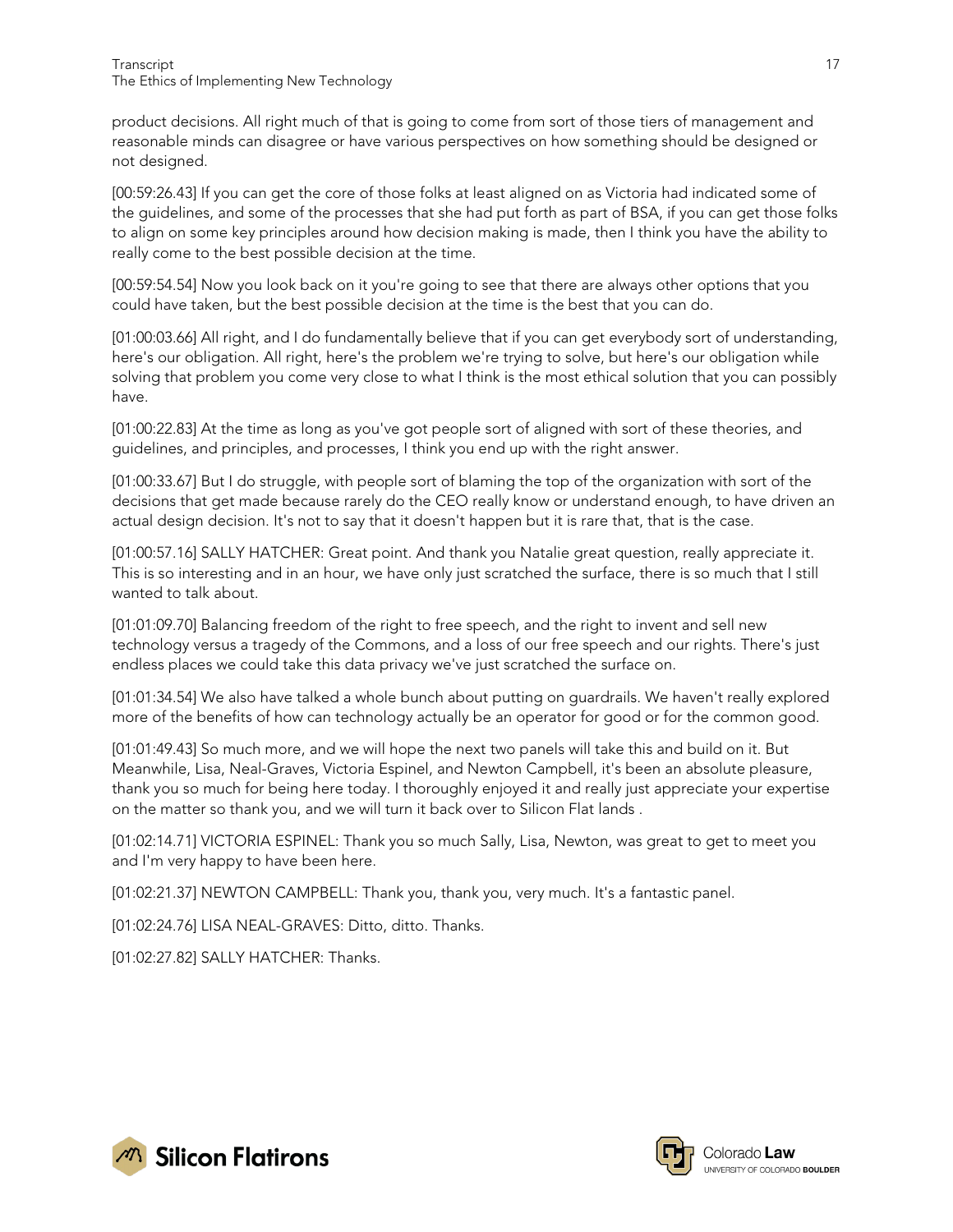#### <span id="page-17-0"></span>Building the Proper Process

[https://www.youtube.com/watch?v=C](https://www.youtube.com/watch?v=C-eIzTrzoQs&list=PLTAvIPZGMUXOYGsBs5NBp6ydwSxrRwn1U&index=2)[eIzTrzoQs&list=PLTAvIPZGMUXOYGsBs5NBp6ydwSxrRwn1U&index=2](https://www.youtube.com/watch?v=C-eIzTrzoQs&list=PLTAvIPZGMUXOYGsBs5NBp6ydwSxrRwn1U&index=2)

[00:00:00.48] AMIE STEPANOVICH: To lead our second panel, I'm really happy to introduce David Sullivan. David is not only a member of the Silicon Flatiron Advisory Board, but he is the Founding Executive Director of the Digital Trust and Safety Partnership. Prior to that, David served as the Program Director for the Global Network Initiative, GNI, where I worked with him both in my current and previous roles. Thank you for joining us, David. You've got the mic.

[00:00:25.08] DAVID SULLIVAN: Thank you, Amie. Thanks, everybody. I'm delighted to be here, and really looking forward to building on the insights from our first panel as we start getting into really the specifics of what process means. So time is in short supply relative to the brainpower on this panel, so I'm just going to briefly introduce everybody before kicking things off.

[00:00:50.98] So I should just note first that my pronouns are he/him. Together, we have on this panel, Erin Kenneally, who is Director of Cyber Risk Strategy at Guidewire, a cyber risk analytics. Her pronouns are she/her. Lea Kissner, who is the Head of Privacy Engineering at Twitter, and whose pronouns are they/them, and Deji Bryce Olukotun, who is Director of Policy and Corporate Social Responsibility at Sonos, and whose pronouns are he/him.

[00:01:28.47] So getting right into things, I wanted to sort of go straight to the heart of the matter and start with Lea. Lea, you've spent more than a decade working in some of the largest technology companies on the planet building things like privacy and security into the development of products, into engineering. I'm curious, what does that look like in practice, and sort of what are the top things that you would advise a company who's thinking about how do we build ethics into our product development process? What would you advise them to do? What would you advise them not to do?

[00:02:07.16] LEA KISSNER: So, hi, all. Yeah, I'm the Head of Privacy Engineering at Twitter, but I used to be the Global Lead of Privacy Technology at Google. I designed and built a lot of Google security infrastructure back in the day. I also, went in last summer and helped Zoom deal with their exciting problems, and I was the Chief Privacy Officer of a startup named Humu. So I've had a little bit of a range of experiences on this and put a lot of security and privacy processes in place.

[00:02:39.29] So it's going to start off a little weird. Process is not enough, right? Policy isn't enough. And what I tend to see is people will, when they're starting up these things they'll say I'm going to go and make a process. I'm going to make a policy. And this is going to solve my problem. Here's the thing. These things almost always will diverge from the real estate of the world, and privacy and security is about what's actually happening in your system, and what's actually happening in your product.

[00:03:07.16] And you need to focus on that part of it. Policy and process are tools you can use to get there, but if you look at those first, you will tend to build a lot of process and a lot of policy as opposed to usually the things that you actually need. So things you should do in very, very, very brief because I can talk for hours about this stuff. You want to help people understand that great products and great systems are respectful, right?

[00:03:39.38] We, from privacy, security, trust and safety, I think of myself as working in the terrible things that happen on the internet business. We're here to help those people who are building products and systems, build great products and systems. I also use a here-there-be-dragons model, right? If you're like on old maps where there's like places with lots of little towns, and maps, not that really well, and then there's the part where they don't know what's going on, and they put dragons out there, and they are beautiful dragons.



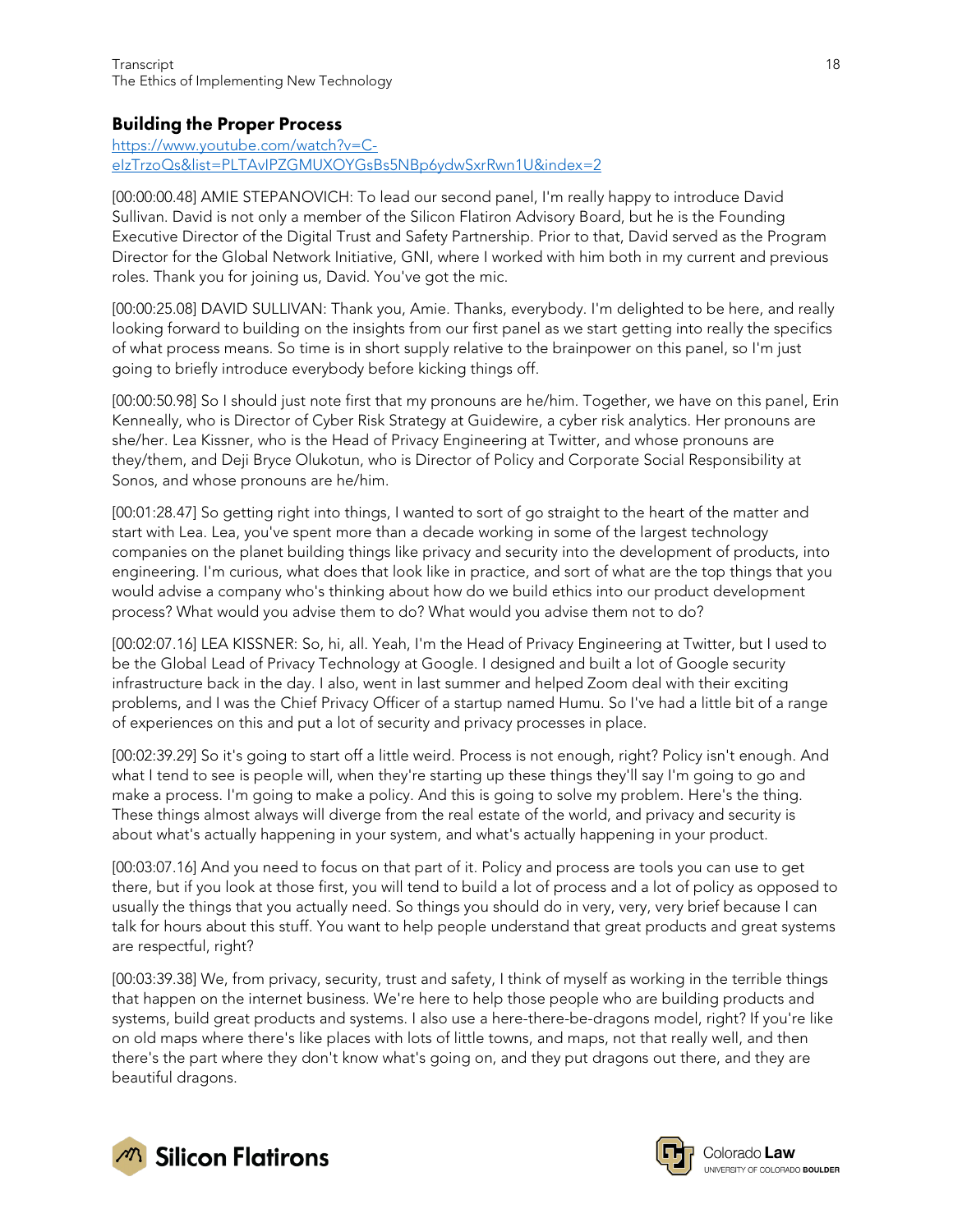[00:04:12.44] But the same thing happens when you're doing development where there's a bunch of things that people really should be able to do. The systems they're touching are really robust. The practices are really robust. They're unlikely to shoot themselves in the foot over there. They may need a check, but it's going to be fine. What you want is to have somebody help them. And like they're like I need to touch location data. Great, we are there to help you. We are going to hold your hand, and walk right by the dragon.

[00:04:44.72] And how those things change over time, like they can both expand and contract. And that's important to take into account as well, but long story. Be there to help them when needed, right? One of the things you could do is get people to work on security and privacy part-time. I very strongly recommend you get the engineers. Do not get the product managers. Do not get the program managers. They're wonderful human beings. I loved working with them, but their incentives are very strongly aligned towards getting things to launch.

[00:05:14.60] So you want to get the people who are-- they're supposed to get things launched right and get them. Get them to spend part of their time on your team because partially, that gives you this amazing view into exactly what's happening in all the teams, but also, they just start designing better. And if something goes wrong, you have somebody to call up who knows how that system works in really great depth.

[00:05:39.29] Do assurance. Don't assume that your system does what you think it does. It doesn't. I've debugged production too many times. Just trust me. It doesn't do what you think it does. Build in the way that makes compliance a side effect of the systems working correctly. People in most places do not find compliance motivating at all. Like they just don't, and it will tend to make them very grumpy about dealing with you. If you talk to them about like we need to keep this promise we made to our users, they'll talk to you about it all day, so like, great.

[00:06:09.23] We're going to make that compliance stuff happen, but that's not what we're going to talk about. And you need to build technology to give you better choices because the choices that you have in the system right now are probably not the best ones that you could have, and you're going to really need to think about where can you very carefully add things, change things. There are also a bunch of things you should not do.

[00:06:30.45] Don't make the Privacy and Security Team, the people who show up and say no. Very rarely should you need to say no in a reasonably operating company. Usually, you need to say things like that's really interesting. Can you back up three steps and tell me why you want to do that thing? Because it's probably something reasonable. It's probably something reasonable. And you're like I'm going to go help you get to the thing you actually wanted, but even if the thing that you told me you wanted to launch is absolutely terrifying.

[00:07:03.15] Don't come in late in the development process. The number of times where I had somebody come in really late and say I want to launch this thing, and I'm like oh, oh, you made a bad choice six months ago, and you have to go back. And they've had to go back and redo six months of work. Now, well, that had a salutary effect on everybody in their general vicinity where no one came to talk to me late anymore, it's not good. Don't design your process so you come in late. You really want to have a contact at design time.

[00:07:35.46] Don't ever ask people questions they don't know the answers to. If you are asking an engineer whether something is PII, or heaven forfend, what the category of processing is, you are in trouble. They do not know how to answer that question. Given the level of nuance about things like IP addresses, let alone anything any more complicated, you are probably in bad trouble. Don't ask them any question that they don't know the answer to.



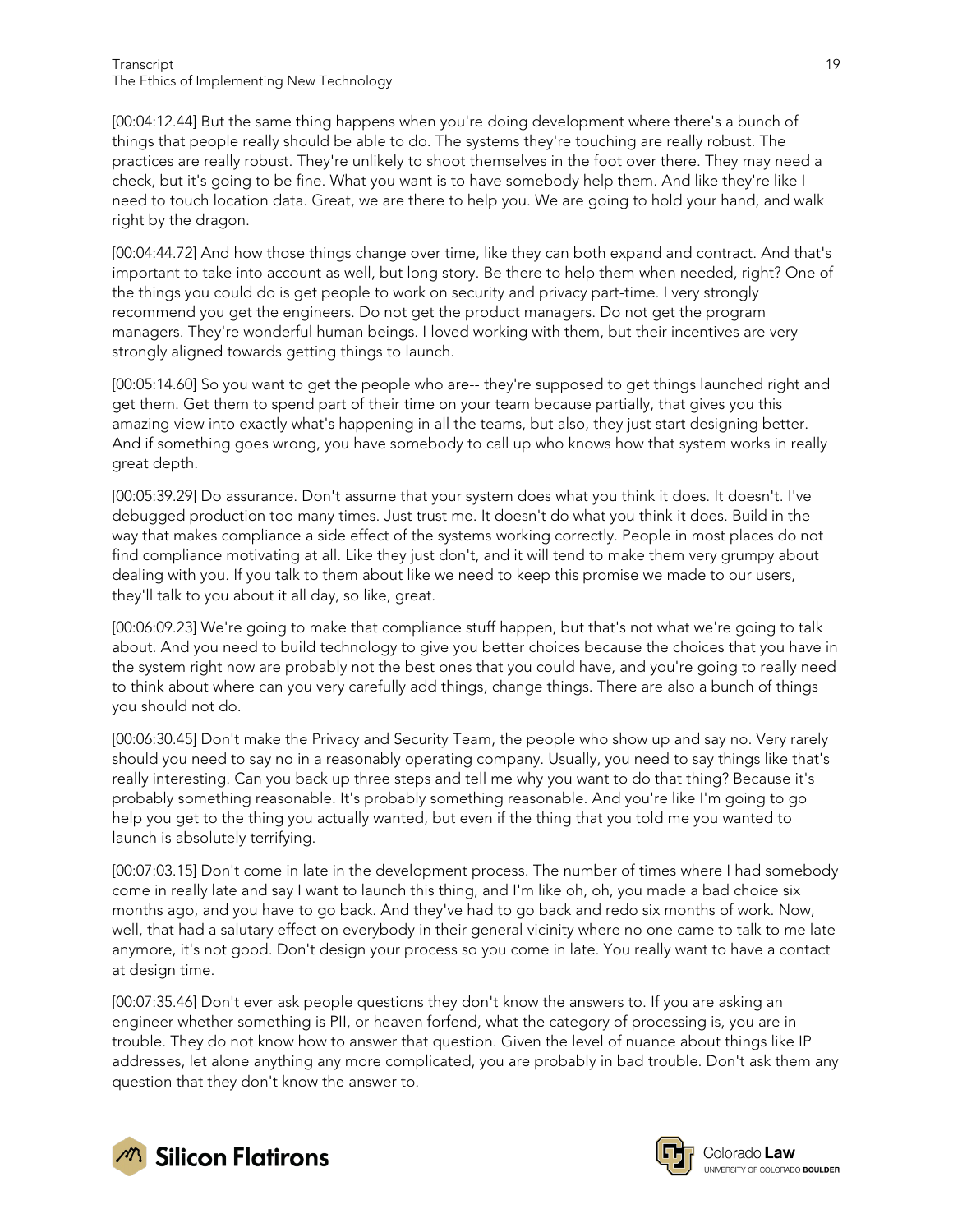[00:08:01.74] Don't rely on a lot of manual work. People are very, very bad at doing complicated things repeatedly. So you want to try and pull out things that are going to be repeated and try not to make them repeat it anymore.

[00:08:15.21] Don't rely on what people say at launch time rather than ongoing assurance through techniques like system monitoring, code analysis, and penetration testing. Systems diverge really rapidly, and systems often don't match what you think they did. Even if the team thinks that it does that, the number of times that we've gone in and been like it turns out your system does a bad thing, I'm really glad I looked at the code.

[00:08:41.17] And last one, please, please, please, as someone with a PhD in Crypto who's done a lot of anonymization. Do not roll your own anonymization, and do not roll your own crypto without somebody who is very deeply qualified for this. Those two are the places that I see people screw up virtually every time they touch them because it is subtle. It is quick to anger. And you are not going to know you messed it up until way, way too late. Like these are specialist fields. Approach with care.

[00:09:16.92] DAVID SULLIVAN: Thank you, Lea. That was terrific. I think some really hard-won lessons and insights. So now, I want to broaden things out a little bit, and also, start to build on, I think, some of the great observations and insights from our first panel about the importance of bringing actors beyond companies into these discussions, including researchers and research and development, whether that's happening inside companies, inside universities via the government.

[00:09:49.23] So I want to turn now to Erin, Erin, who previously was at DHS, where you led a process to identify and elaborate ethical principles and approaches to ICT research. So I was wondering how those principles can inform practice, whether it's across industry, government, academia when it comes to processes to develop ICT research and to use that research?

[00:10:19.46] ERIN KENNEALLY: Sure, thanks, David. And that guidance that you just referred to is called the Menlo Report, which is ethical principles guiding information communication technology research. It was modeled off of the Belmont Report, which for those of you who may be aware or may not be aware I should say, was then codified into the Common Rule. And the Common Rule is what establishes our IRB structure here in the US, and that's for any institution that gets federal funding for R&D.

[00:10:49.88] So before I directly answer your question, I think I'd like to take a little quick preamble, which is important and relevant for this discussion I think. It's worth taking a quick stroll down kind of motivation lane as I think even industrial development of technology shares some of the same drivers as what drove us to produce the Menlo Report. We have an historical basis for ethical protections for human subjects. And this was, early on, driven by things like biomedical research abuses.

[00:11:23.87] We had forced medical experiments on Nazi-held prisoners in World War II. Now, specific to Menlo, you know, we saw the train coming down the tracks with regards to potentially ill-advised regulation, or things going sideways and getting New York Times'd in the context of really well-served technology, research, and development.

[00:11:45.17] So the folks in our group, and the researchers that we built this around, were studying the structure of underground criminal economy, things like understanding software, radio attacks on pacemakers and ICDs, taking over botnets, and redirecting spam, things like that. So knowing that this work was for the betterment of science, we really wanted to make sure we didn't run afoul of the law and social expectations.

[00:12:10.52] You know, I think while tech has yet to sort of cause anything on the order of harm severity that we saw with the biomedical abuses, we've definitely seen from a frequency standpoint, increasing ethically challenged uses of technology. And I'm sure the earlier panel, which unfortunately I was unable to attend, spoke to some of those. And we're all kind of familiar with them, right? Deepfakes, technology



**M** Silicon Flatirons



Colorado Law **UNIVERSITY OF COLOBADO BOULDER**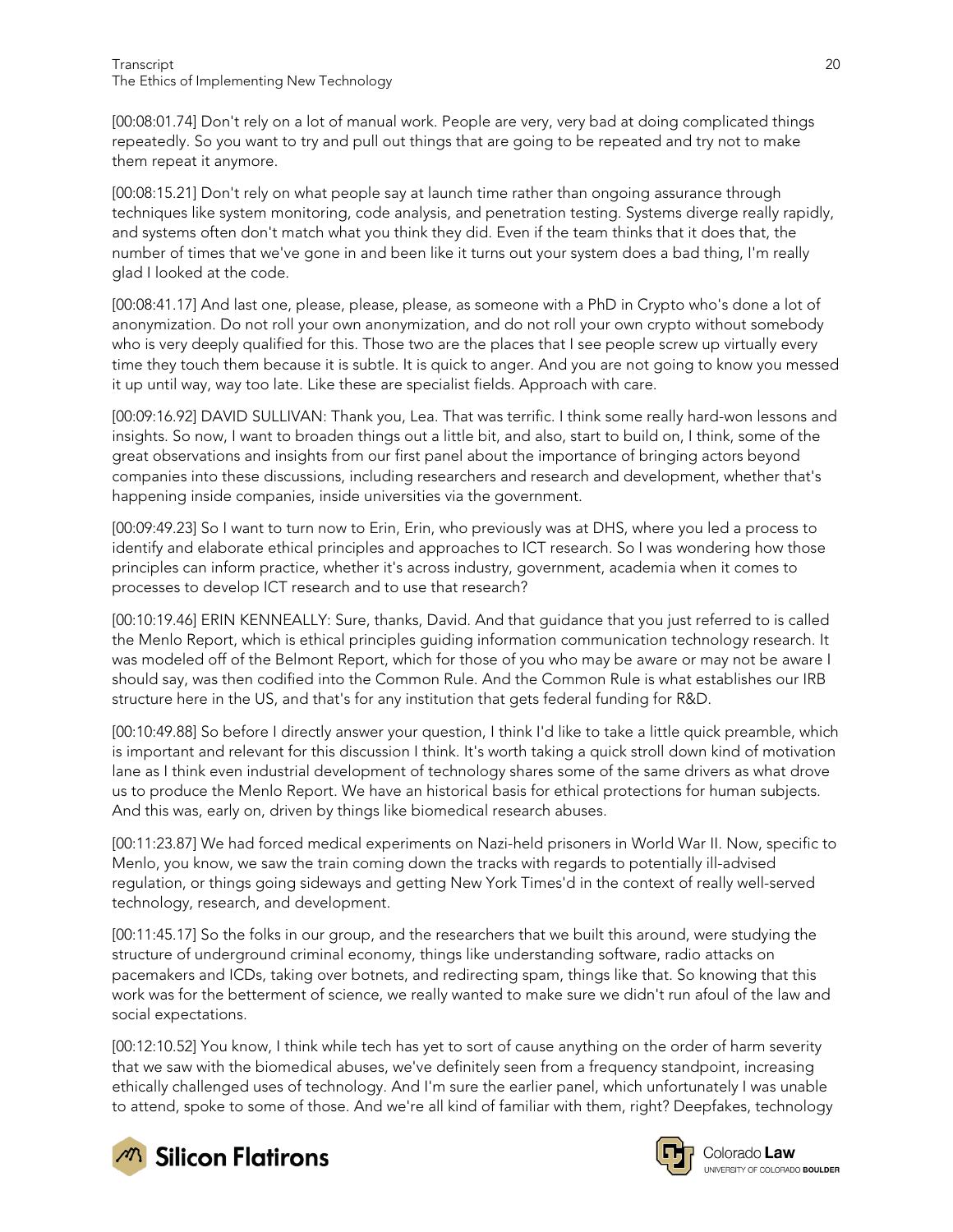addictions, racially biased image systems, surveillance by household goods, that kind of a thing, Cambridge Analytica.

[00:12:43.46] I would also point out in addition to kind of these historical basis for this need for principles and practices, we've got really a difference with distinction, I would say, with regards to sensing and judgment of harm with regards to technology. Relative to our institutionalized and kind of socially internalized understanding of what harm is related to physical interactions with people, our ability to kind of qualitatively and quantitatively assess and balance the harms and benefits with technology are immature, right?

[00:13:17.15] We've got scale, and speed, and tight coupling of systems, and decentralization, and really opaque risk factors that make for conditions that enable harm to occur without us necessarily knowing about it or knowing about it too late. So to the specific question of how these principles inform practice, I'll use my go-to analogy. It's stood the test of time for me, and it's this. I think of ethics as a three-legged stool. You've got principles as one leg, the application of those principles, the second, and then enforcement of those principles and applications, third.

[00:13:52.16] And then I think kind of the seat on top of them is incentives, right? If there's no incentives, then those legs really aren't holding anything up or vise versa. With regards to the principles, I'm not going to spend time here. We're all pretty familiar with them. I think the previous panel discussed them. But I will say that I think we've pretty much exhausted the denominator with regards to kind of the world of possible principles that we should take into account, and we're moving towards some convergence on kind of the numerator.

[00:14:25.55] I can pretty easily crosswalk any set of principles to what we laid out in Menlo, which was respect for persons, beneficence, justice, and then respect for law. I think most advancement on the tech ethics front has been on this first leg of the stool, the principles. We've got professional org codes. We've got, I know in AI something like over 65 codes, documents, and things like that. So moving on to I think the more important point for this panel is the applications.

[00:14:53.99] To me, tech ethics is really about assessing and anticipating the risk of harm from a technology, be that a product, or a service, or a feature, and then reducing the uncertainty of those uses and impacts of the technology. We've seen less advancement on the application of ethical tech principles here, but we've seen some progress. And I'm talking about tools, right? Tools to provide kind of decision support. A lot of questionnaire-based approaches have emerged. We've got things like ethical impact assessments.

[00:15:26.17] And I think we've made progress. I still believe though that there's a shortage of ethics risk management guidance for companies. I will note that with regards to the Menlo Report, we had a companion report, which was this questionnaire-based approach. That was later operationalized into an ethical impact assessment that then was further operationalized into this thing that we called the CREDS Tool. And really what it was was a questionnaire wizard kind of based tool that was driven by kind of conditional logic underpinned by these questions.

[00:15:59.83] And it was really anchored around the R&D lifecycle, which is very similar to technology lifecycle. So I don't think there's really any need to kind of differentiate, and which is to say the collection used disclosure of data and systems. So just to be a little bit more concrete, so this notion, this principle of respect for persons. Well, it can be applied in any number of ways. We pointed out identification of stakeholders is one way that you can apply this notion of respect for persons. Informed consent is another one.

[00:16:29.63] This notion of beneficence, which is balancing harms and benefits, I should say, really can break down from an application perspective to identify your harms, identify potential benefits, and then



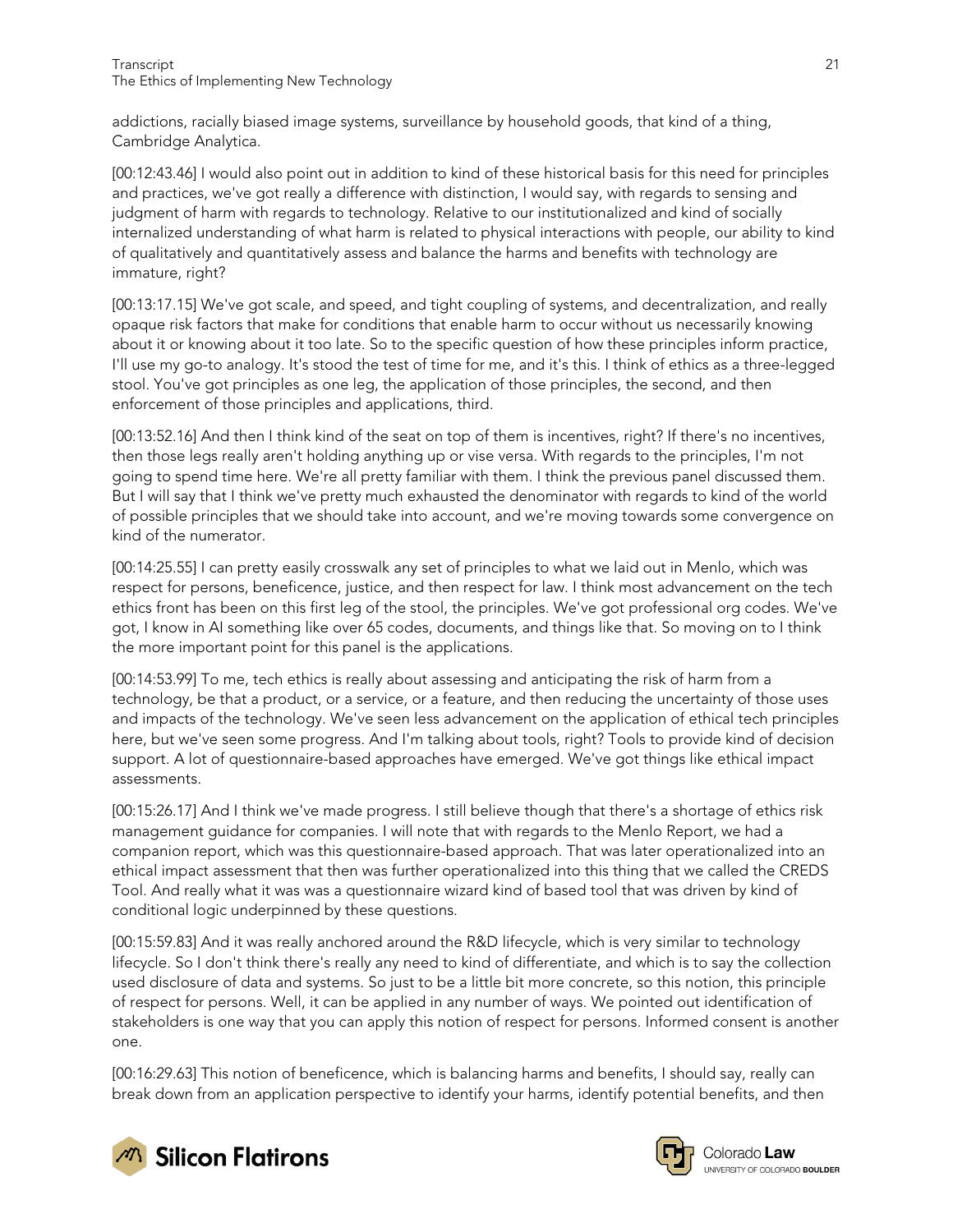go through this balancing exercise where you're weighing kind of the burdens of tech and risk of harm to your stakeholders who are identified previously against the benefits that would accrue to larger society as a result of the technology.

[00:16:57.28] And I would also note that kind of the application of this principle is probably the most complicated. The key to this application question is having really a framework for applying the principles vis-a-vis whatever your tool of choice may be. It helps oversight entities that may not be familiar with IT kind of understand and reason about the ethical issues and the process by which your organization has gone through assessing the risk.

[00:17:27.52] It provides documented kind of transparent benchmark upon which stakeholders can then kind of determine how trustworthy is your organization. It counters visibility bias. That's another thing. One of the major impediments to accurate risk forecasting-- and, you know, I do this in the context of cyber risk-- is visibility bias. So not seeing all of the factors that inform the totality of the risk. And I think having a framework helps in that regard.

[00:17:57.55] And it also, obviously, provides a self-help mechanism for technology companies. I guess maybe the last thing I'll comment on is, again, whatever tool or mechanism that you choose to embrace to kind of apply these principles, one helpful mechanism may be to engage kind of a threat-model approach where you think of the threat as a failure to kind of embed these principles in your design choices and then develop prevention, and mitigation strategies, and techniques for those threats that you identify, right?

[00:18:37.33] So ask how, for instance, how could bad actors use the technology to harm the rights or interests of individuals, or of groups, or of society, or, in fact, maybe even undermine trust in social institutions? And I think it's also important to assess not only the first-order consequences of your technology, or your service, or your platform, whatever the technology is, but also, it bears looking at the second and third-order impacts, that collateral damage that might sneak into the equation.

[00:19:13.54] Prioritization is important here. You don't necessarily have to go through this rigorous assessment for every technology that really doesn't have consequence to users, you know? And then I just think part of that framework needs to include a governance structure. And we've also heard this notion of transparency and explainability. Those are topics in and of themselves, and we can perhaps delve into them later. But I would just point those out as well.

[00:19:41.44] DAVID SULLIVAN: Thanks, Erin, so much to chew on there. I really want to circle back to a few of those comments down the road, and I couldn't agree with you more that in this space, there is no shortage of principles, and it's how you actually apply those principles that really is the difference-maker. Now, what we've heard so far I think is really focused a lot on the sort of internal processes that companies or other actors undertake when considering how they're developing and deploying new technologies.

[00:20:15.82] But I want to turn to Deji now to sort of look beyond the institution that is making these decisions. You know, when the rubber hits the road is really like what are the impacts that these technologies have on people? What are those consequences and risks that Erin just alluded to? So, Deji, when it comes to listening to and learning from the kind of communities affected by your products, how does Sonos approach these difficult questions?

[00:20:55.31] DEJI BRYCE OLUKOTUN: Thanks, David. It's really great to be here. The last in-person conference I went to was Silicon Flatirons before the pandemic started, so I hope to see you all in person again soon, and it's great to see you. So for folks who don't know who Sonos, what we are or we do, we're a sound experience company. We were founded in 2002 above a Mexican restaurant in Santa



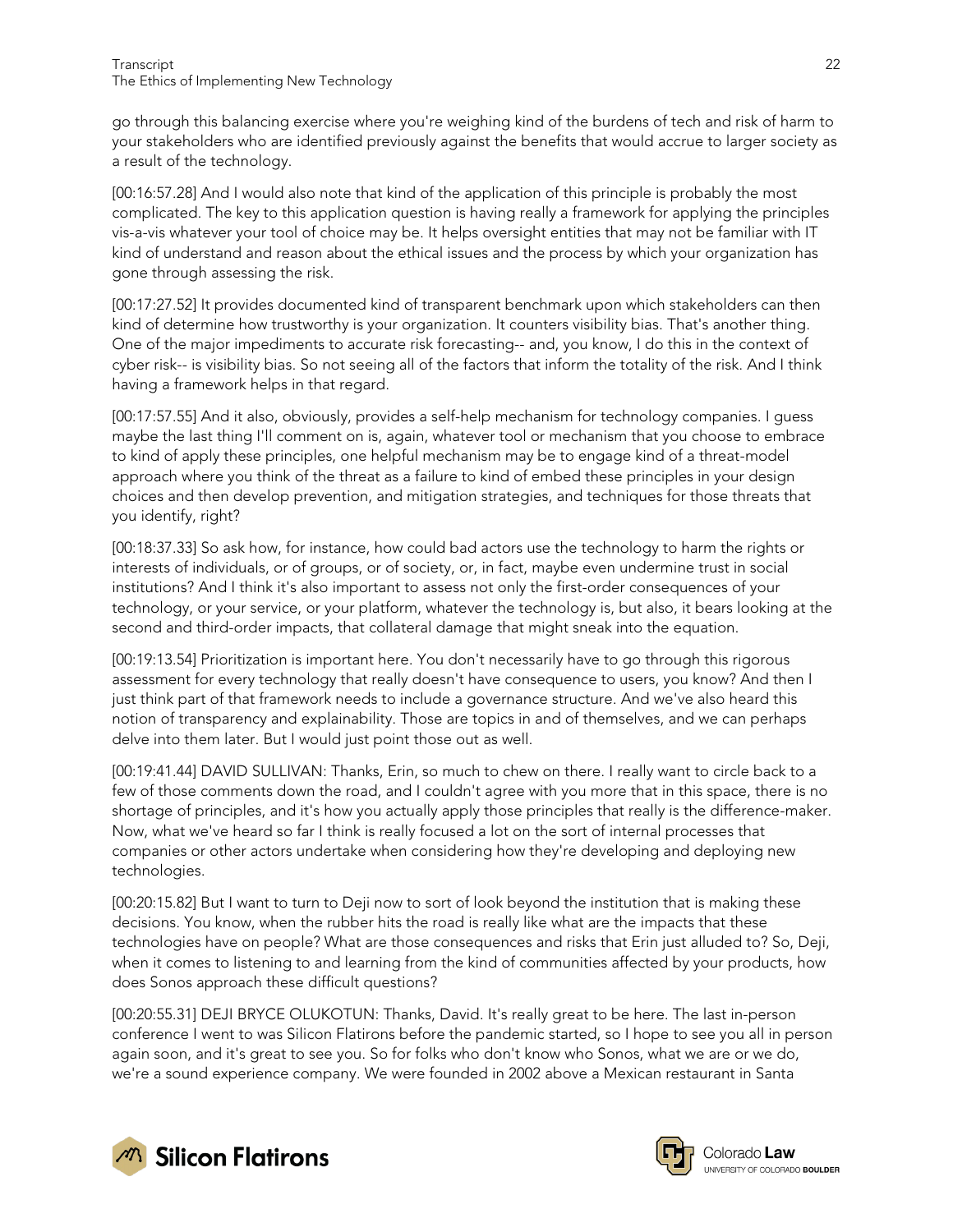Barbara, California before the iPhone was released. And we invented the wireless audio market, so we have a strong history of innovation.

[00:21:28.63] To get an overview of all the things we're doing, which I won't have time to get into in any detail, you can go to listenbetter.com, and that takes you to our environmental, social, and governance report where we talked about things like sustainability, human rights, and our supply chain, privacy-- we released our first transparency report last year-- and just also how we give back.

[00:21:50.66] So one of the things we do in terms of listening and learning from different communities- that's partly my role-- is to engage in conversations like these and learn, and make myself available to all the different product groups across the company to serve as an ethical voice. But one thing that I've really enjoyed is our stakeholder roundtables. So this actually came out of our philanthropy program when we were trying to decide where we should invest our money to give back to communities.

[00:22:22.87] And what we do is we gather civil society groups, academics, sometimes even other companies, and we used to do it in person, which was really the best experience because we could showcase what we were about as well. And then we ask them what they're working on, what they think we should be thinking about, and then we share the different products we may have in development and try to get their feedback. That's something that we found works a lot better earlier in the process for a lot of the reasons that Lea and Erin have mentioned.

[00:22:55.63] And then we also have other communities that we work with when developing products. We have a strong beta testing pool. These are people who get an early access to our products, and they voluntarily join this program so they can see what's coming down the pipeline. In terms of our philanthropy, as I mentioned, we mostly focused on the area of music education, but with the pandemic, we shifted our philanthropy because there was a global need to do more in terms of giving back as a company.

[00:23:28.57] We also have our employee resource groups, so these are groups often from marginalized groups like Black@Sonos, Ability@Sonos, Women@Sonos, who are constantly kind of advising, and engaging in our products, and making themselves available. Just to give a more specific example, in the area of accessibility, we have an inclusive design group, and this is a cross-functional team from different areas of the company, and that includes members from our employee resource group, Ability@.

[00:24:04.69] And they help us think about how our products are impacting people with impairments or disabilities, and that we complement this with our beta pool. So I mentioned our beta testers and who get an early access, early look at our products. We invite people to self-identify, and we had a group of folks who identify as having accessibility challenges or identifying as disabled, and we work with them on different products that we're considering.

[00:24:42.91] And then we try to complement that with our philanthropy, again. So we gave a grant to a really great nonprofit called Drake Music in the UK, and they specialize in hardware. It's a disabled-led organization as they call themselves, and they make musical instruments for people with impairments. So they will actually design a specialized violin, or a clarinet, or a saxophone to people who have different types of impairments.

[00:25:10.18] And we give them a grant for something called Planted Symphony, which is basically an immersive outdoor experience where you go to a garden in the UK, and you get to hear live music, and it's accessible, and it has very rich kind of plants, scents, and a really awesome experience, so just to give you an example of how we're sort of bringing inputs from all aspects of our company.

[00:25:38.53] And I definitely want to dig into the more formal processes. But I know some of those questions are coming, so I won't go too long on that. Just one last thing, and maybe this touches on what Lea was saying a little bit earlier. We try to, in terms of the teams that are considering these new



**M** Silicon Flatirons



Colorado Law UNIVERSITY OF COLORADO BOULDER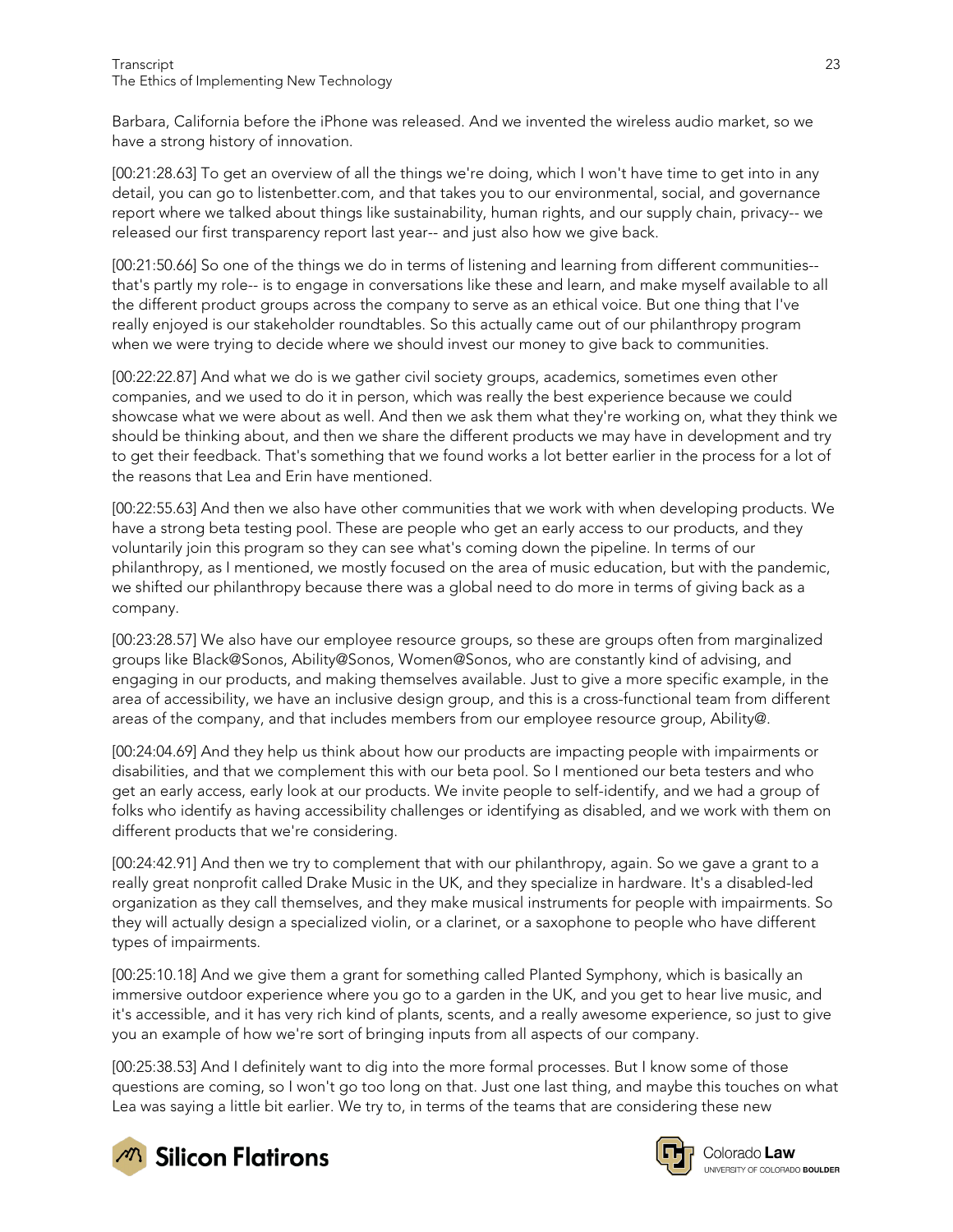products, we try to meet them where they're at. So for example, at Sonos, we have what are called product requirement documents, and this is kind of a checklist.

[00:26:08.26] So whatever kind of product, these are things that must be in the product or must be considered, and make sure that we're speaking the language of the people who are building the products. So one thing is to get things like privacy or sustainability embedded in these product requirement documents. It's such a technical thing. It's very specialized. No one's going to tell you what that is called if you go to a new company, but that's been a very effective way to communicate with large groups of people who are making important decisions.

[00:26:37.94] So I'll stop there because I know we've got some good questions going. Happy to follow up on anything I mentioned.

[00:26:43.74] DAVID SULLIVAN: Thanks, Deji. So, yeah, so many things that have been raised. I think one thing that I wanted to maybe get into, one of the themes coming out of the first panel, I think, was the challenges around subjectivity when it comes to ethics in consideration of tech, and that terms like fairness, how do you actually measure that? What does that mean?

[00:27:13.09] And so I'm just curious whether each of you could speak to sort of ways to make the process around the ethical development and deployment of technology less subjective and more objective? So I'm going to go back to Lea to kick us off with this one, and perhaps others can weigh in as well.

[00:27:36.79] LEA KISSNER: So honestly, the first thing that we do is try and take the weight of decisions off of people as much as possible because there's only so much brain space that people have for this stuff. And if we take the piddly things off of their plates, they're much better at being able to think through this stuff. One other tool uses humancentric threat modeling, so we said, hey, we need you when you're thinking about your product, we want to think about the people who are affected by your product both directly and indirectly.

[00:28:11.44] So directly is easy. That's the people who are actually like uploading photos to your service. The people who are indirectly affected might be the people whose photos are being uploaded, right? This is a little bit more interesting when it comes to things like enterprise products, like credit bureaus, right? I am not their user, but I am affected by their system because, for example, they leaked a whole bunch of my data when they got hacked.

[00:28:39.42] So find those people, and then look at the different factors which can affect people's vulnerability to different kinds of attacks. And different people want different things, and they have different threats, and that's great. And if you're not actually solving for that, you're not actually solving the problem. So we had a whole big, old list and said here's a starter list, right? People who have visible marginalization like, for example, black people, right?

[00:29:11.61] Indigenous people are visibly marginalized. People who are marginalized, but in a way that may be less visible, like so, for example, trans people, queer people in general, disabled people slash people with disabilities. It depends a little bit on which community which language people tend to prefer. And you say, and here's a whole bunch of things. But we tried to do this in a way that was like let's think through this, right?

[00:29:45.35] Like every time we talk to you about your thing, we're like, OK, let's think through this with you. And after we do that a bit, it's not just about getting that product into a good state. It's about getting people to be able to think through this in the future. Anyway, we go through those, and then you look at your attackers, right? And you look at attackers by what they want. So you say, OK, what do they want? Do they want money? Do they want to hurt somebody? Do they want to change the world? Like there's a whole bunch of things that attackers tend to want.



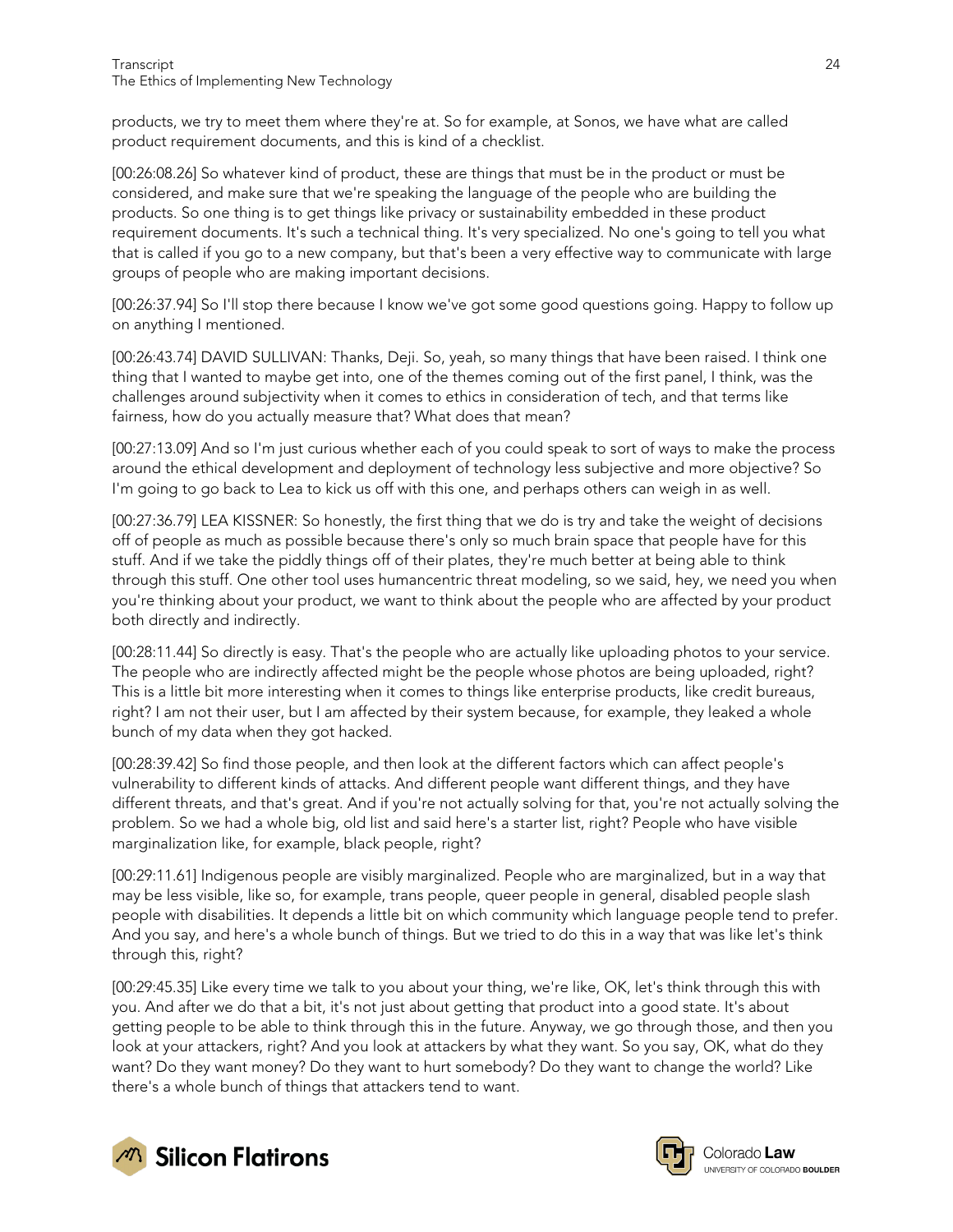[00:30:15.65] Some attackers come with special bonus features like they are insider attackers. They have privileged access to the inside of your system. They are particularly powerful in a bunch of different ways. And then you look at your system, and you say, where is my system going to break? Right? What happens if this part breaks? What happens if this part breaks? What happens if they both break at the same time?

[00:30:38.42] And you can kind of go through that, and that tends to end up in places where different people will come out with a little bit more of the same answer, and people will not forget things nearly as much. We also had an active research program, so at Google, I had a whole UX research team. And we would very actively see this because, well, the team was for tech, extremely diverse because a low bar, right?

[00:31:11.12] We had people born on every continent except for Antarctica, 10% or 20% at least, of the team was Black and Latinx, you know, very [INAUDIBLE] LGBT and plus representation, for a range of disability statuses, people who came from all kinds of professional backgrounds, blah, blah, blah, blah, blah, right? Like it's not my job to represent trans people at work. It's not, right? But it made us better at that. We also had an active research program, so, for example, you can see papers that we put out about security and privacy practices of people who are survivors of intimate partner abuse.

[00:31:44.27] And so we could use that and feed that into this, and make sure that we were keeping this up to date as much as possible.

[00:31:55.44] ERIN KENNEALLY: I'll jump in real quick on that. Yeah, I think those are great comments. I don't have a whole heck of a lot to add other than to refer back to some of the suggestions I had made. I think this notion of identification of stakeholders and being transparent about it, will really expose kind of the level of subjectivity or objectivity that the organization is at. I mean, look, frankly, I'll say this, and this applies in the realm of kind of legal compliance.

[00:32:27.95] Half the battle is being able to outwardly demonstrate that you've made deliberate and thoughtful choices ex-ante before something bad happens. It's not to say it's going to prevent it necessarily, but when it comes to the court of public opinion or regulators, if that's relevant, they're going to look at that. That's going to be a big factor.

[00:32:50.16] So you know, I think to the extent that you can involve a wide range of stakeholders in the design, and the development, and document that information, it really will go a long way. And that subjectivity, I think, will get snuffed out pretty quickly.

[00:33:13.84] DEJI BRYCE OLUKOTUN: Yeah, I think I'll just chime in adding one thing that we try to do a lot, which is helpful for us, and actually, it's pretty natural for most businesses is to look at what is the competitive landscape? But rather than think of it as competition, to think of it as sort of benchmarking with peers. So who is doing this right? Who do we respect? And who can we emulate?

[00:33:42.70] And I think one thing that gets lost, and I don't want to steal the fire for your next question, David, but there are some companies with vastly different resources. So some have a ton of resources at their disposal and have teams of 100 people working on privacy compliance. Others have one person or half a person. And just trying to benchmark and identify which peers are doing it right, which peers are doing it well, and what approaches have they taken that can translate over to the way we do things at our company?

[00:34:20.66] As opposed to this is the A-plus student doing higher math and you're just learning geometry, so I think that's one thing that we try. And the reason for that is people internally at the business, are motivated. You can take away motivation when you're looking to something that's just completely disproportionate or someone who's just way better, but if you say, look, this is what our friend, or partner, or business partner is doing, and then we can do it too.





Colorado **Law** UNIVERSITY OF COLORADO BOULDER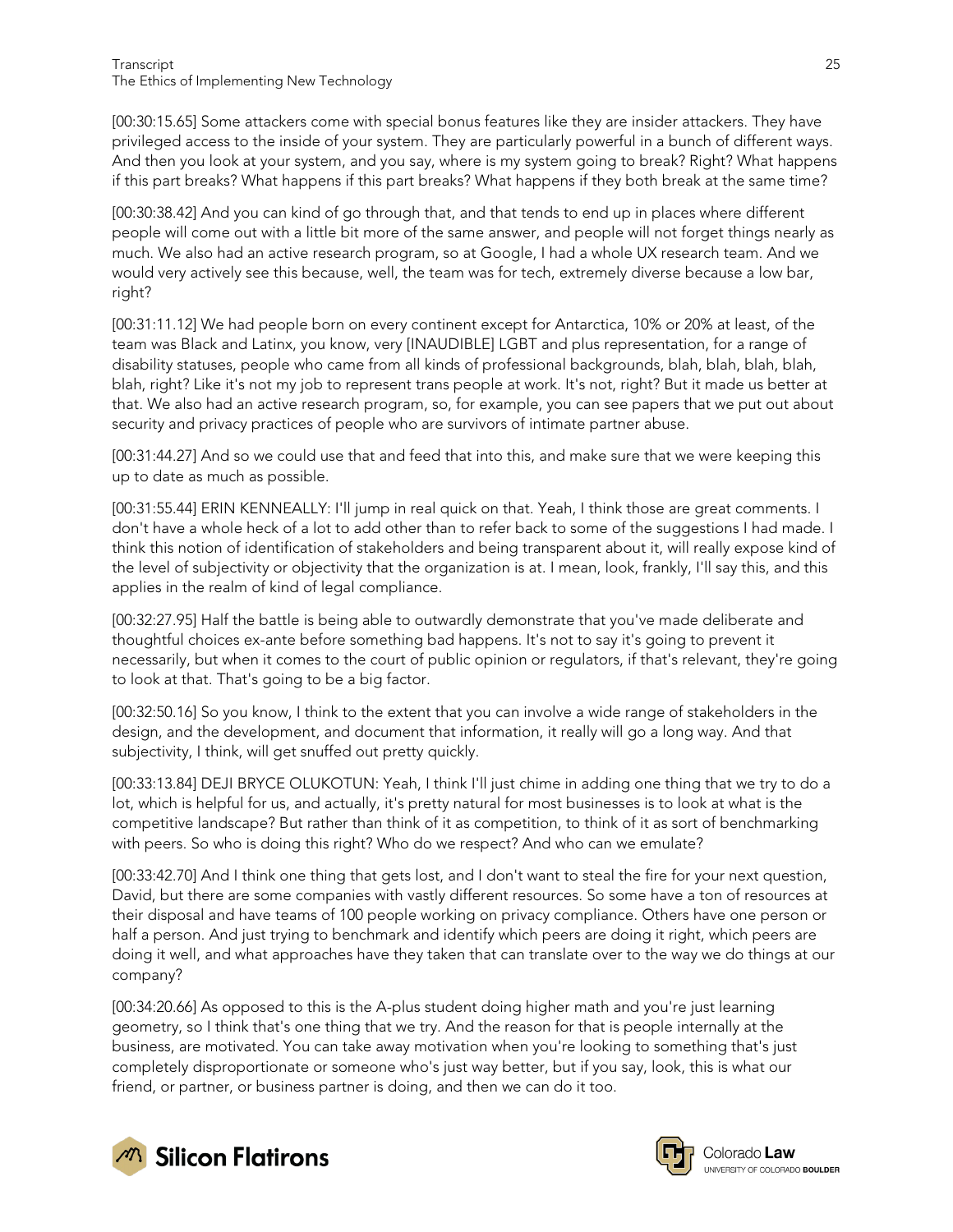[00:34:56.42] And actually, we'll actively try to get peers at our company talking with peers at another company, and just trying to share best practices to build a community because a lot of times people, like myself, we don't have a lot of folks doing a similar role internally. So we have to go out, and reach out, and find out how other people are managing, and sometimes it's super creative solutions, sometimes they're very basic, but it definitely helps.

[00:35:28.59] DAVID SULLIVAN: I will say as someone who is currently in the business of starting a coalition of technology companies working together to try to identify best practices for trust and safety, and to turn that into a framework that can be independently assessed, I'm taking detailed notes on everything that everyone has just said. And I think the point about trying to have systems that can apply, whether you have the teams of people dedicated to these different types of issues that a company like Google has that Lea was alluding to, or to the company where one person is splitting this responsibility with like six other things.

[00:36:12.91] And so I was curious, Lea, since you went from Google to a startup if I'm not mistaken, and so what was that like? And is there a way you can make these kinds of approaches sort of proportionate to the level of resources at play?

[00:36:34.26] LEA KISSNER: Yeah, I went from running a pretty dang large team at Google to the team was me and some other people in their copious free time. So the job splitting thing actually continued to work in a startup pretty well, right? And so there was a guy named José, and he had never done privacy or security engineering before, but I co-opted him a little bit.

[00:37:07.17] I had him help debug a bunch of stuff, and then he was like, well, this is really interesting. And I was like, yes, I will talk to you about this all day long. So co-opting people 100% works. I do it shamelessly. One of the things that I do, and that I do now, and this is-- apologies-- is a shameless plug, but there is now a Privacy Engineering and Respect Conference.

[00:37:36.96] So if you're sending people there like because just a couple of years ago, all of the privacy engineers basically, virtually, all of them were-- actually, almost all of them in the world reported to me, which is not a good situation. But we started seeing more people come into the field, and it was like, oh good, now we can have an actual conference. So the talks are up online for that. And that tends to be a good place to pick up who's doing what kind of research?

[00:38:08.38] What are we seeing in academia? What are we seeing coming out of companies? Also, and this is not intended to be a shameless plug. I catch a lot of stuff on Twitter. So the research teams at some of these companies will try to put things out externally. And so you can pick them up, especially like differential privacy community. It's doesn't matter if they're in a company or not.

[00:38:39.20] They'll try and put out papers, so you can try and keep up on those. So those are a bunch of my like really major sources for leaning on the teams that other people have.

[00:38:55.15] DAVID SULLIVAN: That's great. Well, we can definitely-- I think Amie is already ahead of me to-- oh, that's on something else in terms of making sure people's questions go into the Q&A and not into the chat. But let's also drop some of those resources, Lea, that you just mentioned into the chat as well. I know that the Silicon Flatirons folks are collecting some of those. I want to make sure we do get to questions, including a student question.

[00:39:21.52] But before that, there were just a couple of other things that I wanted to pick up on that also are picking up on, I think, some of the observations that have been made in the chat. One thing, so we heard about the impact-assessment approach that BSA has put out for artificial intelligence during the first panel. And we heard Erin mention impact assessments as a key aspect of the Menlo framework that she described.





Colorado **Law** UNIVERSITY OF COLORADO BOULDER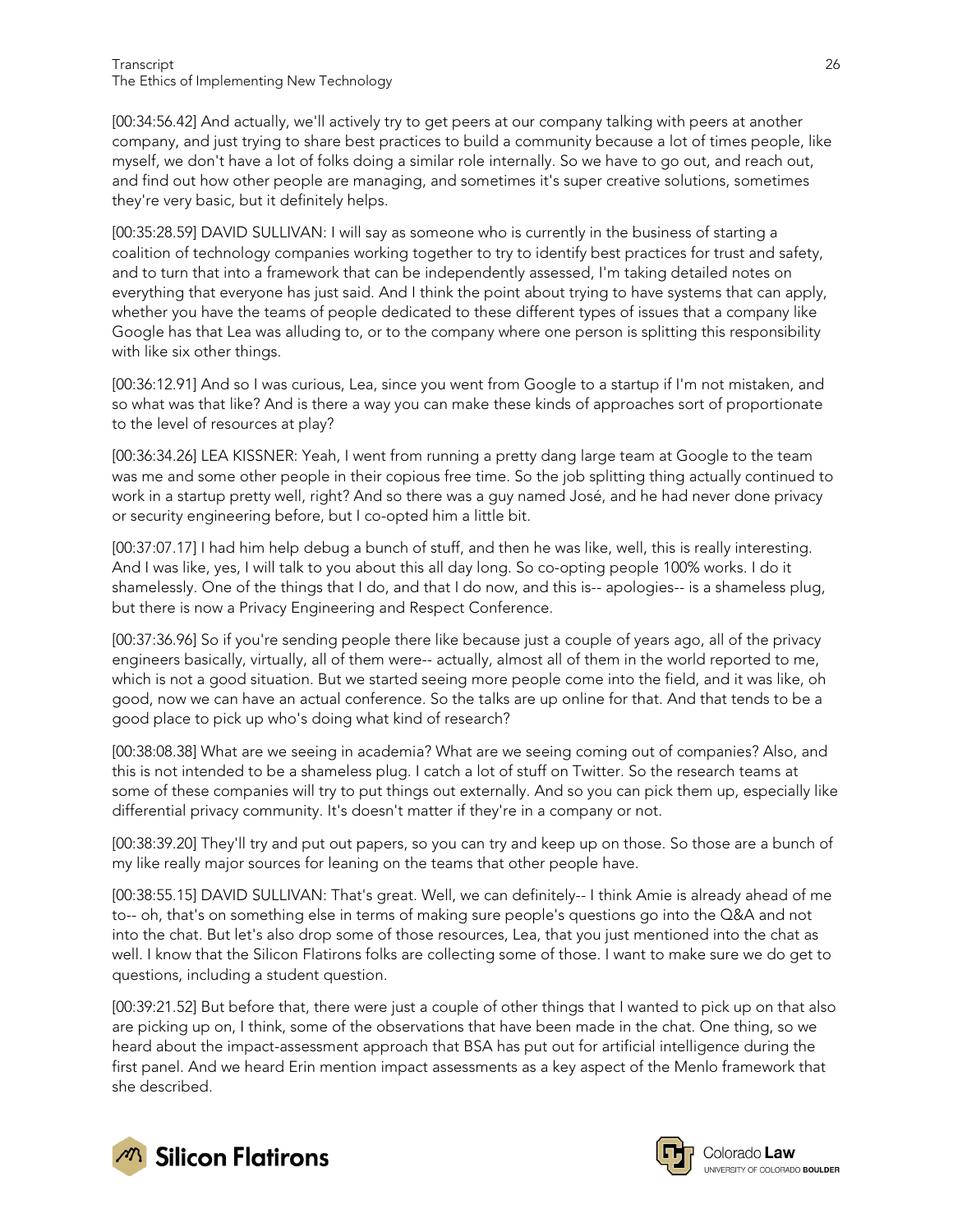[00:39:51.01] There are now, I've been trying to keep track of the number of different types of impact assessments that folks in the tech space can and should be doing from privacy impact assessments, ethical impact assessments, data protection impact assessments, human rights impact assessments, algorithmic impact assessments. Erin, how do we keep all of these different approaches from conflicting with one another?

[00:40:18.69] Is there some way that companies, and, again, maybe thinking to the startup side of things as opposed to the behemoth that can put a team on each one of these things, how can we sort keep all of these different approaches from conflicting with one another, and perhaps also, how do we think about that internationally as governments, legislators, and regulators are thinking about different requirements for companies across all of these different issues?

[00:40:49.23] ERIN KENNEALLY: Sure, you know, first off, I have a strong opinion that if laws are constructed correctly, they're going to embed our ethics, right? And we all know that that doesn't happen oftentimes, but it does occur oftentimes as well. And you can say the same about some of our policies and standards as well. So in that regard, I come from the place where I do believe that there's much commonality between all these different impact assessments and whatnot.

[00:41:22.15] And in the context of, OK, how do we kind of include within this realm of all these other risks that we have corporate legal department stood up for and whatnot? First off, I don't think there's a need to stand up a separate ethics structure. I actually think that ethics should be embedded in the existing risk governance mechanisms. Perhaps taking existing risk management frameworks, and questions, reassessing them to include a lot of these ethical considerations, I think is the right approach.

[00:42:01.25] I think another approach is to engage knowledgeable domain experts to kind of crosswalk these existing governance and risk management practices and policies and have them help you embed those ethics there too. You know, we don't hesitate to hire attorneys if we're worried about legal risk. Why should we hesitate to bring on domain experts in this regard as well?

[00:42:26.71] On the international front, first off, I'm a big believer that you've got to start kind of local, and control what you can control. I do think that there's an opportunity to kind of share lessons learned and benchmark ethics in those type of global international settings. I mean, that's how we share knowledge and what works and what doesn't work. And I know there's been a number of efforts. I think the OECD is the first one that comes to mind.

[00:43:01.36] Those are important absolutely, but at the end of the day, I think the more important part is having these conversations globally, identifying areas that we have in common with regards to principles and applications, respecting that, look, not everyone is going to apply or necessarily enforce a principle that you share in the same way, and that's OK, right? You know, the bar from an ethics standpoint with regards to technologies, frankly, is pretty low now.

[00:43:37.09] So the starting point should be like, let's do something. Like perfection can be the enemy of the good here, so let's do something. And I think there's, as I mentioned before, there's something like 65 plus international global organizational type principles documents just in the AI space. And looking at those, again, there's a ton of commonality across those.

[00:44:05.28] And they don't all say the same thing, but, again, I've been in this space for a while, so I can look at something and say, wow, this is very similar to this principle or this application. So you know, we're not talking apples and oranges. I think that's a sign of promise in that regard.

[00:44:23.92] DEJI BRYCE OLUKOTUN: David, if I can comment--

[00:44:25.33] DAVID SULLIVAN: Yeah, please.





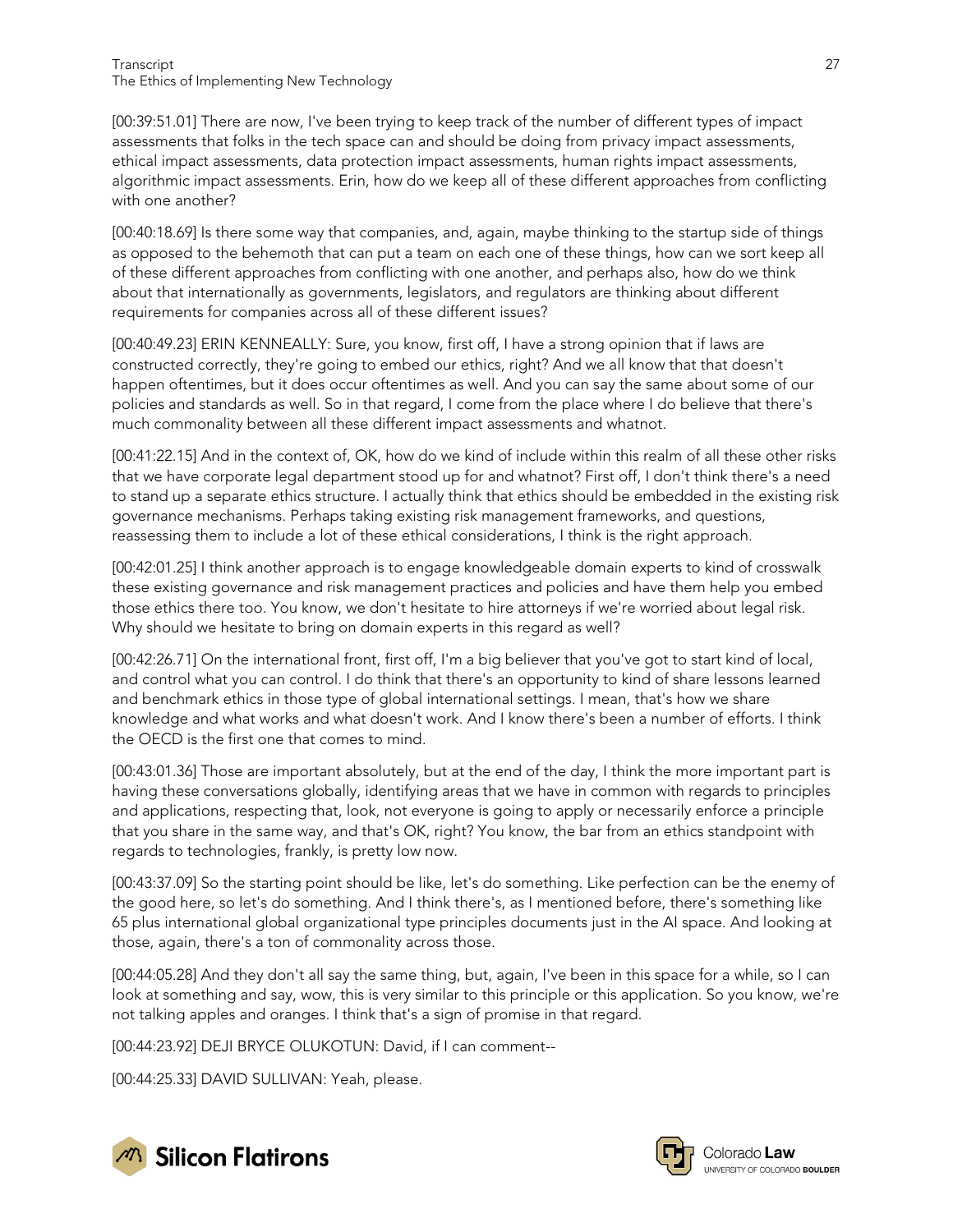#### Transcript 28 The Ethics of Implementing New Technology

[00:44:25.99] DEJI BRYCE OLUKOTUN: --on that and just chime in. From someone who has to operationalize this stuff, it's interesting because we do some of this work because it's the right thing to do, and we have a clear mandate to do that. But at a certain point, you do need signals from stakeholders, so you do need to know would an algorithmic impact assessment-- is that valued? And I include investors in that. We do look to how investor ratings agencies and investors are looking at some of these efforts.

[00:45:00.32] And you can see a lot of thought going towards climate, for example, so it's natural that a lot of companies are steering in that direction. And I think that's an important one. And if you do take the time and motivate everyone internally to do this assessment because it's the right thing to do, but then what are the consequences? What's the follow-through? I think, people are always going to be asked the question, well, if I didn't do it, what would it-- and this relates to Erin's point about enforcement-- what would be the negative side of that?

[00:45:35.71] And you know, I think if you think of that three-legged stool that Erin mentioned earlier, making sure that these assessments have an incentive built in so that if you're filling out a human rights impact assessment as someone who's building a product, you can see the value to the end product beyond the right thing to do because there are a lot. And we do have to make those choices.

[00:46:03.22] I wouldn't necessarily call them trade-offs because I always feel like that's a negative framing, but I think we want to know where should we be emphasizing? And then do you have our back? If we take the time to do a human rights impact assessment or another assessment and someone comes after us for whatever reason and says we did something wrong, will you say that, no, look, this company did this assessment, and it shows they're committed, and we need to value that.

[00:46:32.98] And by have our back, I sort of mean in the sense that there are times where companies have to extend themselves and take risks on certain things, and to get support from civil society when things don't necessarily go right can really make a difference, or academia, or another stakeholder. So those are just some of the things that we think about. And I definitely think they're super important, and we need to learn from them, but we do have to make choices sometimes about which ones to use.

[00:46:57.92] ERIN KENNEALLY: You know, the other thing just real quick, I just wanted to tag on something that you said. You know, we're quick to jump on sort of the parade of horribles, and the media loves to sink their teeth into the latest and greatest ethical wrong. We don't do a good job of championing the folks who do it right and making kind of heroes out of them, and I think that would go a long way as well.

[00:47:31.01] LEA KISSNER: Like Deji is 100% right. We cannot do all of these things. It is literally impossible, and some things kind of contradict each other. Thanks, people passing privacy laws. Please make sure they work together. I got one system, and the more weird dongles I have to put on it, the more likely it is to have bugs. But the goal that I have when I'm building the process for this stuff is I want compliance, and I want all of the stuff to be a side effect of the system working correctly, right?

[00:48:04.77] And for a couple of reasons. One of them is compliance is necessarily reactive, and like it just is. That's how it is. Like somebody made a checklist. It's a reactive checklist. I mean, I care about not making those mistakes. But I care just as much about not making new mistakes because-- and this might be swayed a little bit by the kind of companies that I've worked at-- but you can make new and exciting mistakes that aren't illegal at the time you make them, and you will still get in trouble, right?

[00:48:41.63] So if I find people having to think about particular frameworks or anything like that when they're doing the development, then I think we probably have a problem. Like I need to be asking them questions they know the answers to. I need to be asking them with the right information, the right place,



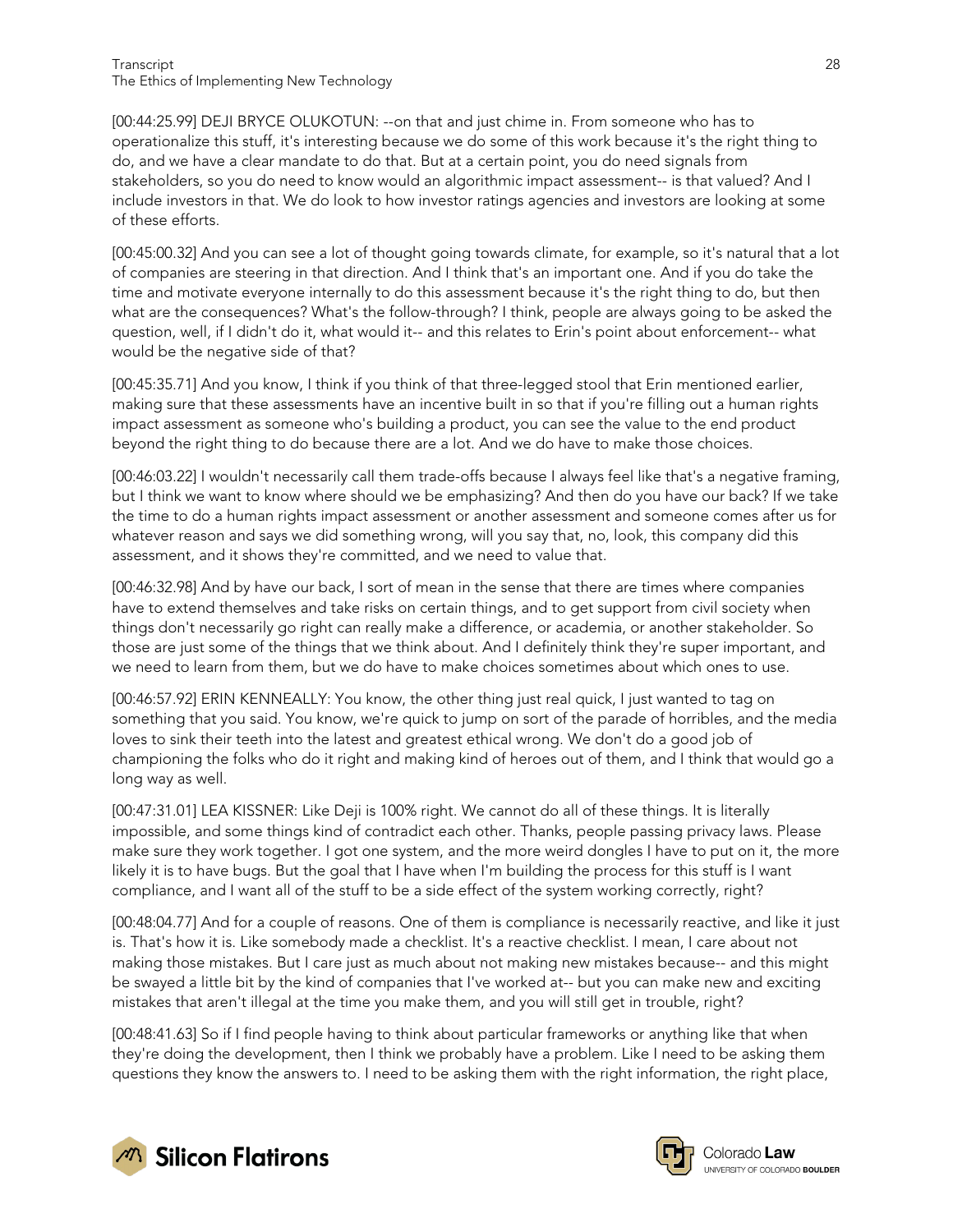at the right time to do that. And I need to be able to have it be very clearly part of the development process.

[00:49:11.70] DAVID SULLIVAN: So, all right, incredible amount to chew on there. I think really helpful in terms of thinking about how we can aim to not just kind of not make the same mistakes again, but perhaps not always make new mistakes. So with that, I think it's now time to turn to audience questions. And as noted, at Silicon Flatirons, we have the Phil Weiser Rule where a student asks the first question. So I think we have Jonathan Stokely ready for that first question. Jonathan, are you with us?

[00:49:54.40] JONATHAN STOKELY: I am, hello. Thank you for your time today. It was a very intellectually stimulating conversation. As somebody who's worked in technology for the last 10 years before coming back to school to get my Master's of Business Administration-- I'm actually in the second year-- ethics has always been in the forefront of implementing technology and improving the technology platforms I've worked on.

[00:50:18.24] And there's definitely been a few different times where you're kind of implementing something like wondering how this is going to work, especially in terms of like capturing data, and customer data, and especially within the bounds of law. So I'm curious. I have two different aspects of the question. I've worked a lot in fintech with algorithmic trading, and then on the other side of at what point is the markets reacting to the technology that we're stimulating and putting into it, I mean, whether it's Twitter and sentiment analysis, and then everything else you see in the news?

[00:50:53.67] And then at what point, kind of the second part of that question is, if you see something, do you say something? Or when's the right time to pull the plug? So that's kind of an open-ended question, but there's just the two thoughts of my past with the algorithmic trading, and all the volatility we see in the markets, and how technology has essentially, changed how trading actually works. But then at the same time as you're implementing things to kind of help reach that next second higher level, how do you pull the plug on that?

[00:51:28.50] LEA KISSNER: Could you help me understand a little bit more about what you mean by pull the plug?

[00:51:33.15] JONATHAN STOKELY: Well, I mean, if you get to a certain point where you may be crossing a threshold or you start implementing something, and then you've working with engineers, and you have kind of the project layout, and then you start to see applications of the technology that you're implementing, and especially when, in terms of marketing and data gathering of every button click, I screen time how much I've read, how long I scrolled, and all that data is gathered, and then fed into another system that's analyzed either by additional algorithms, or it's fed into a salesperson so they can pick up the phone and say, hey, Mr. Customer, I see you're interested in XYZ product.

[00:52:18.41] And I work specifically this on the financial side of things, and I know it's even more rampant in data privacy laws on the non-financial side of things. So I was just curious if you could kind of talk to at what point of like, hey, I'm implementing the system, and it's gathering all these data and touchpoints, and on the front side it's doing nothing more than serving up an advertisement that maybe is a little bit more directed at things I might be interested in purchasing.

[00:52:47.87] But on the other side of the coin, I mean, some of this data can be potentially used for nefarious aspects. And so at what point should you maybe take a step back and say, hey, maybe we shouldn't be doing this? But at the end, you know, it's all about shareholder profits, and ergo kind of my other aspect of the algorithmic trading side of things, it's when is enough, enough, and we should just not be implementing some of this technology? And how do I approach that conversation with the manager or shareholders in saying, hey, this isn't exactly what we thought it might be all cracked up to be?



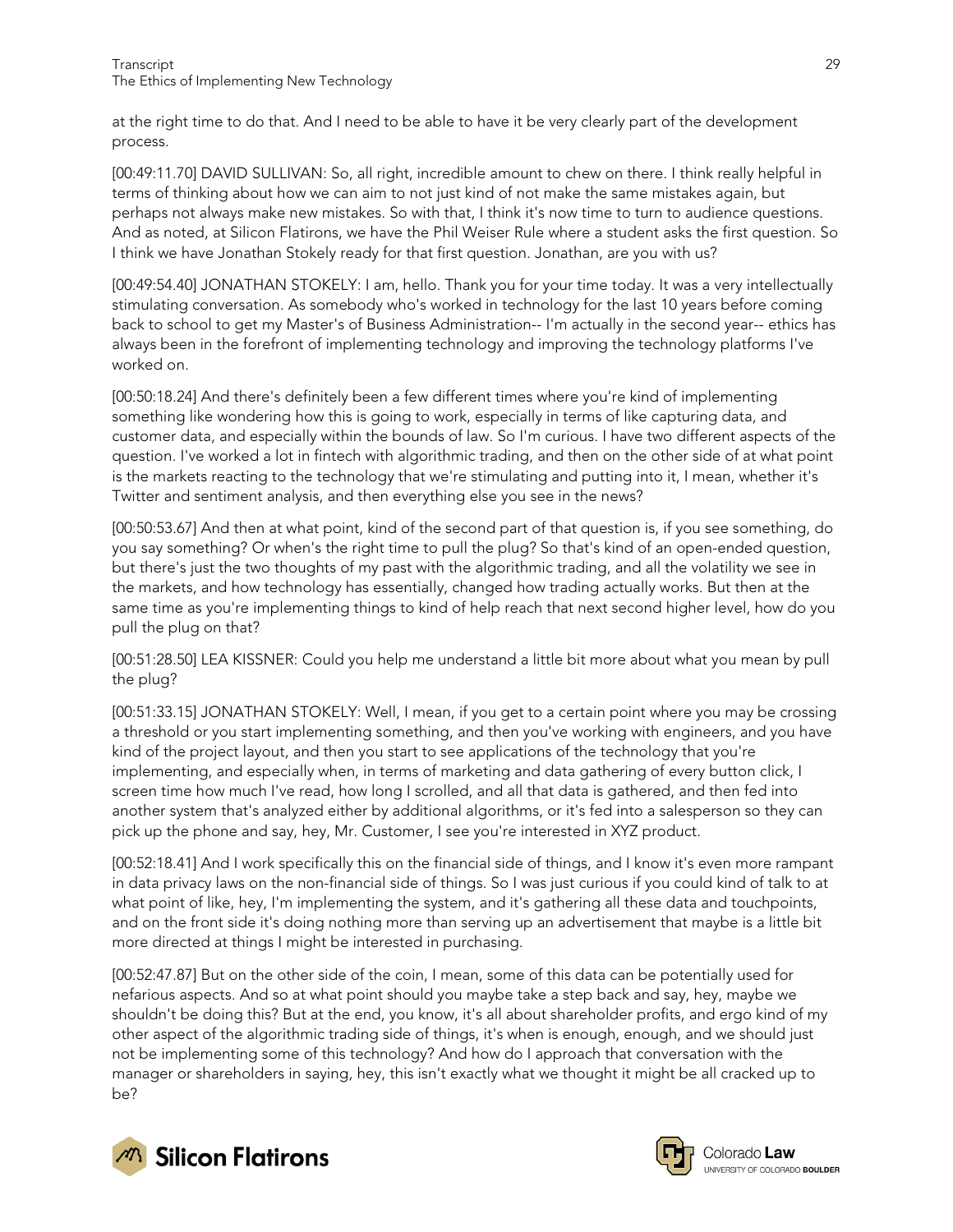[00:53:25.85] LEA KISSNER: So I think that you should be doing that over and over again, right? Like that's something you should be asking every single time you're picking up data. And you should also try to align incentives so that people are picking up the right data and keeping it for the right reasons. Help people understand that it is expensive to manage data, right? You don't want data that you don't actually really need. It is expensive. All of the care and feeding around that is expensive.

[00:54:06.31] JONATHAN STOKELY: And I think that's one of the issues right now is companies are massively just scraping data right now, and they're just sitting there, and they're just waiting for technology to catch up and figure out what to do with it.

[00:54:24.65] LEA KISSNER: I think there may be slightly less of that than you would think. But some of that is things like do you have a logging framework that knows how to not log everything? Right? You actually have to build that because it's much easier to log everything. It's much easier than to not log everything, right? Do you know how many like, oh crap, we-logged-everybody's-password things there are. It's not because people try to log the password, it's because it's much easier to log everything or nothing, than things in between.

[00:54:59.98] One of the things that I found is very helpful when explaining why this by a particular thing might not be a good choice and why we should probably not do that thing, like I try most of the time to be like, well, what is it that you actually want? Let's figure out how to get there? But sometimes it's a this thing is not a good idea. One of the most important things is not to hand this poor exec a here's a technical risk, and here's a business thing, right?

[00:55:33.28] What you've just handed them is apples and flaming orangutans, and they don't know how to deal with that, and they don't know how to make a decision. So you have to kind of try and translate into a framework that people are going to understand like here's The New York Times headline that will come out about this. And people would go, well, that would be bad. Yeah, you don't want that. So let's do this other thing. Giving people concrete alternatives like that also helps a lot.

[00:56:06.61] Sometimes being able to say like basically, here's what this means.

[00:56:16.51] DEJI BRYCE OLUKOTUN: Could I chime in, Lea, here on this?

[00:56:18.41] LEA KISSNER: Go.

[00:56:18.88] DEJI BRYCE OLUKOTUN: So, yeah, thanks. And this is related to speaking out when you see something. What's often surprising is how many other people may share your opinion, but have been quiet maybe because they didn't know how to say it, or they've been saying it, and didn't realize there's someone else in the company who has the same opinion. And so that moment of speaking out, which is very much what people in civil society do all the time, companies are not a monolith at all.

[00:56:53.17] There could be groups which are super pro-private on one side, and then there's just one group that has a revenue goal that they have to meet, and they're just trying to get there. And so and I think that involves also civil society talking to companies publicly or calling them out on something that it's not a monolith inside. There may be people inside who are championing a cause who haven't had their voice heard, and suddenly, because an activist outside is saying something, then they're listened to.

[00:57:21.05] So I think that's another thing that just kind of having faith that there are lots of people with different kinds of opinions inside as well has been effective for my work.

[00:57:32.08] ERIN KENNEALLY: I would just add I think continuous monitoring, like think of it in the context of kind of threat modeling risk management, right? You don't do it once and forget about it. It's a continuous process. The same holds true for this situation, and I think would address the scenario that



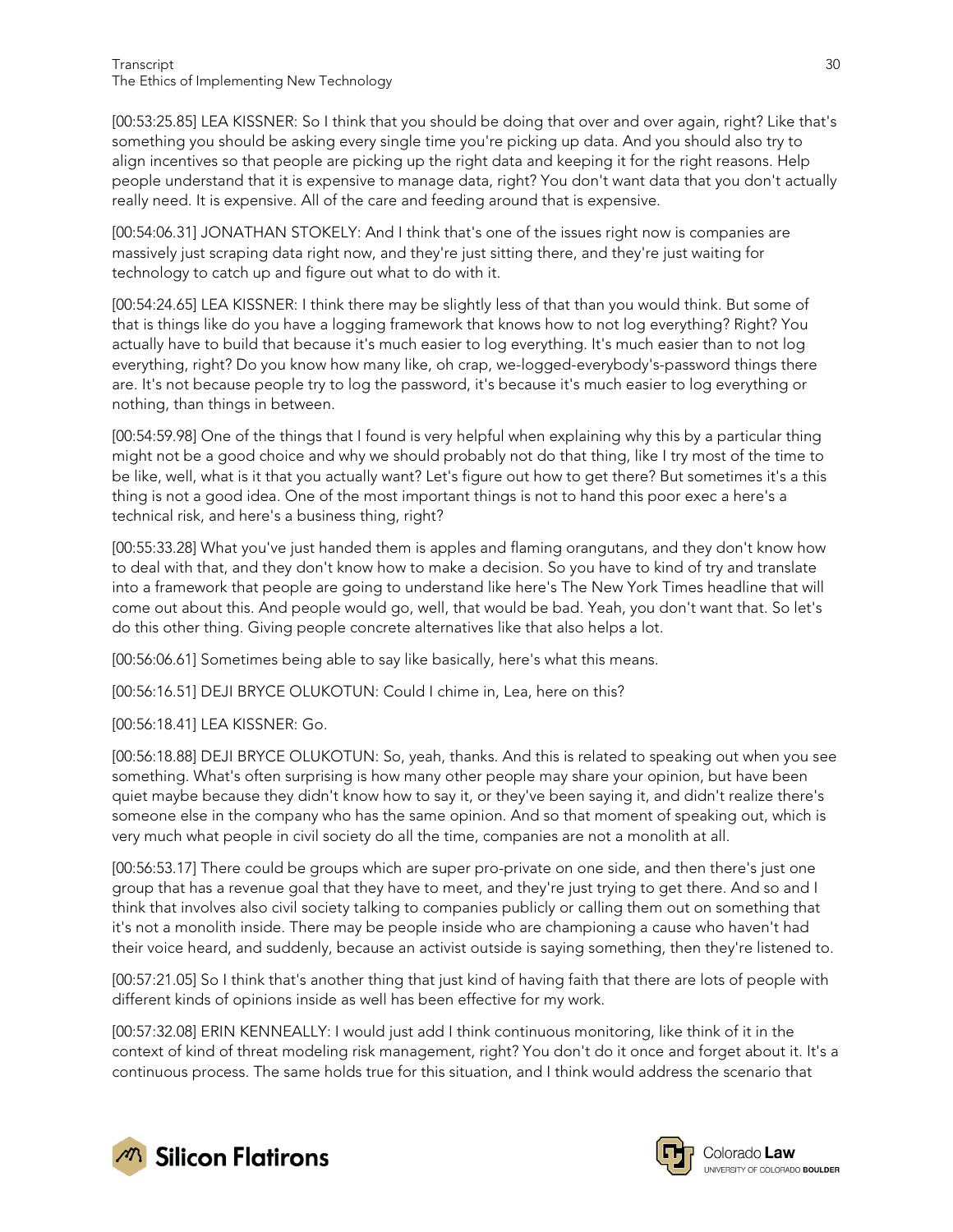you raised. And then to your first question, I would caution strongly against looking at near-term market reactions as a signal that practices are ethical or not.

[00:58:03.26] I know in my world with regard to data breaches, there was quite a bit of study done on how does the stock price of a company on the heels of a data breach, how is that impacted? And the reality is I don't think you can tell much from short-term stock prices. I think you've got to look at sort of long-term trends from a financial standpoint, especially because incentives are so driven by short-term profits.

[00:58:34.01] DAVID SULLIVAN: So I think we have time very briefly for one more question. So I think Dan has posed a question we're going to tackle. How does regulation ever keep up with the rapid change of technology? What tests can we humans have that any technology can be tested against? Dan, I hope I did your question justice, and open it up to our panelists to perhaps drop a closing thought in response to that.

[00:59:04.93] ERIN KENNEALLY: I'll take that. A couple of things, one is, look, there's always going to be a gap between our laws which really inform our expectations, and our technology development which really inform our capabilities. What can we do, and what should we do? I don't know that we want a world where there is no gap, right? Because we tend to value innovation.

[00:59:27.39] This is a perfect segue or champion for this entire panel, which is to say I see ethics as that mechanism to sort of moderate that delta between capabilities and expectations, between what we can do and what the law formally says we should do because it takes so long. You know, the law is slow to change for good reason and sometimes for not. But I think that ethics fits perfectly as sort of a mechanism to mind that gap.

[01:00:03.80] LEA KISSNER: Yeah, and I'd add to that so whenever you build something that requires compliance, what you're going to get is a checklist. By design, you're going to get a checklist. And there's this really useful thought-sorting thing. There's a thing called the [INAUDIBLE] and it talks, in part, about the difference between complicated and complex problems.

[01:00:32.32] Complicated ones are ones where you have to think really, really hard, and you're going to use all your expertise, and you're going to come out at the end with an answer, and that's really cool. And then there's complex problems, and we're like I don't know. Like we're going to have to figure this out for first principles. Like this is where research problems live. So things like, for example, algorithmic fairness live very squarely in a lot of ways in complex.

[01:00:58.84] A lot of privacy still lives very squarely in complex. Security has been kind of moving around. You have to get to well-understood problems until you get a checklist that works really well. And so and a lot of us have been working to kind of move things around kind of down that direction, but we don't know how to build good laws that are about things that are research problems because like we don't know how to build a checklist that actually has a correspondence with the thing that we want to regulate.

[01:01:36.10] So it's one of those things where anything that's in research land is going to be very hard, and so that's cool. We should keep trying to push this towards places where we have understanding of repeatable processes and scalable systems, and work it in that way.

[01:01:53.48] DEJI BRYCE OLUKOTUN: I love that framework. I've got one last thing, David. One last thing, so there's one sentence.

[01:01:59.65] DAVID SULLIVAN: No, please, I was going to ask you to put on your science fiction author hat for a second when thinking about this one as well.

[01:02:09.76] [LAUGHTER]



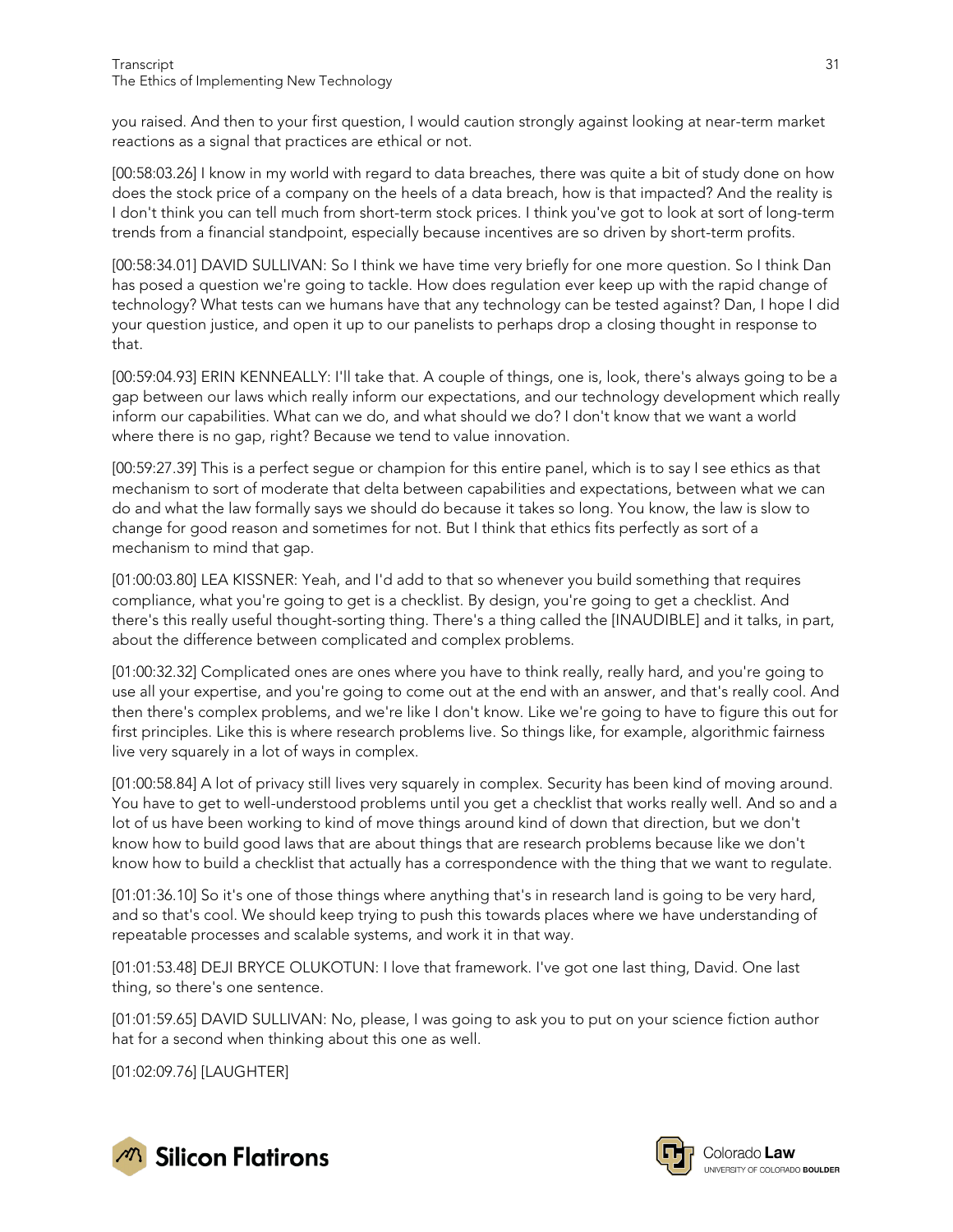[01:02:09.88] DEJI BRYCE OLUKOTUN: Oh geez. I write science fiction on the side. Wow, that's a hard one. Well, I mean, I think the trend is, in science fiction, it's much easier to imagine what could go wrong rather than what can go right, so actually, science fiction is a very useful tool to think about even in regulation. One of the first stories I wrote was, what would happen if you could copyright, so there's a famous musical composition, and it's a series of musical rests.

[01:02:46.75] So what could happen if you copyrighted musical rests? You'd basically be copyrighting silence. And then you'd take that, so that's a regulation. And then you'd take that, and someone gets paid every time there's silence over the air. And as you can take things out, and that person becomes the richest person on the planet. You can take things out in that absurd way and just follow their logical conclusion. It is helpful for regulation and law. It tends to be a negative framing.

[01:03:11.80] The positive exercise is much more difficult and very enjoyable, and totally recommend that. On a non-sci-fi, I was just going to say when thinking about regulation, I often will sometimes say substitute the word protection. So are we talking about protections and who are we protecting? Because the word regulation is so loaded. At some moments we do need protections, and what are we protecting from? And who are we protecting and why?

[01:03:41.83] And just to sort of switch those out from time to time and say what am I really rallying? Am I rallying against the notion of regulation, or actually will something good be available here? Thanks, I mixed the answers there, David, but.

[01:03:55.54] DAVID SULLIVAN: No, that was great. So I want to thank our panelists for this session. I learned a tremendous amount. Thanks to Silicon Flatirons, and really looking forward to continuing this conversation. Thanks, everyone.

[01:04:12.26] AMIE STEPANOVICH: Thank you, David. Thanks to all of our panelists.

[01:04:14.99] DEJI BRYCE OLUKOTUN: Thank you.

[01:04:15.32] AMIE STEPANOVICH: This was really amazing.



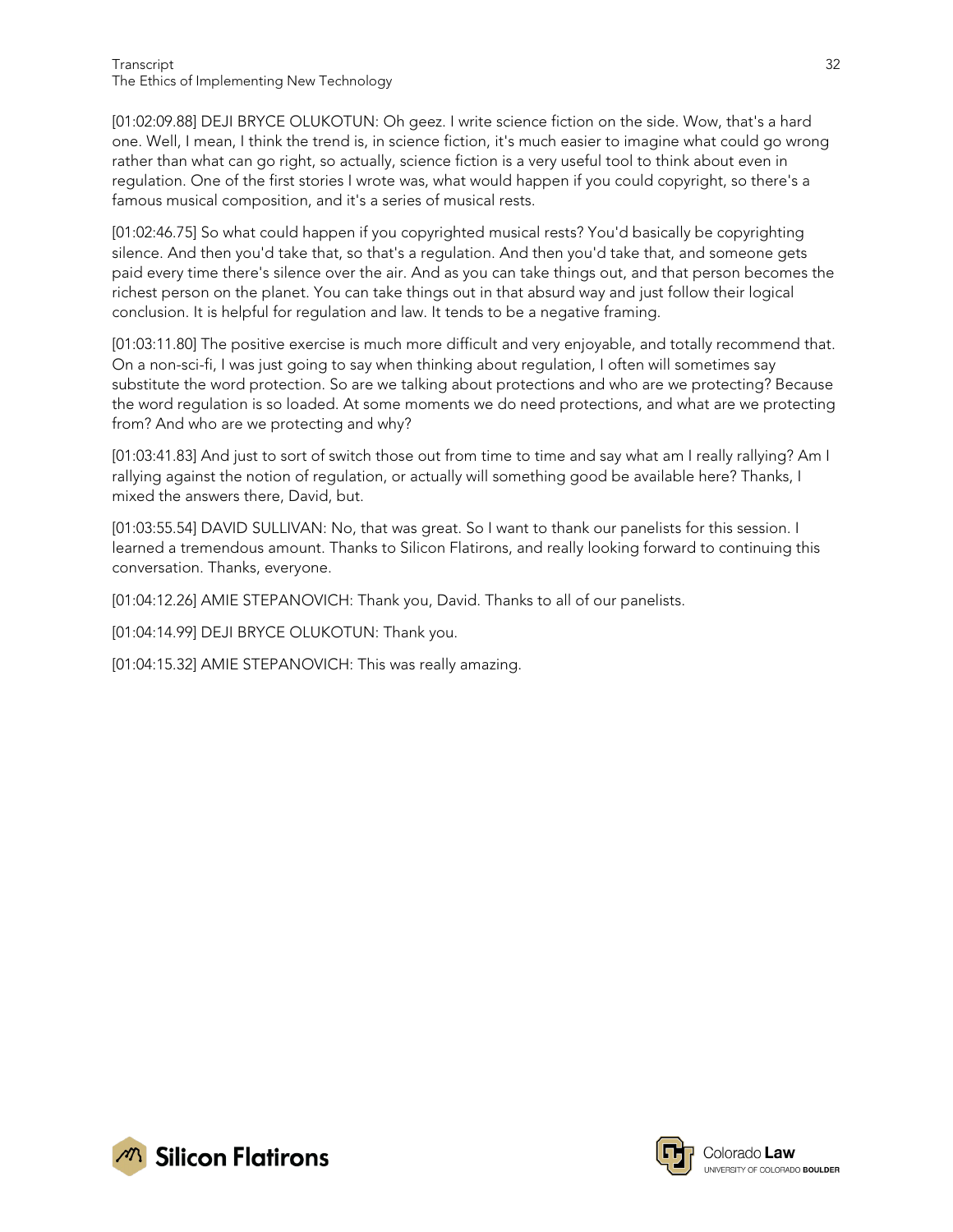#### <span id="page-32-0"></span>Is There a Bright Line?

[https://www.youtube.com/watch?v=J8v4fGp\\_NZE&list=PLTAvIPZGMUXOYGsBs5NBp6ydwSxrRwn1U&in](https://www.youtube.com/watch?v=J8v4fGp_NZE&list=PLTAvIPZGMUXOYGsBs5NBp6ydwSxrRwn1U&index=3) [dex=3](https://www.youtube.com/watch?v=J8v4fGp_NZE&list=PLTAvIPZGMUXOYGsBs5NBp6ydwSxrRwn1U&index=3)

[00:00:00.72] AMIE STEPANOVICH: Wherever you're joining us from, welcome back for the final panel of our event today. This one will be moderated by Silicon Flatirons fellow Jill Dupre who serves most of her time as the associate director of the ATLAS Institute here at CU Boulder where she teaches, studies, and advises graduate students on a pretty wide range of topics. Jill, thank you so much for leading this conversation and bringing us home today. Over to you.

[00:00:30.45] JIL DUPRE: Thank you so much, and thanks, Silicon Flatirons for this wonderful conference. I've been enjoying the day. As Amie said, I'm the associate director of the ATLAS Institute here at CU Boulder where our students and faculty focus on interdisciplinary creativity and invention.

[00:00:47.34] And a couple of years ago, we had the pleasure of hosting Alan Kay, who's a Turing Award winner and did pioneering work on windowing graphical user interfaces and object oriented programming. And when he toured ATLAS and talked with our PhD students, he asked a few questions about the technology, but I was a bit taken aback and also grateful for how confrontational he was in asking questions about and challenging how those students' ideas would impact the world for better or worse.

[00:01:18.96] And he specifically referenced Facebook as the sort of greatest evil and the need to really think ahead when introducing technology. And I'm glad that those questions are a part of the culture here, but it also seemed clear that they aren't always asked in companies. And so I love that Amie brought together this group to explore the question of whether sometimes the Zuckerberg mandate of move fast and break things isn't really the right call and that even if we can do something and make money doing it, it might not be the right thing.

[00:01:54.49] And so some of you will remember Google employees walking out over project Maven, which was an AI-powered surveillance system, and that Google ultimately chose not to renew that contract. More recently, Facebook decided to pause its Instagram Kids project after pressure from both lawmakers and parent groups. And so I'm really looking forward to this panel following up on the excellent conversation in the first two panels.

[00:02:22.17] I think I'll introduce panelists as I go, but also, be sure to check out their bios on the Silicon Flatirons website. And I'm going to start with you, Eli. Eli Dourado is a senior research fellow at Center for Growth and Opportunity at Utah State University. And Eli, in your experience with policy and innovation both within startups and now at the Center for Growth and Opportunity, I'm really curious how you think about this issue.

[00:02:53.79] ELI DOURADO: Well, thanks, Jill. I think that as I was kind of mulling over this question and preparing, I really started to just divide the question into two different dimensions. I think that there is an economic dimension and an ethical dimension of the case. So let's handle the economics first. And in some ways, maybe it's useful to think about the trivial case. So when you're developing a technology, when might you want to put it back on the shelf?

[00:03:21.64] So the simplest case is simply when a company no longer thinks a product is going to be attractive to customers. So even if we build this thing and it works, people won't buy it at a price where we can be profitable with it. So don't commit to sunk cost fallacy, cancel the program. And of course, beliefs about profitability aren't going to be binary.

[00:03:41.13] There's a probability-weighted vector of possible outcomes. You think there's so much of a chance that we're going to be profitable and some chance that we're going to be less profitable and even less profitable, and it's going to be disaster. And then you take sort of a weighted average of that.



 $\mathscr{M}$  Silicon Flatirons



Colorado Law **UNIVERSITY OF COLOBADO BOULDER**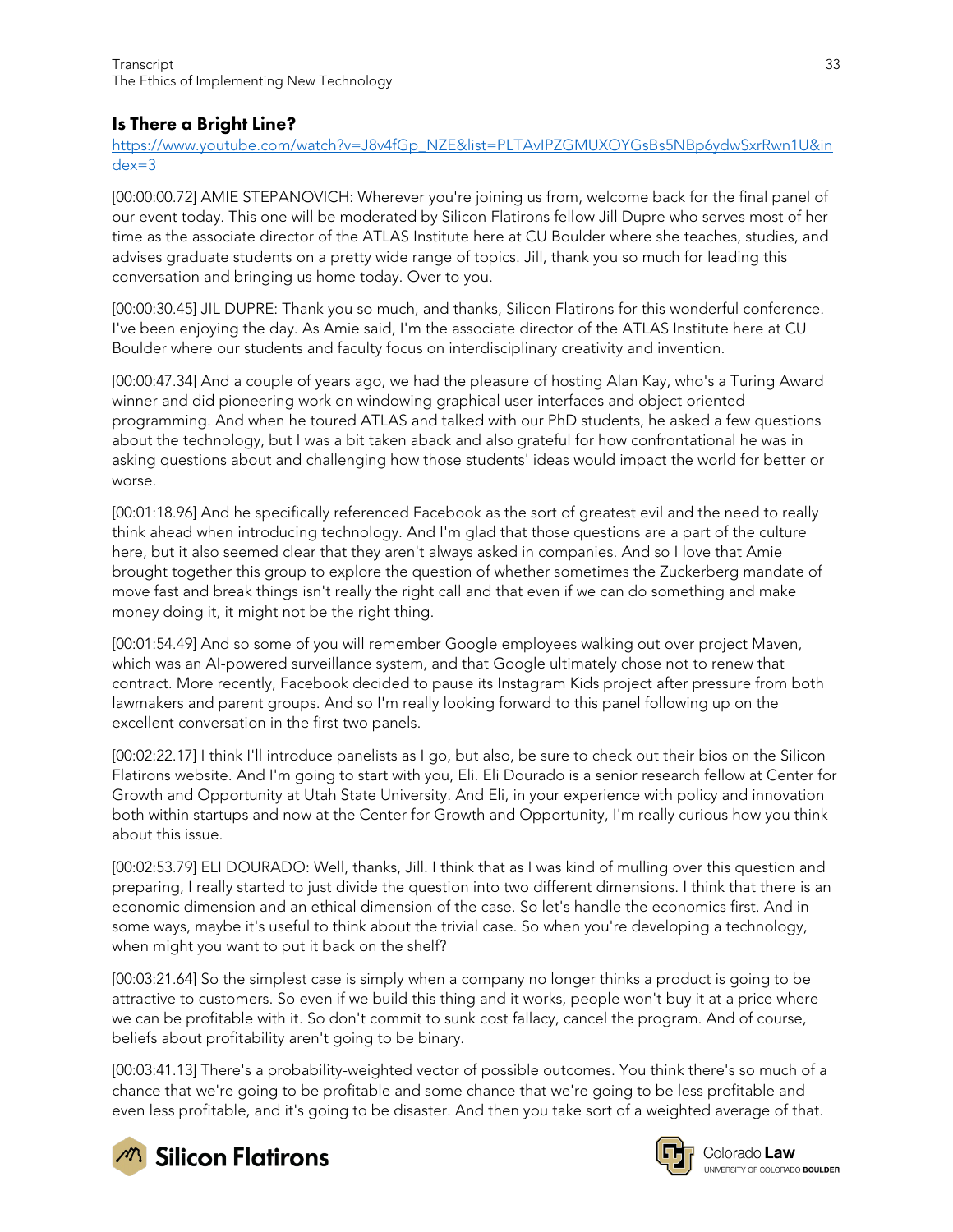And so it just depends on your risk tolerance as a company if you're building that. So that's the trivial case.

[00:04:04.41] And then there's, I think, other considerations that are really still basically fundamentally economic, like does it open us up to liability, right? And that brings in stuff like security and safety. Is it bad for our brand? Is it going to harm us in other markets that we compete in? Is this something that our employees are willing to work on? And the key point I think for all of these issues is that it's a question of risk tolerance, and different organizations are going to have different answers depending on how much risk they want to take on.

[00:04:36.61] And then I think separate from the economic questions, there's the ethical dimensions. And I think I can say very confidently nobody should ever do anything that's unethical. That part's easy. The problem is, who decides what is ethical and what is not ethical. And of course, there's all kinds of codes of professional ethics and so on. And I think there is at best a tenuous link between various forms of professional ethics and what I would call real ethics when I say people shouldn't do anything that's unethical.

[00:05:09.75] And for example, under legal ethics, lawyers are not permitted to form a partnership with non-lawyers for a business that involves the practice of law. That's just straight up restricting competition. That's not enforcing real ethical behavior. So I think a lot of fields of professional ethics are just basically invented by academics so that they have an avenue for publication or by activists so they can try to exercise power over people. So for those of us that watch the show Silicon Valley, we all remember Gavin Belson's "Tethics" as an example of that.

[00:05:45.06] So anyway, ethics is something that people don't all agree on, and liberalism like what our society is based on is almost defined by the idea that we all get to choose our own ethics. We have pluralism. So I think people and companies can decide whether they want to abide by one of the forms of ethics that I would consider real ethics, whether it's consequentialism or deontology or virtue ethics or anything else, or they can be nihilists. It's up to them.

[00:06:17.90] And then I think underrated is this question of moral risk. So just as in the economics case, there's a question of risk. There's moral risk as well, and we all get to make our own decisions, not only about the system of ethics that we want to adhere to, but the level of moral risk that we're willing to take.

[00:06:40.41] And so if you put these either both of those dimensions together, what stands out to me is the element of risk, either economic risk or moral risk. And I would argue and have argued that people have the right to decide that question for themselves within sort of the legal framework that we've set out.

[00:07:02.07] And I think we can also ask whether we as a society are too risk tolerant or too risk averse. And there are people who in specific cases seem like we're too risk tolerant in some cases like you mentioned. Maybe we shouldn't have tolerated Facebook. But I think broadly in terms of economic risk, I think we can see-- I think overall we're too risk averse as a society.

[00:07:34.93] And so in economic terms, you can look at evidence for this in terms of global interest rates, which are extraordinarily low. People are not borrowing large sums of money to go out and do big things in the world. And that in turn shapes innovation, right? Real world projects are too risky so what have we seen? We've seen lots of innovation in information technology in the world of bits rather than in the world of atoms.

[00:08:00.79] And in terms of moral risk, I think there is a certain sense also in which we're too risk averse. Although, perhaps in other senses, maybe we're too risk tolerant. But consider something like, I think, in vitro fertilization, which I believe is a 40-something year old technology now. What an uphill battle it had





Colorado **Law** UNIVERSITY OF COLORADO BOULDER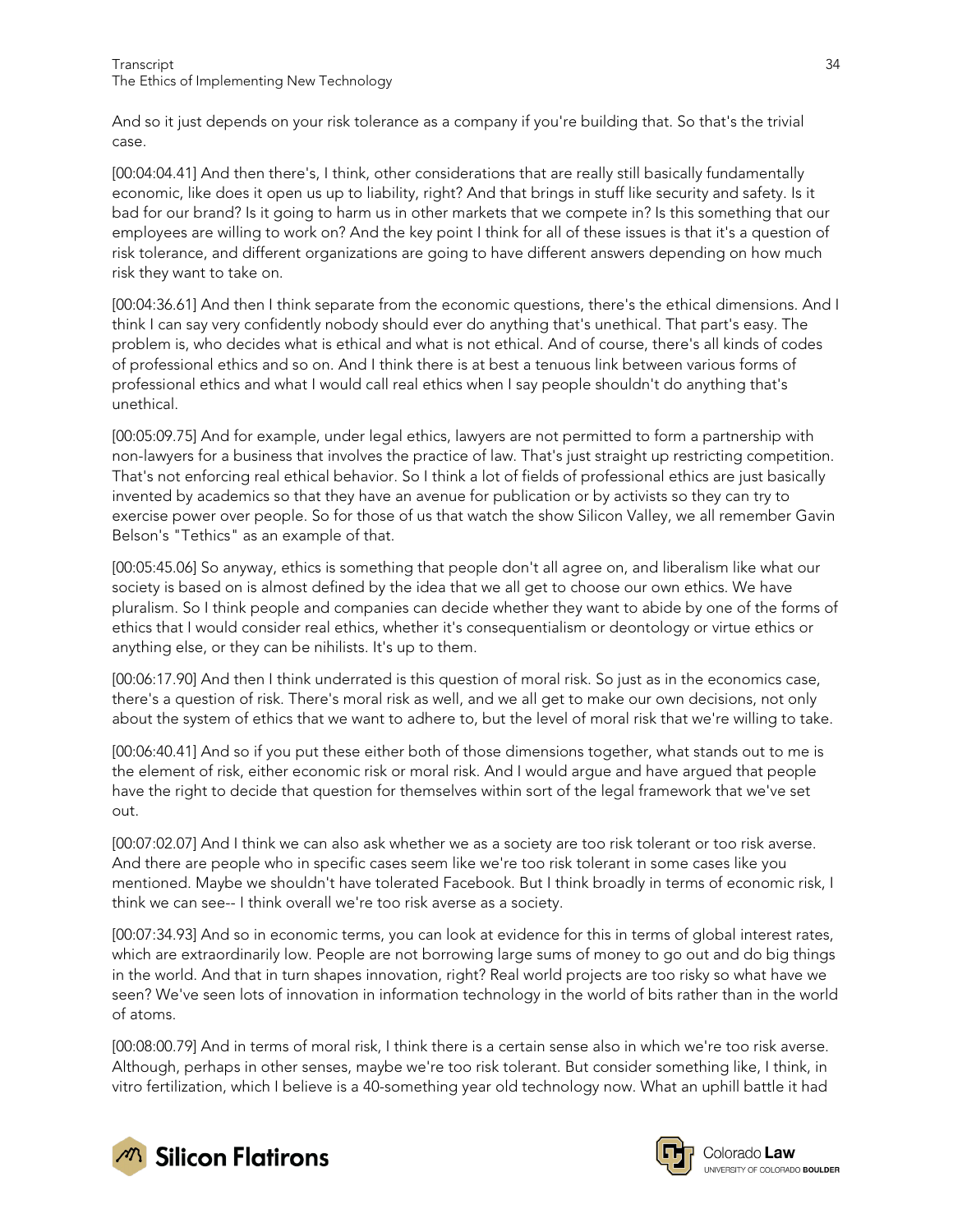to become socially accepted. And today, it's enriched millions of lives and actually has created millions of lives. And that's in my book a good thing.

[00:08:29.89] So my bottom line is that decisions to cancel technology projects are based on subjective assessments, and any individual actor-- for any actor, there may or may not be a bright line that they're willing to or unwilling to cross. And probably overall for society as a whole, I think we're too risk averse.

[00:08:56.66] JIL DUPRE: Great, thank you. Tiffany, I see you reacting. I'm excited to go to you next. Tiffany Li is an assistant professor of law at the University of New Hampshire School of Law. And Tiffany, given your expertise with privacy and AI and your work as a legal commentator, I imagine you've seen and thought deeply about some of the products that maybe we wish didn't exist in the market. And I wonder how you think about the question, this big question of whether some products and services simply shouldn't come to market and then also your reaction to Eli's excellent framework.

[00:09:33.97] TIFFANY LI: Thanks, Jill. Those are great questions to start off with. I mean, I think to start, we have to set a baseline, right? We can say that there are some products that we can mostly agree are bad. And I say this because sometimes, especially in the tech industry, we start to default on this idea that some products or some technologies can be ethically neutral, right, that a tech, a new technology could be used for good or for bad, and so we shouldn't do anything about regulation for the technology because it could be good or bad.

[00:10:06.81] And I think that that's a nice thing to believe, but in practice, it doesn't really work that way. There are technologies that sometimes are just mostly harmful or very rarely used for good purposes. And I think we want to set that bright line ahead of time just to say that. Now, the difficulty then is we don't agree on what those technologies are, right?

[00:10:29.22] So many people would say, for example, that something like facial recognition, a technology that allows a system to identify a person based on an image or video, some people would say facial recognition technology is always bad and should be banned outright. Others would say that this technology can have some good uses, right?

[00:10:49.16] You could argue that the technology could lead to false arrests. It could lead to people being arrested and even given jail time incorrectly. Others might say that it could lead to us finding or solving cold cases. It could lead to greater safety. So even something like facial recognition technology, which is so much talked about in the news, that is still up for debate. So it's hard to draw bright lines. It's going to be a little difficult in this panel, I think, to really agree on what those lines are.

[00:11:17.81] I do want to think a little bit about this question that Eli raised, this idea of whether or not society is too risk averse because that's interesting to me. Prior to my academic career, I worked for a few years in-house an attorney in technology organizations. And that was always something that I counseled, and I think it's something that any lawyers in the audience, you've all done this, right? We talk about the risks of new technology.

[00:11:43.20] If you are developing a new product or if your company is launching a new product or even just a new feature, there are risks and benefits. Sometimes those risks can be legal. Sometimes they can be ethical. So for example, if you are launching a product that uses a lot of data, a lot of personal data from your users, one of the first ethical risks is always that that data could get hacked.

[00:12:07.37] You could lose that data. There could be a data breach. The legal consequence could be data breach notifications. You might get lawsuits. The ethical consequence, though, is harder to determine, and that's where a lot of this analysis gets a little squishy. It's hard to say what the ethical lines are and what's too much risk?



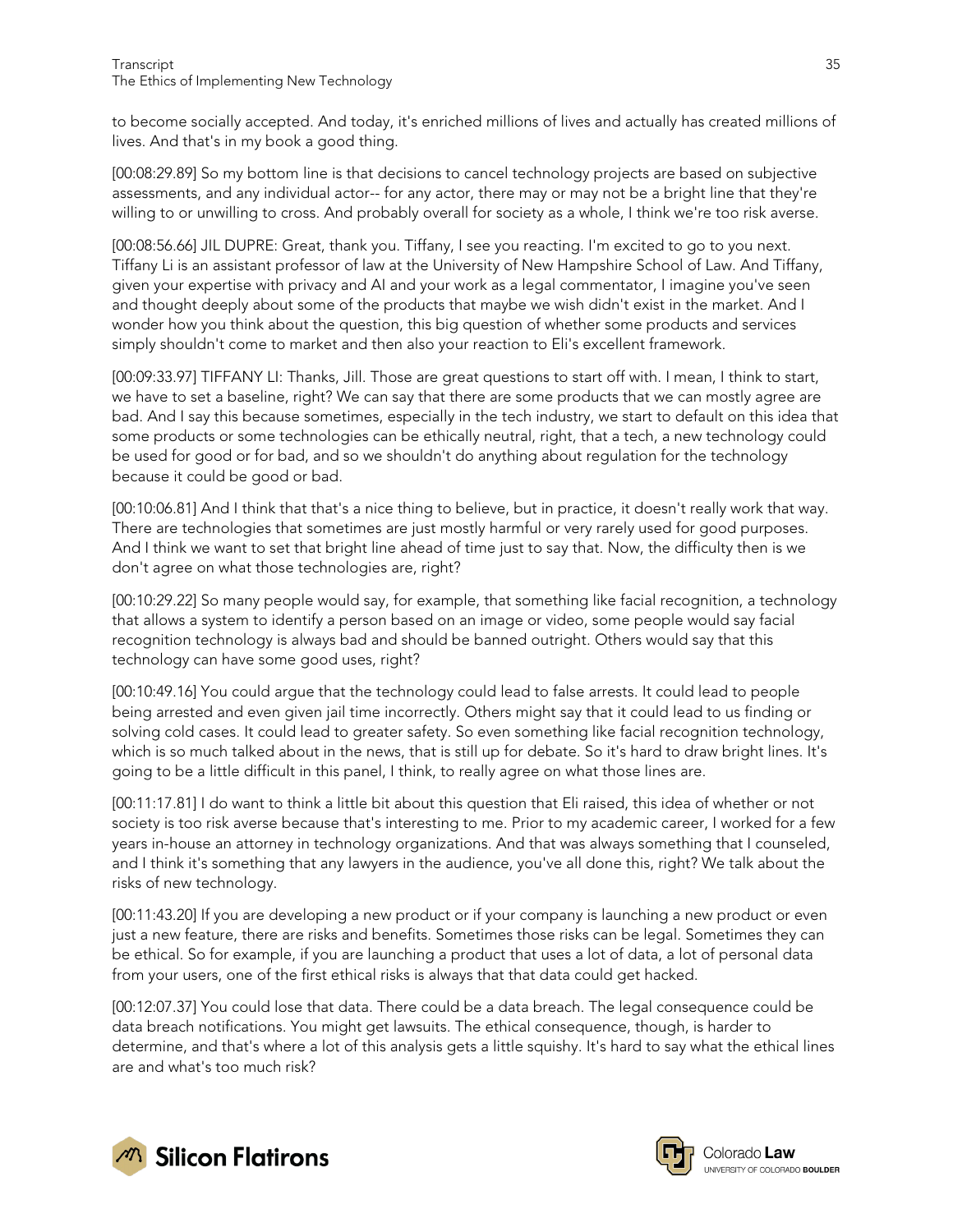[00:12:25.91] I would advise startups to really think carefully depending on your resources, thinking about how you might be able to defend yourself if a case were to come up, thinking about how you might be able to pivot your company if a product really just completely failed, and thinking about how you might be able to respond if your product or your service or your new feature created PR backlash based on privacy or some sort of data misuse or something like that. These are all different risk calculations that you have to make as someone who's part of a company or representing a company.

[00:13:01.23] But I think that as an individual, though, you always have power to do something. So you can always make a recommendation for what the company should do or what the project should do. And that can be a recommendation based on external factors like this quarterly goal for your specific department, but it can also be based on these muddier ideas about ethics. I think I just want to bring up a few concepts that we can play around a little bit with this panel.

[00:13:32.58] I think the first is this idea of data quality. So no matter what project you're doing, if it involves AI, if it involves machine learning, think about where you're getting your data from. What are your data sources? How much data are you collecting? When you collect the data, what sort of notice and choice are you giving to people, the users, who you're getting your data from?

[00:13:55.96] I would encourage everybody who is representing anyone in tech or who is in tech to really push back against this instinct that I feel a lot of developers have, which is to take as much data as they can because they can use it someday. I've heard this from so many people, and I understand the impulse, the idea that you can keep the data, use it at a later time.

[00:14:17.75] But first of all, this might be violating some laws. The GDPR, for example, has a pretty strict purpose limitation for data being collected. But second, on an ethical basis, there are some problems with that. If you get people to consent to one thing and then you use their data for another reason, that's ethically questionable. Also, there's again greater risk of cybersecurity concerns. If there's a breach, you have so much more data that is at risk of being leaked. So try to push back against that in your general thinking about where the data is coming from and the quality of your data.

[00:14:51.04] I think the second thing to consider is really just have you baked ethics into the product development lifecycle. I think this is really key because regardless of whether or not you ultimately decide to shelve the product or the feature, you've got to make sure that this process is ethical because even if this one product fails, the next product is going to come up, and it's going to have ethical concerns.

[00:15:14.44] And you've got to make sure that there are people on your team who are thinking about ethics, people who are classified as privacy program managers, as policy officers. If you are a very large organization or company, you may have people who are actually just ethicists on board.

[00:15:30.46] But every single person who's involved in product development, or for example, involved in advertising, which is very data heavy and data driven, should have some training about ethics so they can make these decisions, too, because no matter what your position is, you can't control everything at your organization. But you can encourage other people to take on some of this burden through training, through information, through education. Make sure you have people who are able to bake ethics into the product development lifecycle.

[00:16:00.78] And the final thing I would want to encourage you to think about is really consider who's on your team as well. So not only should your product development lifecycle include issues of ethics, it should include everyone thinking about ethics, but you should be hiring people who are able to do this work.

[00:16:17.65] And this might mean, for example, encouraging, let's say, undergraduate computer science programs to implement ethical classes as part of the required curriculum. It could also include looking past the certifications and degrees of people you're hiring to see if they've been able to actually fully



**M** Silicon Flatirons



Colorado Law **UNIVERSITY OF COLOBADO BOULDER**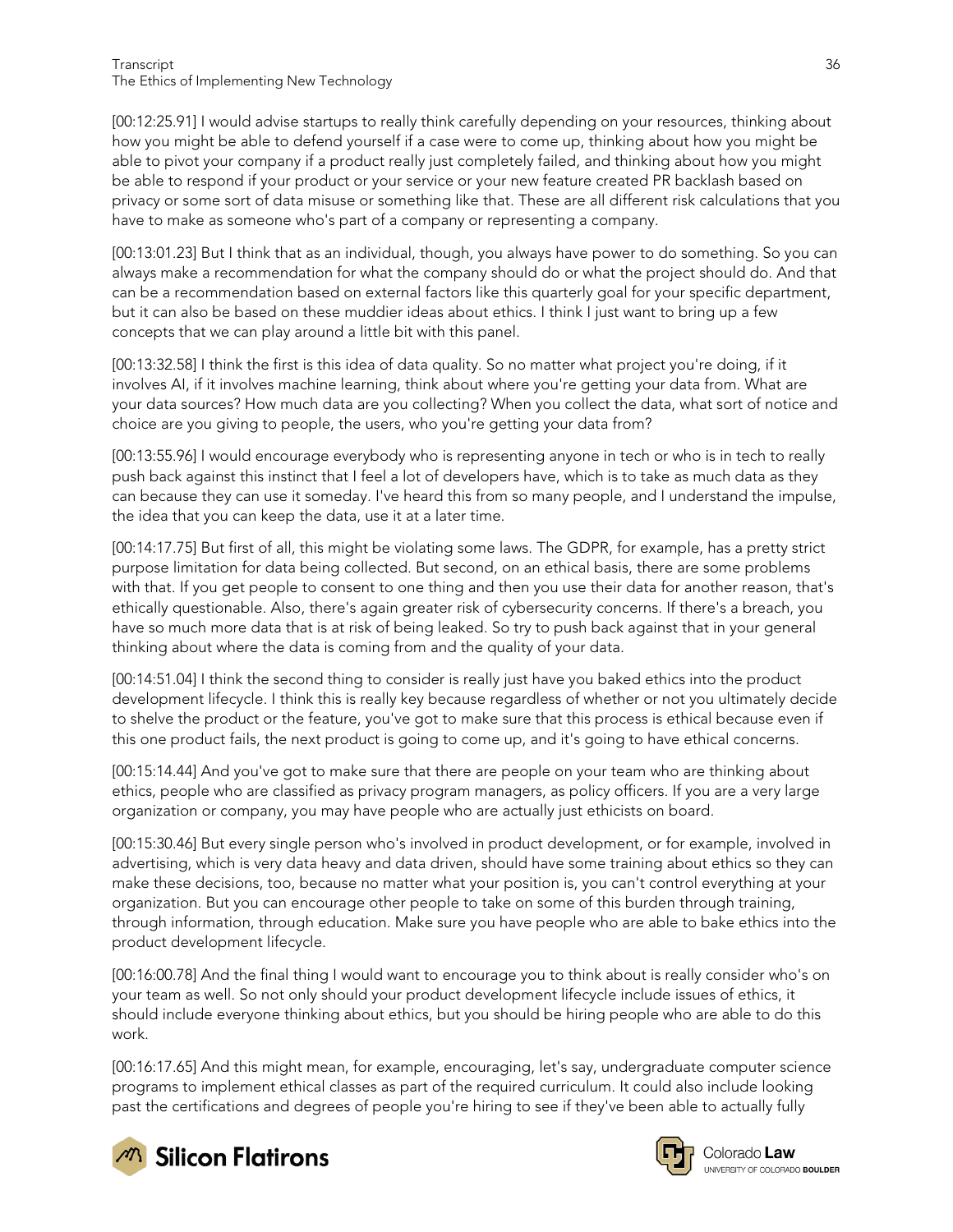implement products at a practical level. It could also include asking people questions about ethics during the interview stages.

[00:16:43.20] Also, as one general matter I think we've seen really run into AI ethical concerns, this problem of AI and bias. Many of our automated systems have been exhibiting signs that reflect the biases of society. We've seen examples of, say, paper towel dispensers in bathrooms not recognizing people with dark skin when they wave their hand under the towel dispenser. That's a small example of an area in which you think, maybe if there had been a few more people who had different skin tones on that design team, maybe it wouldn't have run into that issue.

[00:17:19.82] So when you think about hiring and you think about inclusion inside your company organization, also remember that there's an ethical choice to be made in how you form your organization. Think about having diverse team members, including people from diverse perspectives on issues like ethics to sort of help bake in ethics not only into your product development process but into your entire organization. So just a few thoughts to kick things off. We can get into the more theoretical difficult decisions about what is ethics, but I think those are some things I'd like everyone to consider on the practical level when you're working through these with your own organizations.

[00:17:59.31] JIL DUPRE: That's wonderful. Thank you so much. And next, I'll go to Austin Chambers, who's an associate at Dorsey Whitney. And Austin, you work with clients on data privacy and security compliance, and I wonder whether and how you ever talk with clients about technologies that might be perhaps too flawed. Oh, I think you're on mute. Oh, and we still can't hear you.

[00:18:35.21] AUSTIN CHAMBERS: How about now?

[00:18:36.35] JIL DUPRE: Yes.

[00:18:36.86] AUSTIN CHAMBERS: Perfect. OK, sorry, wrong microphone. Yeah, so it's interesting. Coming in a conversation about ethics talking about the law and ethics, it's to me almost two separate things because when people come to me and ask questions, they want to know, is this legal or not? And then, can we go forward? And so it's always an interesting challenge to me to talk through with clients and to bring ethics into the conversation.

[00:18:57.23] And to me, I think one of the interesting things that we see out of this panel is trying to get how to build an organization and a process within these companies and within our clients where they are taking ethics into account even if that means going above and beyond necessarily what I might advise or what is strictly legal. And I think that's an interesting conversation to have.

[00:19:16.01] So on my side, I'll speak today just from a strictly legal standpoint and coming what is legal, what isn't. And what I think is interesting is that in most cases, privacy and security law for the most part, it is adaptable to what Eli mentioned as sort of your own ethical frameworks, what you think is appropriate. And it gives you some flexibility to do that and to at least give it a try.

[00:19:36.98] There's not a whole lot that is, per se, illegal. We can say, OK, you can't collect this type of data without maybe getting consent, or you can't use it for this obviously nefarious purpose. That's strictly illegal. OK, maybe these are easy questions, but there are very few of those, I think.

[00:19:52.70] And so what I think is very interesting is the process that I approach when I talk to clients about privacy, compliance, risk, and everything. We try to think through, what are you really trying to do? What's your objective? What are you actually trying to do and to take the privacy compliance steps and really use that as a method of really flushing out the issues and making you accountable for what decisions you want to make.



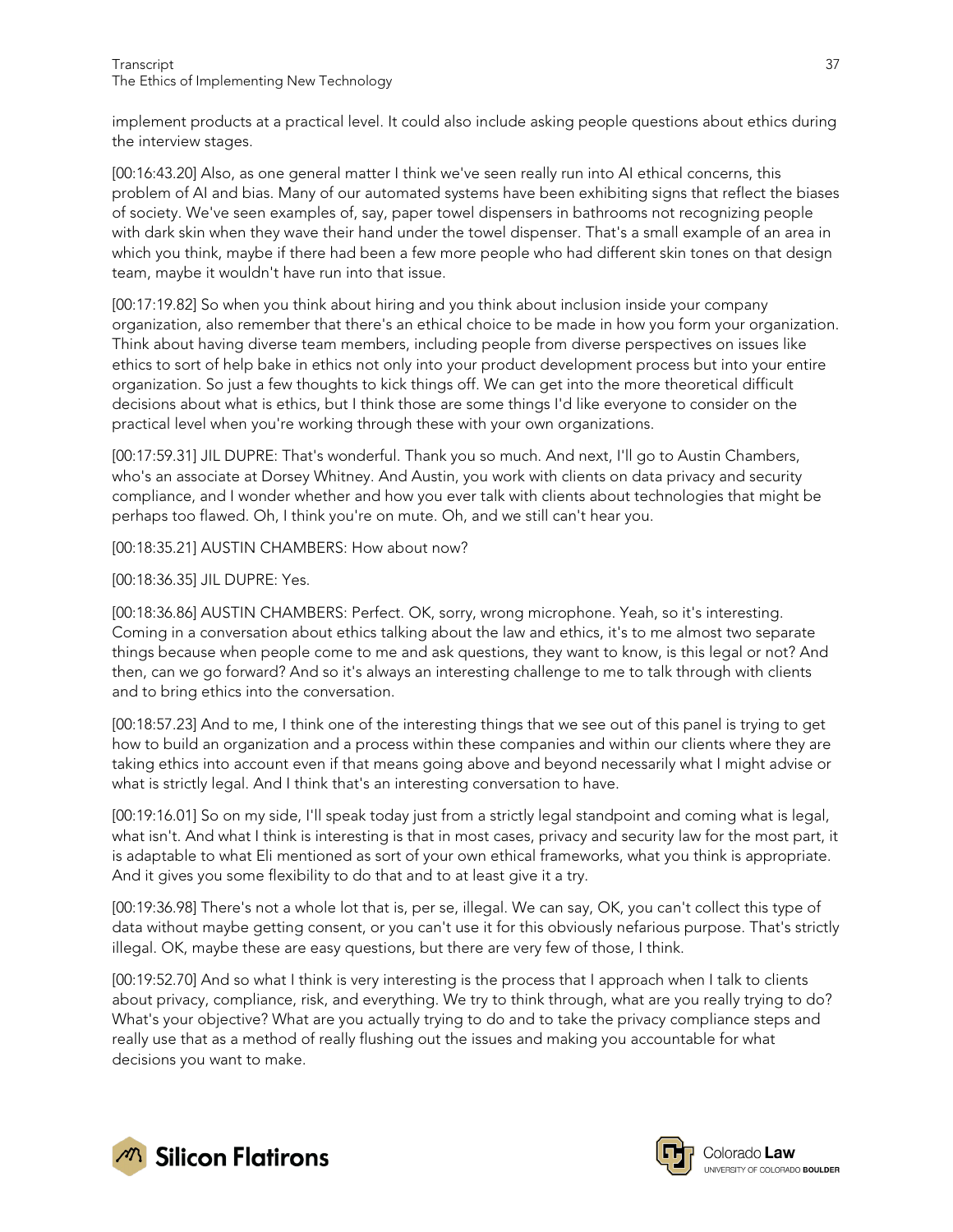#### Transcript 38 The Ethics of Implementing New Technology

[00:20:18.38] It's like, let's take a privacy policy, probably the most simple privacy compliance tool out there. We take that, and so in order to write it, we ask, what are you collecting? Why do you really need this? What are your objectives with this? And I think that that's been a process that I found with clients they want a privacy policy, they want it done in an hour, and they think they can pull it off the internet, whereas really, this is the perfect compliance tool, and I found that writing those has actually been something where we get that focus.

[00:20:43.34] We start those conversations, and those questions come up. Well, if we wanted to do this, we want to do that. And then this is where we can start to take all these product and feature ideas and put them on that spectrum of risk, and then we see perhaps some areas where we say, OK, you could do this. Theoretically, you could do this. But in order to do that, you're going to have to get consent to this. You're going to have to disclose this. You're going to be accountable to the public and your customers because through your privacy policy or through other compliance requirements in this way.

[00:21:09.99] And I think that that's where we've seen-- I rarely tell somebody, no, you can't do this. It's just illegal. For the most part, it's like maybe, but here's exactly what you're going to have to do in order to make that strictly lawful or to mitigate your risk to a degree that you would find acceptable.

[00:21:23.30] And so that's what I've found very interesting at least in the course of advising people is it's getting to that yes. It's helping people to define, refine, and build better products and use privacy compliance as a tool to build that internal accountability and build those internal structures to build better products.

[00:21:42.57] JIL DUPRE: So maybe we can use that jumping-off point for a little bit more open discussion. I hear you on this separation between what's legal and what's ethical and that it's not necessarily your role to talk to companies about what's ethical. But I'm curious how you all respond to whether-- in the first panel, people talked about creating a culture of ethical behavior, and Tiffany, you talked about ethics as part of the product life cycle. And I'm curious whether you feel like we need more of a mandate for that or if it's something that should be left to companies to decide how much they incorporate that thinking.

[00:22:32.33] TIFFANY LI: So I think that's an interesting question. It'd be pretty difficult to mandate that. Definitely, we can encourage companies to consider ethics. And I think that what Austin was saying about some of our legal advice actually being ethical bias to an extent, I think that's certainly true.

[00:22:51.72] Some laws really implement ethical ideas, right? We have privacy laws that, if nothing else, support the idea that we have an ethical value attached to this concept of privacy. So definitely, some of our legal laws and regulations do work to enforce ethical boundaries for companies. But I think there's not-- we can't ever say every company must be ethical. We've tried it in various laws, and it happens. It works sometimes and sometimes not.

[00:23:24.73] But what we can do is when we're working with a company or advising a company, we can keep that ethical point of view in mind, and we can share that opinion. I mean, in terms of professional responsibility, lawyers are allowed to advise on ethics. It's not something we cannot advise on.

[00:23:42.51] And I think very often when we're talking about risk analysis for various questions from clients, you have to think about the long-term downstream effects. Especially if you are working in house, for example, you're thinking of things like reputational harms if you have a product that's found to be unethical. So I think that's really a part of this.

[00:24:03.87] It's something that anyone advising a company or working in a company can do. And the law certainly helps, but it's a little bit more specific, right? It'll have one law implementing one ethical standard. It's hard to have one law that just says companies must be ethical. Don't be evil, but in law.

[00:24:22.69] JIL DUPRE: Great. And any response from the other panelists?





Colorado Law UNIVERSITY OF COLORADO BOULDER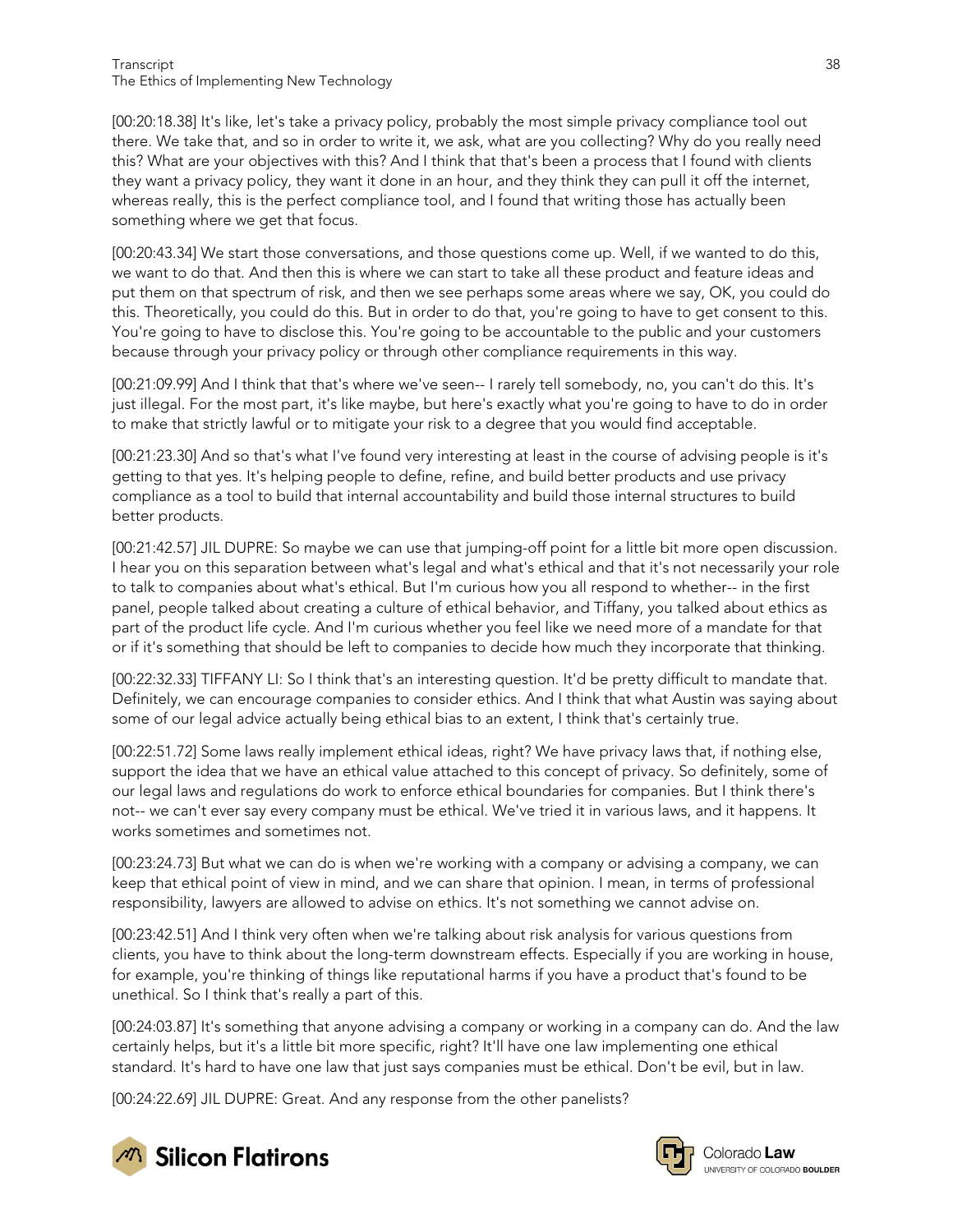[00:24:29.02] ELI DOURADO: I mean, I agree it's really challenging to sort of mandate ethics because none of us agree on what's the right ethical code. Do only consequences matter, which is a view held by some philosophers? Or do intentions matter as well, right? And so what is for a company to say-- OK, it's one thing for a company to say, we're going to be ethical. But then it's this very hard problem of who's ethics and what are we trying to do.

[00:25:00.79] Now I do think companies-- I think it is fitting and proper for companies to sort of have their own view on what is and is not ethical and for them to try to inculcate that behavior in their employees and through processes and so on. And I think it's also very appropriate for companies to tell their customers what their values are.

[00:25:26.05] It can almost become a marketing tool where the companies say, well, these are our values, and if you are our customer, we will treat you in accord with these values. I think that's very appropriate. But at the end of the day, there's going to be a plurality of different frameworks that people use for adjudicating these questions, and I think that's OK, and I don't think we're going to improve upon that.

[00:26:02.82] AUSTIN CHAMBERS: Yeah, I agree as well. I think, again, coming from my perspective as an outside advisor, I very much agree with Tiffany. It is a challenge between talking to clients about what is strictly illegal but what ought you be doing and how do we take these processes, and how can we build accountability and ethics into the process and help you think through these issues and use compliance as a tool for building a better organization.

[00:26:26.77] I feel like that's kind of been a theme across the panels today is really understanding how you bring in these different stakeholders, how you use the law as a guide almost to bring in or build a better organization even if the strict yes or no is not really-- there isn't one oftentimes.

[00:26:48.55] JIL DUPRE: Sorry, got distracted by the chat. On that, I wonder about the pressures on companies. And from each of your perspectives, which pressures seem to be the most effective in terms of if there ever are bright lines and if there are times when a company would not take a product or a service to market, what are the external pressures that you see being the most effective, be it some of these internal processes and employees blowing the whistle and saying, hey, we need to stop this, consumers, government, and if you can just talk through how some of those forces act on a company's decision.

[00:27:34.89] AUSTIN CHAMBERS: So I can certainly say for one that I've seen, and again, I think we've heard a couple of times across the panels, of cost, just pure cost and risk. You can ask, what are you really trying to achieve with this product, and I would say I've rarely shelved an idea or talked to a client and said, no, don't do this.

[00:27:49.66] But what we have done is say, if you're really trying to do this, is the best way to do it? Is this the lowest risk way to do it? If you're collecting this information, again, it costs a lot to store it. We have to disclose this. We have to go through all these steps in order to collect it. Can we achieve this in a different way? And I think oftentimes the cost effect is probably one of the strongest.

[00:28:08.08] And the next up is reputation. I've seen clients that if you have to put it out there, if you have to get consent, if you have to be upfront and direct about what you're doing, sometimes that's enough for them to reconsider maybe how they go about it and if they might want to find a more friendly way to do it. So I think transparency in that sense really is, it does have some power.

[00:28:33.46] ELI DOURADO: Yeah, and I agree. And yeah, economics can be a tool for ethics in a way in the sense of if the customer base has a different view on a question than the company does, well, the company is going to probably have to adopt the view of its customers if it wants to keep them to some extent. So sort of thinking about the bottom line as a tool to sort of check the behavior of companies via the market, I think that works.





Colorado **Law** UNIVERSITY OF COLORADO BOULDER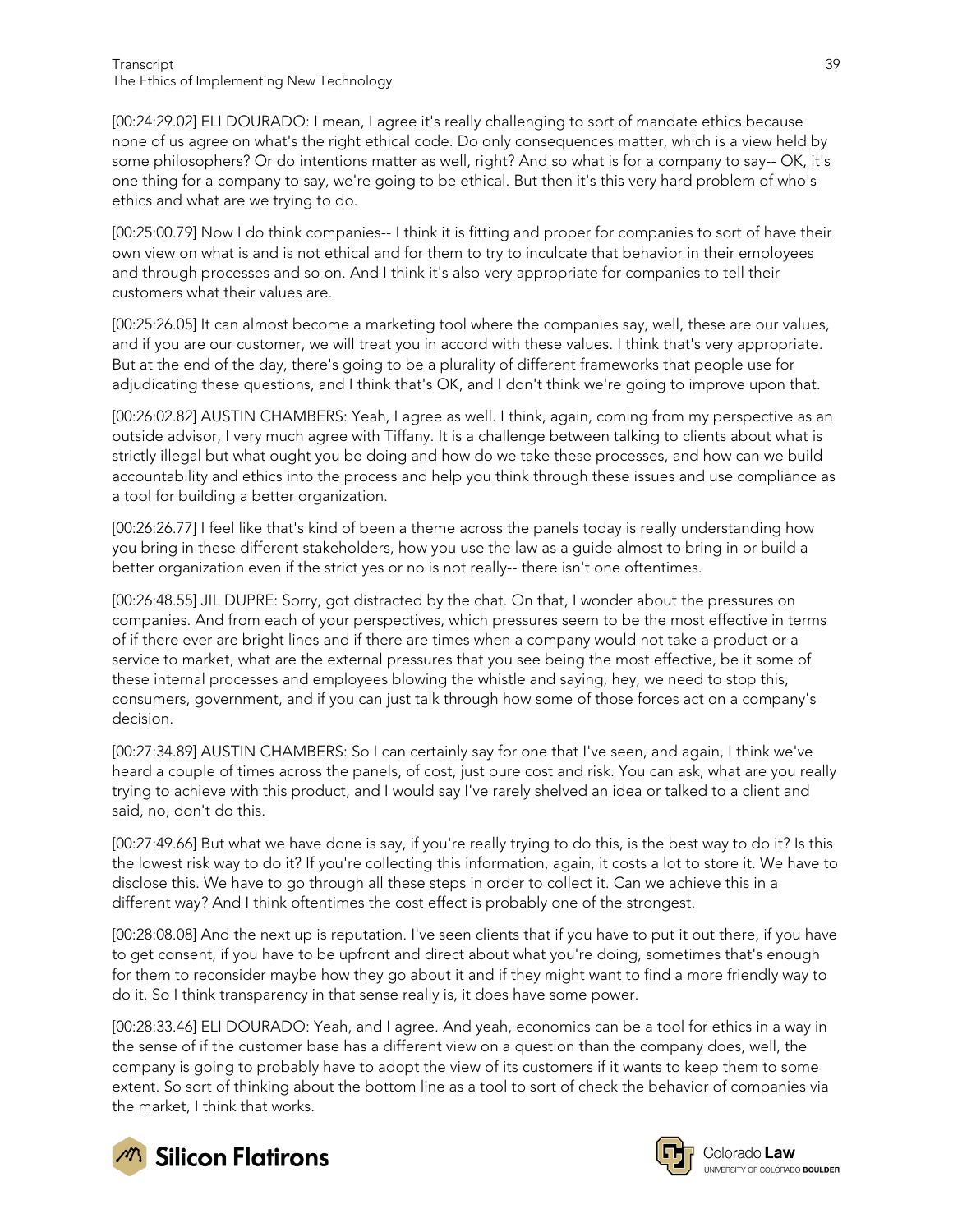[00:29:15.32] JIL DUPRE: Yeah, and so I wonder the extent to which when we're balancing these ideals of innovation and also protecting consumers whether we want to shift the balance or whether you're all sort of comfortable with where the balance is now. Would we want to have more of an economic impact when products go wrong? Or do you worry too much about how that would impact innovation on the market? And Tiffany, I think to you first.

[00:30:00.24] TIFFANY LI: Great, thank you. It's hard to determine how much we should change the balance, and I'm thinking right now, the first example that comes to mind is Uber and ride sharing. So that's a corporate model where we've seen some ethical concerns develop. There have been allegations that people who are driving have not been compensated fully. They don't have benefits as independent contractors and so on. There have also been cases where people say they've pushed the taxi industry out so people who own medallions are now in trouble.

[00:30:36.33] And I understand these ethical concerns and I get them. I also, though, have a bit of a hard time with this because it's true that I do think we do need more protections for people who are driving, for example. And people who did own those medallions suffered a huge financial loss, and no one has come in to pick up the pieces.

[00:30:54.61] At the same time, the taxi industry really did need to be disrupted. So I'm sure you all remember trying to take a taxi 10 or 15 years ago before Uber really took off. And the service was very unreliable in many cities. And in some places, you didn't even have service. You had those last mile concerns. So we did need to disrupt the industry. We needed that innovation.

[00:31:18.52] At the same time, though, after that first burst of innovation, now we've got into a stage where we do have a new world or a new understanding of how we should be thinking of private transportation, and we haven't caught up. The ride sharing companies haven't caught up.

[00:31:35.41] So I think one way to think about this balance is this idea of innovation and disruption of the industry as a little bit separate from the ethical dimensions of what happens when an industry is a little bit more mature because I can definitely buy an argument that says early stage Uber, early stage Lyft needed the lack of regulation in order to take off.

[00:31:56.39] And certainly, if Uber had actually listened to regulators and complied with regulations when they were first starting as a startup, first launching their pilot projects around the nation mostly in jurisdictions that weren't very friendly to them, the company probably wouldn't have taken off at all. They probably would have died at the start.

[00:32:14.51] But now as a mature company, we should be thinking of different ethical standards, and that's something that I think is important when considering this balance. We should support the power of new startups to develop new things and innovate new things. But once they become more mature companies, whether that's through age, through time, through size, through impact, there's got to be a level where we say, well, thank you for the innovation, but the ethical concerns are now overpowering that first burst of newness that we had. So that's something that I'm thinking of a little bit as one dimension of this trade-off that you're talking about.

[00:32:51.23] JIL DUPRE: Yeah, that's great. And I don't know--

[00:32:55.22] ELI DOURADO: Can I cut in?

[00:32:55.49] JIL DUPRE: Sure.

[00:32:56.72] ELI DOURADO: Yeah, yeah, I mean, so I spent some time at a startup working on supersonic airplanes. And so I think that's an area where we were highly regulated, very highly regulated, and it was, I mean, it does harm innovation. But I don't think it's ethical issues that are-- it's not the voluntary issues



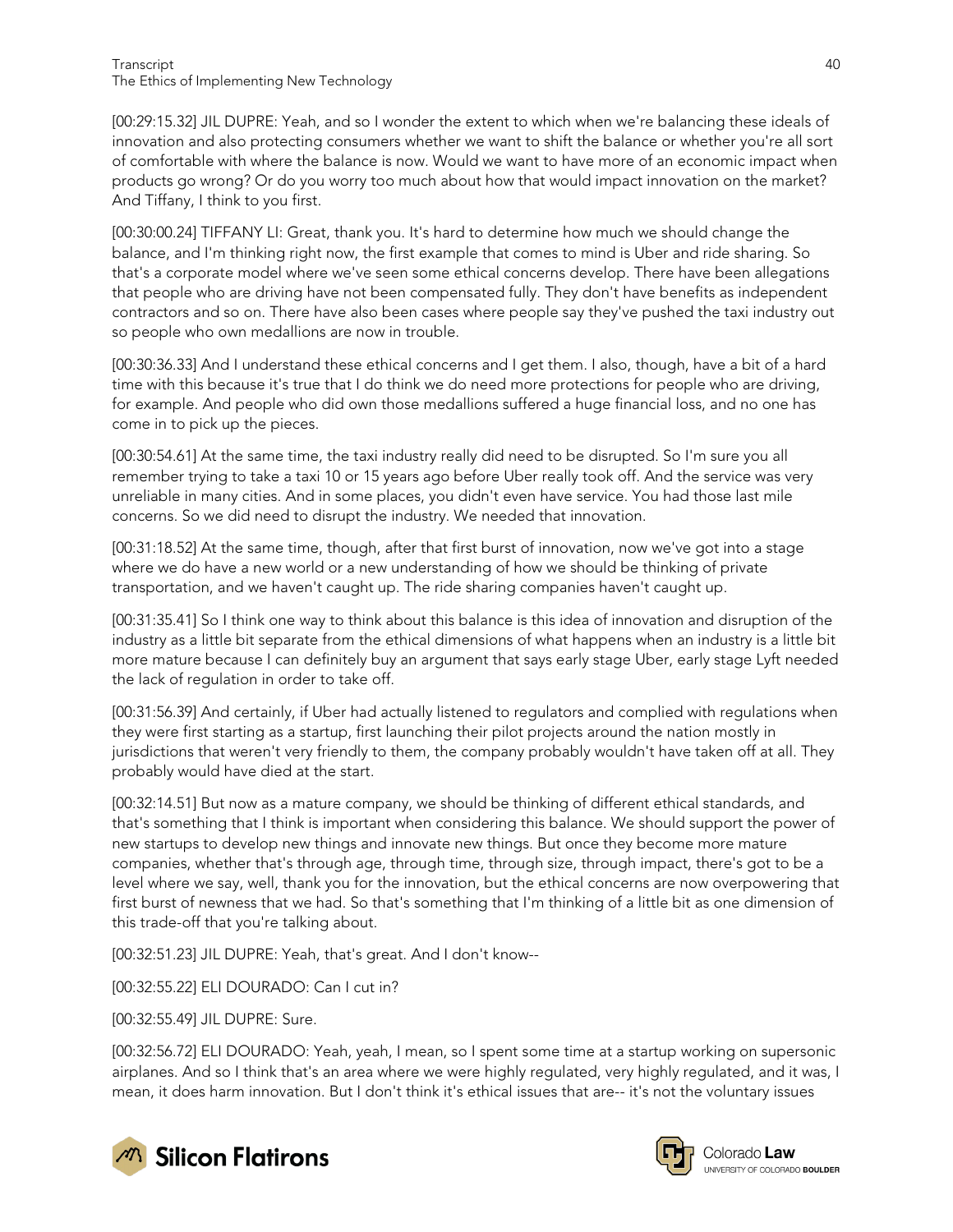that are the decisions that we made to try to be as safe as possible, et cetera. Those are not the barriers to innovation.

[00:33:31.67] I think that the barriers to innovation are sort of it's like poor regulation, shall we say, regulation that's overly prescriptive or overly unimaginative and does not leave room for it. So I don't think it's ethics per se that is the obstacle to innovation. A lot of times this focus is on the IT industry, but having come from sort of the world of aerospace, there's a much wider world of innovation that's not digital, and I think the issues are a little different.

[00:34:24.38] AUSTIN CHAMBERS: And I would agree with that overall as well. I think I do see that risk in over regulation in a sense, and I think premature regulation. I do think that there always needs to be some way to bring accountability to a company for their actions and how they handle data and things, which is what I think about most of the time.

[00:34:40.91] But I definitely do have concerns that trying to get out too far ahead of it does run that risk of stifling potential innovation and in AI in particular, and I'm sure others have more sophisticated thoughts than I do maybe on that particular point, but it's an area where I see a lot of concern today, and I do worry a bit about over regulation as a lot of our clients are really doing innovative things. And I think we try to build in good processes. We try to get them to think about these things. But it is uncertain, but of course, at the end of the day, if they get shut down by regulation, there could be a problem so.

[00:35:14.87] TIFFANY LI: I do want to make a really quick point, too. All of this talk about regulation and the threats, if you were advising a company, it's still down to risk tolerance, right? If they're willing to take the risk to go against the current regulation or the current law, go for it, right? That's up to them.

[00:35:31.13] If they decide that the risk that they'll be caught doing something is pretty low or they're willing to pay the fine and it's not something that's blatantly-- obviously, you do not want to advise anything blatantly illegal, but we all know that there are legal gray zones, especially technology, that's something where it's up to them. It's their risk tolerance.

[00:35:52.82] On a lot of these issues on things like AI, things like privacy, cybersecurity issues, sometimes there are those gray zones where you just have to tell the client, it's up to you to think about your own risk. If you want to take that risk, go for it, but here are the potential legal consequences.

[00:36:10.59] JIL DUPRE: And what about if you're advising consumers or employee? If you're talking to the people who are either learning about potential new products or the employees who are working on them, what are the areas that you feel like, hey, anything that impacts this is something that I personally wouldn't be part of or that I would fight against? And I guess what I'm trying to get at is this panel, is there a bright line? I feel like we've talked a lot about the calculations and we've talked a lot about what you balance, but so far, I haven't heard people giving us sort of bright line about if it does this, then no.

[00:37:10.12] ELI DOURADO: Right. So I think in terms of talking to ordinary people, I think the problem is it's very fundamental, which is that they have to have a well-considered view of what their ethical beliefs are and so on. And I can tell them, I can just yell at them and say, adopt mind. You should all adopt my particular view of ethics, but that doesn't really work. People have to actually have a considered view.

[00:37:37.12] And I think a lot of times, ordinary people don't. This is not a priority for most people. It's like, I'm going to really figure out what I believe about right and wrong and the nature of that and why so that I'm able to evaluate these things. So I think that's the fundamental challenge that we all face is that there isn't-- it's not a question that's verifiable in the sense of the way science is, we can prove that things are right and we can build multi-generational knowledge that keeps growing.

[00:38:14.86] With ethics, we haven't really advanced past Aristotle. 2,500, 3,000 years and it's not really- it's not the kind of body of knowledge that is objective and that grows over time. So we're all still trying to



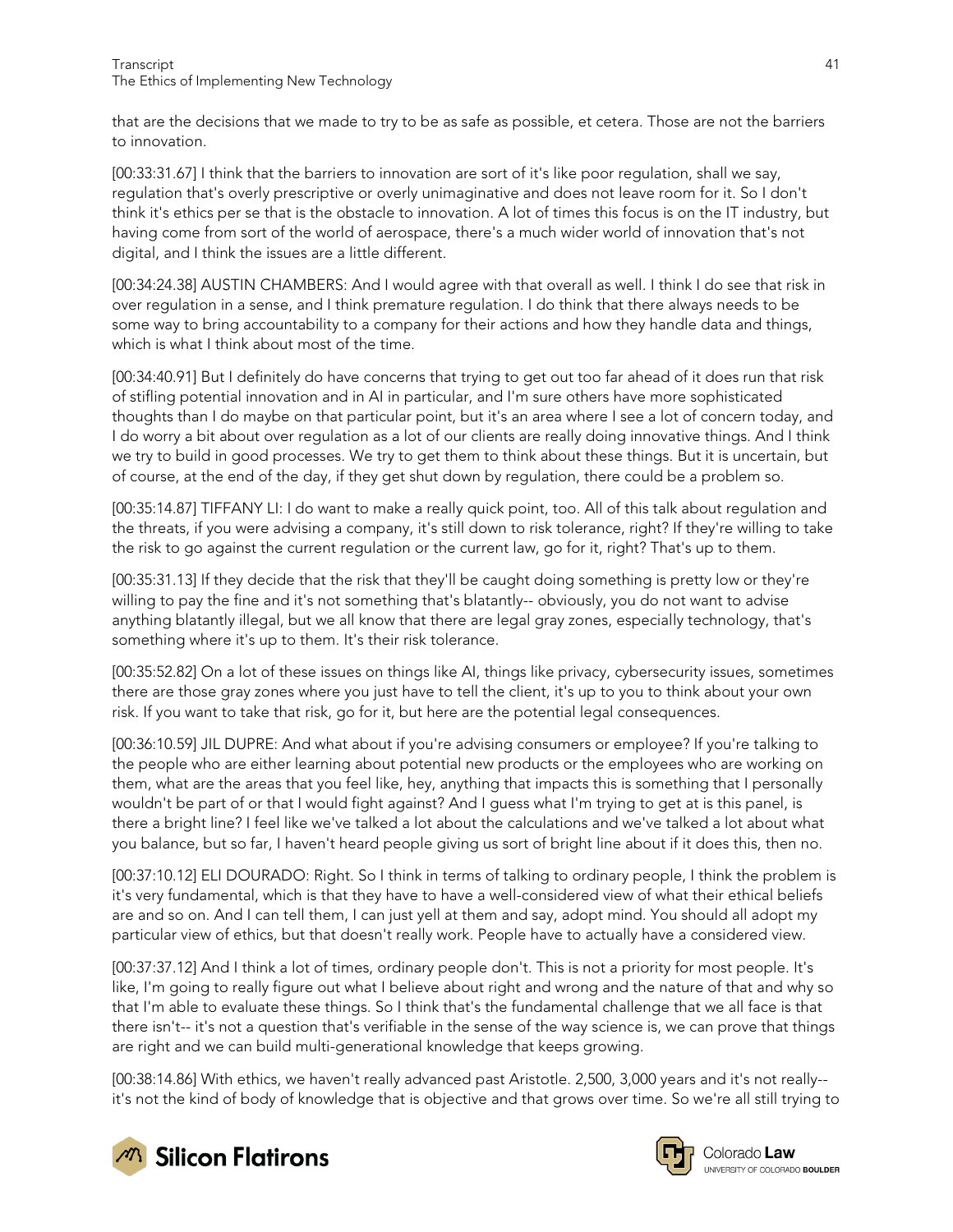figure things out, and I think I have a lot of sympathy for people because we're all kind of just thrown onto this planet without really an instruction manual, and we kind of have to figure it out for ourselves.

[00:38:49.14] JIL DUPRE: Great, thank you.

[00:38:52.87] TIFFANY LI: I was going to say it's tough. I think that even in some cases where we say there is a strong, there's a clear, bright line about what's good or bad, there are still so many downstream effects of technology that it's hard to determine. And I'll just bring one example.

[00:39:08.56] I think that everyone on this panel probably agrees that genocide is bad. Genocide is probably ethically bad, right? I'm seeing some nods. Good. So that's great. But then what about, for example, if you are a company and you sell surveillance technology to authoritarian regimes? Are you contributing potentially to some form of genocide? We don't know.

[00:39:33.35] What if you don't even do that? You say, I'm not exploring technology at all. I'm only selling this technology within the US. It won't get there. But because your technology takes off, other people are able to be influenced by your work or take bits of your design or even use your products to create their own form of something else that also then has downstream effects of contributing to potential genocide. That's also negative.

[00:40:01.17] And if you're representing the company that is making that technology in the first place, that's a really hard question to ask. Is the bright line that you just don't make the tech because it could be misused later? Or is it that you tried to maybe bake in some protections? You try to build in a fail safe of some kind. Is that even possible, right? So I definitely agree with Eli that you can't really draw those lines too easily.

[00:40:25.49] And at the same time, if you're representing a company that is working on any sort of tech that could get into questionable ethical territory, you have to somehow help them draw those lines. And that's something where, it's something that I think anyone at a company can do, but you definitely need to be really seriously thinking about these things, doing the reading, doing the research, thinking through all the implications, and not just stopping at this is a fancy new thing that will get a lot of press or will get a lot of new users.

[00:41:01.39] AUSTIN CHAMBERS: Yeah, I agree with that. I think one of the-- I've not worked with a ton of companies that do anything particularly sensitive but I think one of the fundamental things that I've realized is that privacy is a multidisciplinary sort of subject as a security, right? And so I think one of the important things, again, is building that culture. It's bringing all these people into the conversation to have those conversations about what you want to do, where are you going with this, and not making it a pure compliance exercise but really working across the organization, developing those relationships.

[00:41:29.98] That's been effective for me just from a pure compliance standpoint, but I think it translates very well into building a better organization that is both compliant and I think ethical and able to have those conversations, ask those questions before they become a very, very serious problem.

[00:41:47.26] JIL DUPRE: OK, that's wonderful. Thank you all. And I think it's time for us to turn to our audience questions. And I know there should be a student question following the wiser rule. And I think- yeah, Taylor.

[00:42:12.08] TAYLOR HARTLEY: All right, hello. Thank you so much for that. So all right, my question, it seems like honestly, I think we could determine what's good and what's bad similar to genocide murder and just awful things. Those make it to the bad side. But it is very high level as most laws are. So I'm just going to jump into my example.



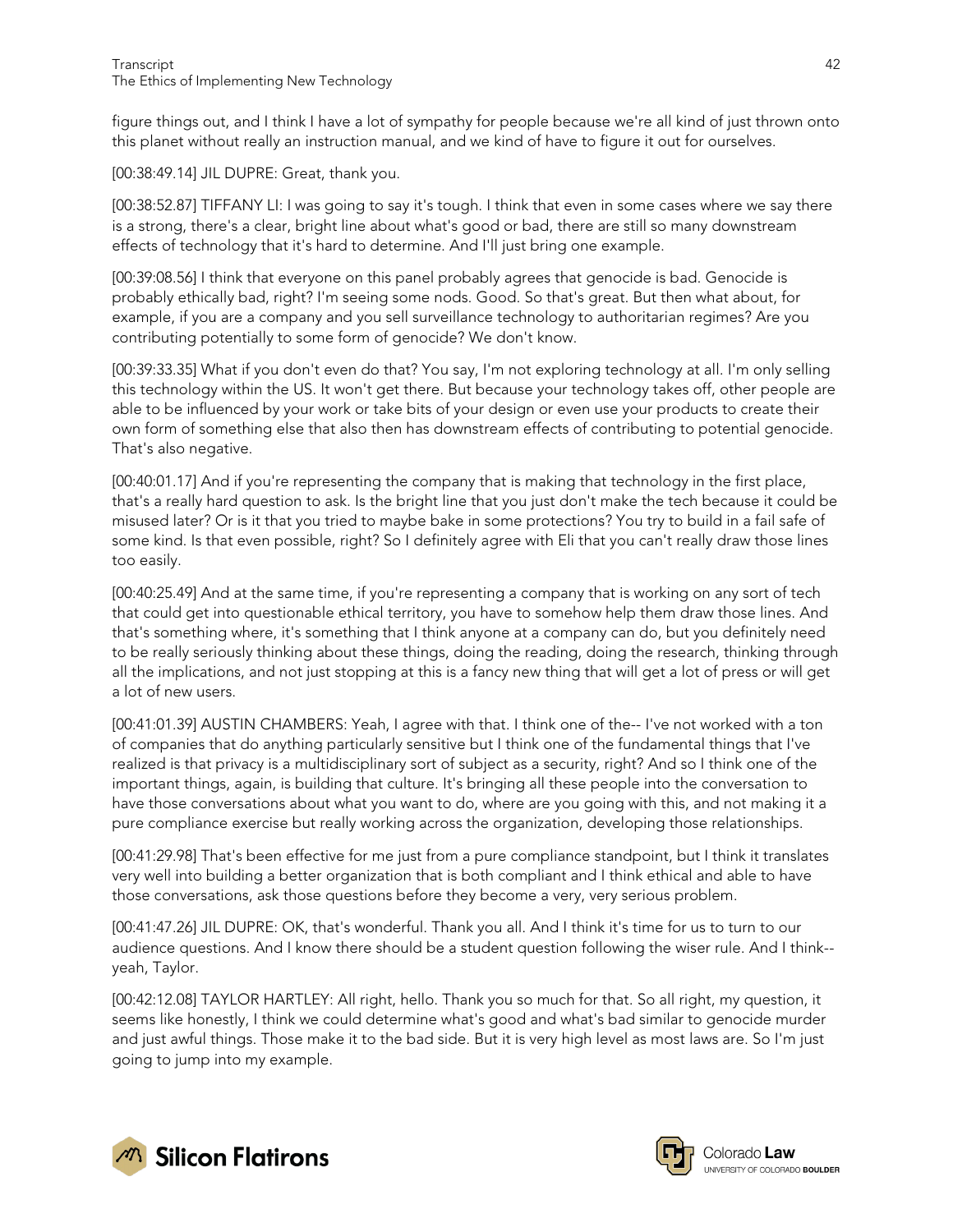[00:42:38.72] Driving a car, we have laws that regulate, rules of the road. We have police officers. We don't stifle engineers from building faster cars, but we also educate drivers through driver's ed, and you have to get a license to operate a vehicle. So something that wasn't really talked about is, how can we give consumers or users tools and education to keep themselves safe because I feel like that's where it's all starting, and then maybe people will determine that line for themselves?

[00:43:33.03] AUSTIN CHAMBERS: And so I think one of the interesting things-- I mentioned earlier privacy policies are sort of the foundational privacy compliance tool, but I think transparency and thinking about better ways to do transparency. And there's been conversations about iconography and how do you express purposes. And think about street signs. We know what this means. You're entering a dangerous area, or you can do certain things in this space that you might not be able to do, and people innately understand that. I think it's very hard to express the ethics of your product or even exactly what you're doing. It is challenging.

[00:44:08.08] But I think thinking about transparency and coming up with a better way to express these ideas from a company side, and then I think consumer literacy from technology to information and everything else is vastly important. We can never underestimate the power of education in a complex world. I think some of these things frankly just require true almost education reforms frankly just in terms of being able to understand these things. Transparency only gets you so far.

[00:44:35.90] ELI DOURADO: I think education would work if people would do it, but people hate that stuff. Like when you go-- I don't know if you've been part of an organization that has every six months, you have to go change your password or whatever, and they make you watch-- people absolutely hate that. They just do not want to do those trainings, right?

[00:45:00.23] So I think, I mean, there may be an opportunity to-- maybe you could get someone to fund a very, very entertaining and infotainment version of this. But I think for the most part, it's lack of demand. I think even people who have very poor-- ordinary consumers who have very poor cyber hygiene, I think they just don't want to be bothered with it, and they are willing to take the risks for it. So I think education would work as a solution, but there has to be demand for it, and I fear there isn't.

[00:45:42.27] TIFFANY LI: I think there is a demand for privacy, but I don't necessarily think that translates to a demand for the sort of education or information gathering that would be necessary to protect your own privacy. Many studies have shown even young people right now, a lot of people say young people don't care about privacy, they very much do. Teenagers today really want privacy. They create their own methods to do it, including fake social media accounts and so on.

[00:46:08.67] But you're right. Those steps to understand a privacy policy, being able to read a privacy policy in the first place is already many steps ahead of many people. And why should people have to be able to understand the privacy policy? Of course, we can advise people, companies to write very easy, very clear privacy policies, but the average policy is written as a contract or as a pseudo contract, and many people don't want to read that.

[00:46:34.87] So when we think about how to empower individual consumers, I think some of it is still education. We can think of different educational methods. Some regulatory agencies put out fun PSA videos and stuff like that. We can try to think about how to translate the desire for privacy into something actionable.

[00:46:59.15] So I do like when some writers in newspapers put out something like, here's a guide to all the settings you should turn off on your phone right now. That's very easy and simple for people to do. Or when people talk about these issues in the public sphere, so on public newscasts or so on or in programs for children, I do think something like that could be helpful, could be empowering.



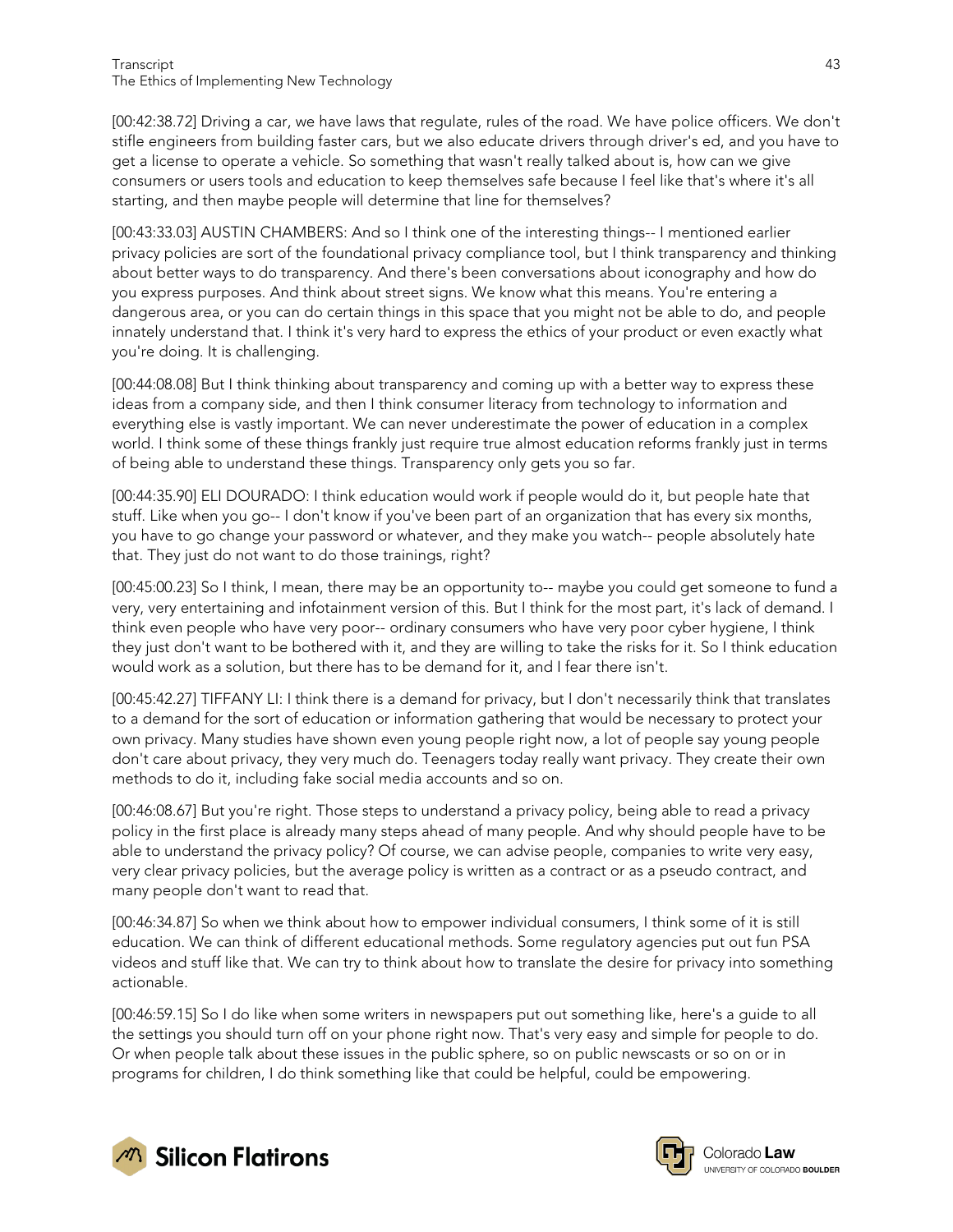Transcript 44 The Ethics of Implementing New Technology

[00:47:24.67] And I think that companies can help, too. Privacy policies can be simpler. There can be more settings that people can manage on their own. You should be able to have an opportunity to turn different settings off to make sure cookies aren't being collected, your location's not being tracked, what have you.

[00:47:41.71] And at the end of the day, what consumers can do most of all is vote with their wallets. If they really hate a company's practices, they can stop using that company's services or products. And one way to empower them then is to make sure that we have a startup world in which there are competitors because right now you can say delete Facebook, delete Instagram, but then where do you go? All your friends are on Facebook and Instagram. So that's something else we can think about, how to empower the consumer through allowing them to have more choices.

[00:48:17.88] JIL DUPRE: Thanks so much.

[00:48:19.31] TAYLOR HARTLEY: Thank you.

[00:48:20.99] JIL DUPRE: Thanks for your great question, Taylor. And while we're waiting for other people to put questions and answers into the chat, Tiffany, I want to follow up on that idea to ask, when you outlined some of the ways to think about this, your second one was, is ethics part of the product life cycle, the product development lifecycle? And I wonder if you see people voting with their wallets for companies that have included that.

[00:48:53.61] TIFFANY LI: I don't actually have the empirical research on that. I keep seeing companies try to make it a marketing point so I would assume that they have done some market research on this. A few years ago, Apple put up huge billboards in some major cities saying things like, "we protect your privacy." I think this was around the time right after the Apple FBI case where they fought against the FBI trying to get into someone's phone.

[00:49:22.89] So I do think that companies are using it for marketing so it must be helpful in some way, I'm guessing. But that's a good point. Maybe people just say they want privacy, but then they still use Facebook, they still use Apple, they still Yammer. They use all the tech companies anyway, and they don't vote with their wallets.

[00:49:40.41] I think one reason might be that there aren't sometimes other choices. You don't want to use Apple or Google, what phone are you buying? There are other options, sure, but are there that many options? If you don't want to use any of the major social media platforms, how do you connect to your friends? If you don't want to use Amazon, at this point, in some areas of the country, you really can't buy anything. You're stuck with Amazon or Walmart, and that's it.

[00:50:08.64] So in the absence of choices, it's really hard to empower people to protect themselves and to align their consumer behavior with their ethics, but that's sort of a much larger systemic issue, and I'm not sure we can solve that just as people advising for it or working for tech companies.

[00:50:30.01] JIL DUPRE: Thanks so much.

[00:50:31.05] ELI DOURADO: And I think with that example of Apple in particular, I think Apple did something very smart. They solved for the equilibrium, which is they knew that in the future they probably wanted to go into health stuff, right? And if they have a reputation for not caring about your privacy, then no one's going to use their health products because people are more sensitive about health privacy than other things.

[00:50:54.91] And so you see Apple going into the health industry with the watch and collecting a lot of biometric data and stuff like that. But no one's using Facebook Health because Facebook hasn't invested





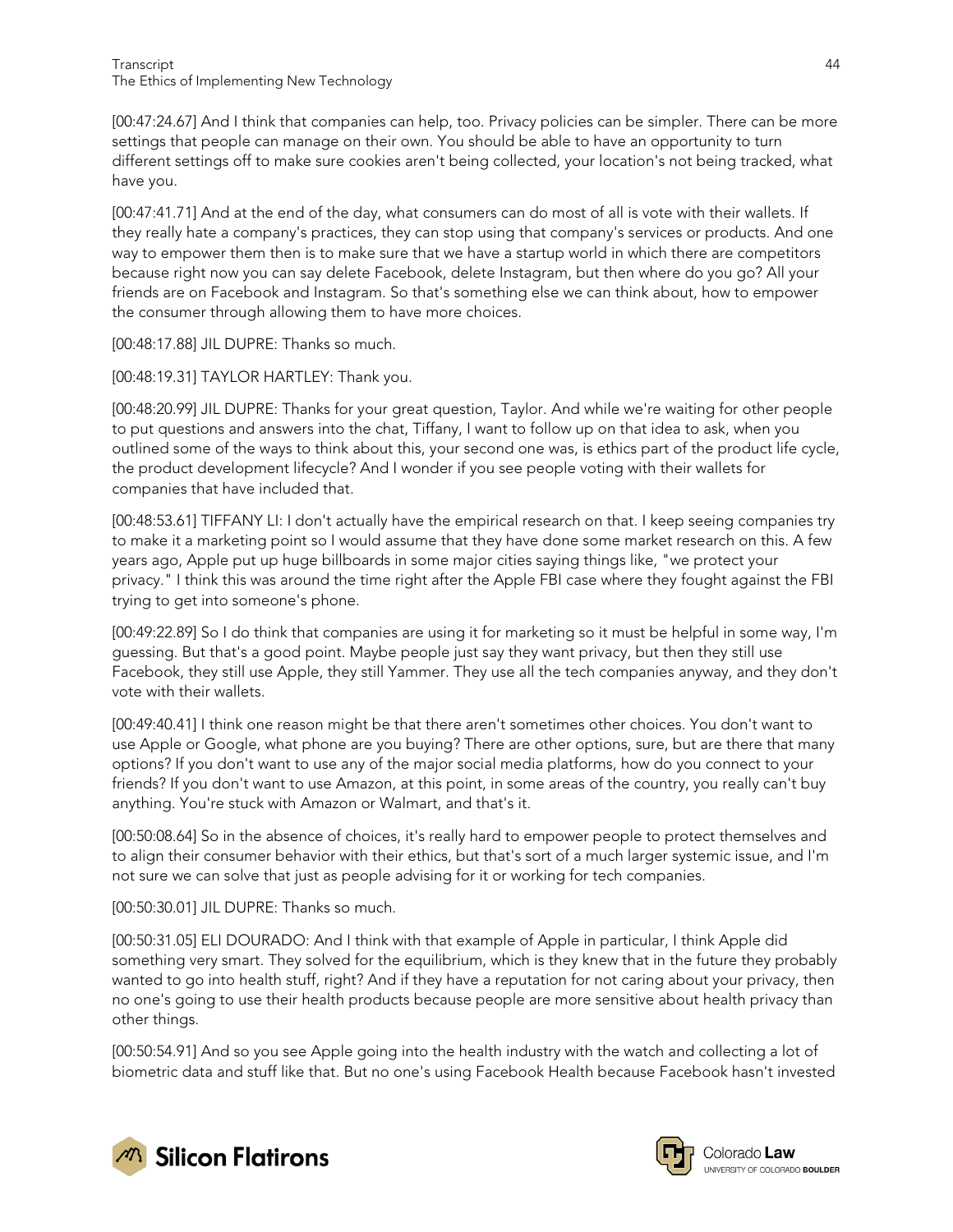in that reputation to do that. So I think that's another more dynamic way in which market forces are pushing companies to behave differently depending on their future plans.

[00:51:25.85] JIL DUPRE: Yeah, that's a great point. OK, so we have some questions in the Q&A. Michael asks, even if you teach consumers how to read a privacy policy, who is reasonably going to read the micro-print 20-page policy to install an app? Should it be regulated like the GDPR?

[00:51:49.45] AUSTIN CHAMBERS: Yeah, so I'll take that one. So I mean, I think first off, the GDPR does set out standards, and if you want to pick a reason why privacy policies are longer than ever, GDPR is a pretty good reason. Not to say that it's bad necessarily, and frankly, it's actually good because the GDPR forces you to talk about specific processes, specific data to tie all these things together.

[00:52:09.22] What people use to say and what Google did for many, many years, let's talk about things in very, very overarching language. "We use your data to improve products and services," which is a great way to say that we mine everything in every way to sell better ads fundamentally and to do all kinds of other stuff that we may or may not know about.

[00:52:29.92] Whereas now the GDPR requires that specificity, but of course, with that specificity comes cost. And that's in terms of time, comprehension, and there's the oft-stated quote that if you were to read every privacy policy that you were subject to on a given day, you'd be reading every waking hour every year.

[00:52:45.95] So this is why I think it's a challenge, right? You want to empower consumers to make the choices themselves. And that's why I think iconography and maybe what Apple's done now, which is try in some way to standardize the disclosures through the App Store with the mandatory sharing disclosures and the data use disclosures, I think it's a difficult problem to solve, but it's still at the core. In my mind, if you want that consumer choice, transparency and understanding still are two conditions to that.

[00:53:19.50] JIL DUPRE: Thanks. And Liz asks, do you ever see the consumer or citizen having as much voice as the business in this area of technology ethics and data privacy?

[00:53:38.09] ELI DOURADO: I mean, I think that the individual citizen probably no, but collectively, if you have a lot of people who are essentially the customer base, they are actually pretty sovereign. Companies do what their customers tell them to do. So I think people can get frustrated over this company's not doing exactly what I want, but I think if the customer base as a whole is paying attention and cares, companies are pretty responsive to what they want. So I do think a lot of the power lies in the hands of ordinary people.

[00:54:21.33] TIFFANY LI: I also want to note that people aren't just consumers. We also are citizens. So I think Liz also asks, is our wallet our only voice, and I don't think that is. We can definitely stop using Facebook if we want, stop using Uber or whatever. We can make a fuss online. Social media campaigns have caused huge hits to companies in the past.

[00:54:43.94] But not only the market forces, right? We can try to talk to our own representatives, and that's happened. We've seen some people in government really take a strong stance on technology ethics, partially because their constituents really want it and care for it. So that's another way you can try to get a voice, a larger voice in the system not as consumer but as a citizen. And of course, as an individual, empower yourself with education and information, learn as much as you can, and do as much as you can to protect yourself and people you know as well.

[00:55:18.31] ELI DOURADO: I'll just add I agree with what Tiffany says, but I would caution that there's moral risk entailed in making things illegal, too, right? So when you make something illegal, what you're doing is you're enforcing that societally with violence. You're saying potentially we could get into a